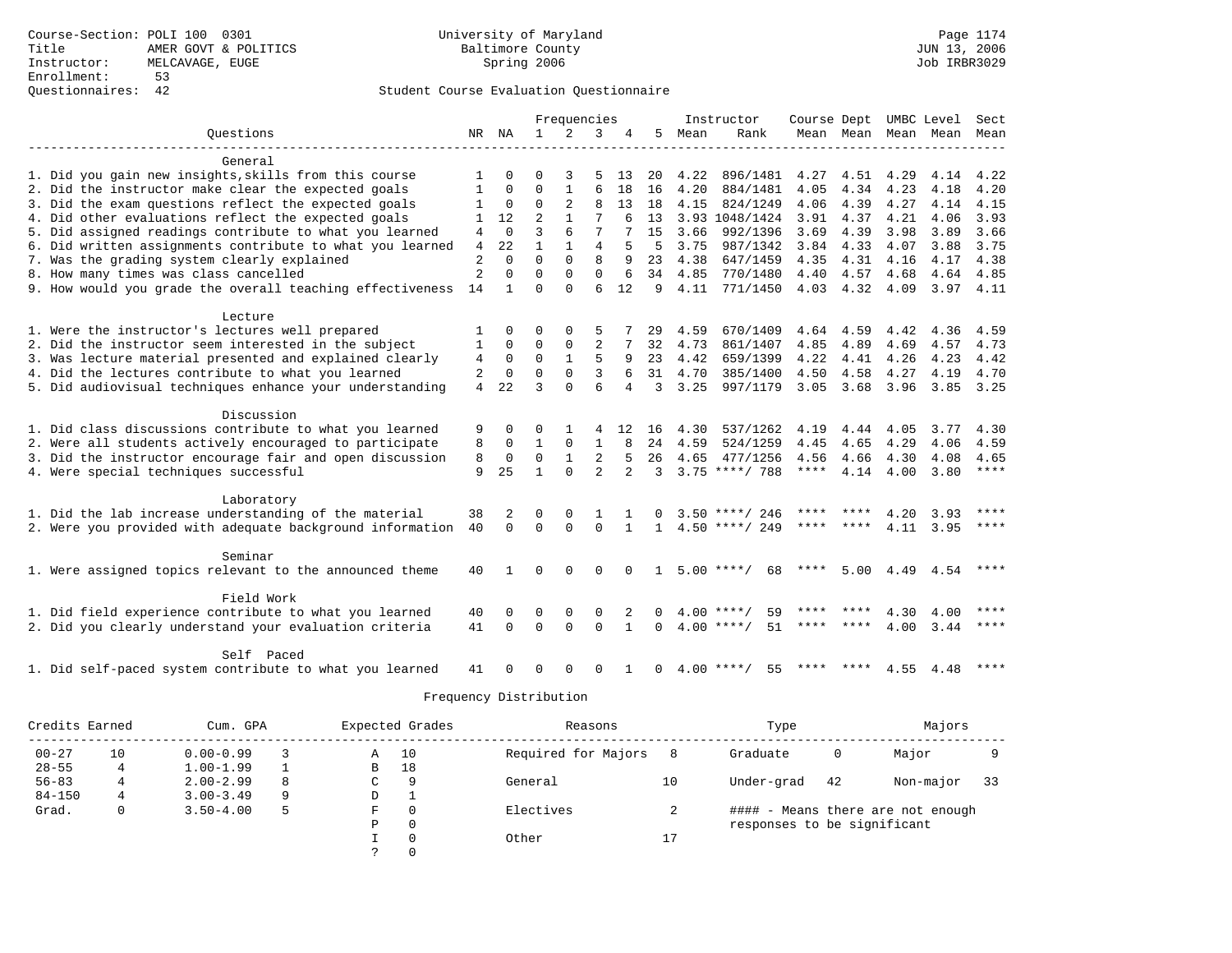# Questionnaires: 36 Student Course Evaluation Questionnaire

|                                                           |    |             |                | Frequencies    |                |                |              |      | Instructor         | Course Dept |      |      | UMBC Level Sect          |             |
|-----------------------------------------------------------|----|-------------|----------------|----------------|----------------|----------------|--------------|------|--------------------|-------------|------|------|--------------------------|-------------|
| Ouestions                                                 |    | NR NA       | $\mathbf{1}$   | 2              | 3              | 4              | 5            | Mean | Rank               |             |      |      | Mean Mean Mean Mean Mean |             |
|                                                           |    |             |                |                |                |                |              |      |                    |             |      |      |                          |             |
| General                                                   |    |             |                |                |                |                |              |      |                    |             |      |      |                          |             |
| 1. Did you gain new insights, skills from this course     | 10 | $\Omega$    | $\Omega$       |                |                |                | 16           | 4.42 | 652/1481           | 4.27        | 4.51 | 4.29 | 4.14                     | 4.42        |
| 2. Did the instructor make clear the expected goals       | 10 | 0           | $\mathbf 0$    | 3              | 5              | 10             | 8            |      | 3.88 1130/1481     | 4.05        | 4.34 | 4.23 | 4.18                     | 3.88        |
| 3. Did the exam questions reflect the expected goals      | 10 | 0           | $\mathbf 0$    | $\mathbf{1}$   | 9              | 8              | 8            | 3.88 | 988/1249           | 4.06        | 4.39 | 4.27 | 4.14                     | 3.88        |
| 4. Did other evaluations reflect the expected goals       | 10 | $\Omega$    | $\overline{2}$ | $\mathfrak{D}$ |                |                | 11           |      | 3.77 1181/1424     | 3.91        | 4.37 | 4.21 | 4.06                     | 3.77        |
| 5. Did assigned readings contribute to what you learned   | 10 | $\Omega$    | $\mathbf{1}$   | $\mathbf{1}$   | $\Omega$       |                | 17           | 4.46 | 330/1396           | 3.69        | 4.39 | 3.98 | 3.89                     | 4.46        |
| 6. Did written assignments contribute to what you learned | 10 |             | $\overline{a}$ | $\mathbf{1}$   | 5              |                | 11           | 3.92 | 858/1342           | 3.84        | 4.33 | 4.07 | 3.88                     | 3.92        |
| 7. Was the grading system clearly explained               | 10 | $\Omega$    | $\mathbf{1}$   | $\mathbf{1}$   | 4              | $\overline{4}$ | 16           | 4.27 | 766/1459           | 4.35        | 4.31 | 4.16 | 4.17                     | 4.27        |
| 8. How many times was class cancelled                     | 10 | 0           | $\Omega$       | $\mathbf 0$    | $\Omega$       | 23             | 3            |      | 4.12 1316/1480     | 4.40        | 4.57 | 4.68 | 4.64                     | 4.12        |
| 9. How would you grade the overall teaching effectiveness | 13 | 1           | 1              | 1              | 1              | 11             | 8            | 4.09 | 786/1450           | 4.03        | 4.32 | 4.09 | 3.97 4.09                |             |
|                                                           |    |             |                |                |                |                |              |      |                    |             |      |      |                          |             |
| Lecture                                                   |    |             |                |                |                |                |              |      |                    |             |      |      |                          |             |
| 1. Were the instructor's lectures well prepared           | 10 | $\Omega$    | $\Omega$       | $\Omega$       |                |                | 20           | 4.73 | 450/1409           | 4.64        | 4.59 | 4.42 | 4.36                     | 4.73        |
| 2. Did the instructor seem interested in the subject      | 10 | 0           | $\mathbf 0$    | $\mathbf{0}$   | $\mathbf 0$    | $\mathbf 0$    | 26           | 5.00 | 1/1407             | 4.85        | 4.89 | 4.69 | 4.57                     | 5.00        |
| 3. Was lecture material presented and explained clearly   | 10 | 0           | $\mathbf 0$    | $\overline{2}$ | 6              | 8              | 10           |      | 4.00 1002/1399     | 4.22        | 4.41 | 4.26 | 4.23                     | 4.00        |
| 4. Did the lectures contribute to what you learned        | 10 | $\Omega$    | $\Omega$       | $\Omega$       | 5              | 6              | 15           | 4.38 | 729/1400           | 4.50        | 4.58 | 4.27 | 4.19                     | 4.38        |
| 5. Did audiovisual techniques enhance your understanding  | 10 | 20          | 1              | $\mathcal{D}$  | $\overline{a}$ | $\mathbf{1}$   | $\Omega$     |      | $2.50$ ****/1179   | 3.05        | 3.68 | 3.96 | 3.85                     | ****        |
|                                                           |    |             |                |                |                |                |              |      |                    |             |      |      |                          |             |
| Discussion                                                |    |             |                |                |                |                |              |      |                    |             |      |      |                          |             |
| 1. Did class discussions contribute to what you learned   | 13 | O           | $\Omega$       | 2              | 3              | 9              | 9            | 4.09 | 680/1262           | 4.19        | 4.44 | 4.05 | 3.77                     | 4.09        |
| 2. Were all students actively encouraged to participate   | 13 | $\mathbf 0$ | 1              | $\mathbf 0$    | 1              | 11             | 10           | 4.26 | 777/1259           | 4.45        | 4.65 | 4.29 | 4.06                     | 4.26        |
| 3. Did the instructor encourage fair and open discussion  | 13 | $\mathbf 0$ | $\Omega$       | $\Omega$       | $\mathbf{1}$   | 8              | 14           | 4.57 | 538/1256           | 4.56        | 4.66 | 4.30 | 4.08                     | 4.57        |
| 4. Were special techniques successful                     | 13 | 21          | $\mathbf{1}$   | $\Omega$       | $\Omega$       | $\Omega$       | $\mathbf{1}$ |      | $3.00$ ****/ 788   | ****        | 4.14 | 4.00 | 3.80                     | $***$ * * * |
|                                                           |    |             |                |                |                |                |              |      |                    |             |      |      |                          |             |
| Laboratory                                                |    |             |                |                |                |                |              |      |                    |             |      |      |                          |             |
| 1. Did the lab increase understanding of the material     | 35 | O           | $\Omega$       | 1              | $\Omega$       |                |              |      | $2.00$ ****/ 246   | ****        |      | 4.20 | 3.93                     | ****        |
| 2. Were you provided with adequate background information | 35 | $\Omega$    | $\Omega$       | $\mathbf{1}$   | $\mathbf 0$    | $\Omega$       | $\Omega$     |      | $2.00$ ****/ 249   | ****        | **** | 4.11 | 3.95                     | $***$       |
| 3. Were necessary materials available for lab activities  | 35 | $\mathbf 0$ | $\Omega$       | $\mathbf 0$    | $\mathbf 0$    | $\Omega$       | $\mathbf{1}$ |      | $5.00$ ****/ 242   | **** ****   |      | 4.40 | 4.33                     | $* * * * *$ |
| 5. Were requirements for lab reports clearly specified    | 35 | $\Omega$    | $\Omega$       | $\Omega$       | $\Omega$       | $\Omega$       | $\mathbf{1}$ |      | $5.00$ ****/ 217   | **** ****   |      | 4.04 | 4.02                     | $***$ *     |
|                                                           |    |             |                |                |                |                |              |      |                    |             |      |      |                          |             |
| Seminar                                                   |    |             |                |                |                |                |              |      |                    |             |      |      |                          |             |
| 1. Were assigned topics relevant to the announced theme   | 35 | U           | $\Omega$       | $\Omega$       | $\Omega$       |                |              |      | $5.00$ ****/<br>68 | ****        | 5.00 |      | 4.49 4.54                | $***$ * * * |
|                                                           |    |             |                |                |                |                |              |      |                    |             |      |      |                          |             |
| Self Paced                                                |    |             |                |                |                |                |              |      |                    |             |      |      |                          |             |
| 3. Were your contacts with the instructor helpful         | 35 |             | $\Omega$       | ∩              | U              |                |              |      | $5.00$ ****/<br>51 | ****        | **** |      | 4.65 4.63                | ****        |
|                                                           |    |             |                |                |                |                |              |      |                    |             |      |      |                          |             |

| Credits Earned |    | Cum. GPA      |   |   | Expected Grades | Reasons             |    | Type                        |    | Majors                            |    |
|----------------|----|---------------|---|---|-----------------|---------------------|----|-----------------------------|----|-----------------------------------|----|
| $00 - 27$      | 10 | $0.00 - 0.99$ | 0 | Α |                 | Required for Majors |    | Graduate                    | 0  | Major                             |    |
| $28 - 55$      |    | $1.00 - 1.99$ | 0 | B | -11             |                     |    |                             |    |                                   |    |
| $56 - 83$      |    | $2.00 - 2.99$ | 8 | C | 9               | General             |    | Under-grad                  | 36 | Non-major                         | 31 |
| $84 - 150$     |    | $3.00 - 3.49$ | 6 | D |                 |                     |    |                             |    |                                   |    |
| Grad.          | 0  | $3.50 - 4.00$ | 6 | F |                 | Electives           |    |                             |    | #### - Means there are not enough |    |
|                |    |               |   | P | $\Omega$        |                     |    | responses to be significant |    |                                   |    |
|                |    |               |   |   |                 | Other               | TT |                             |    |                                   |    |
|                |    |               |   |   |                 |                     |    |                             |    |                                   |    |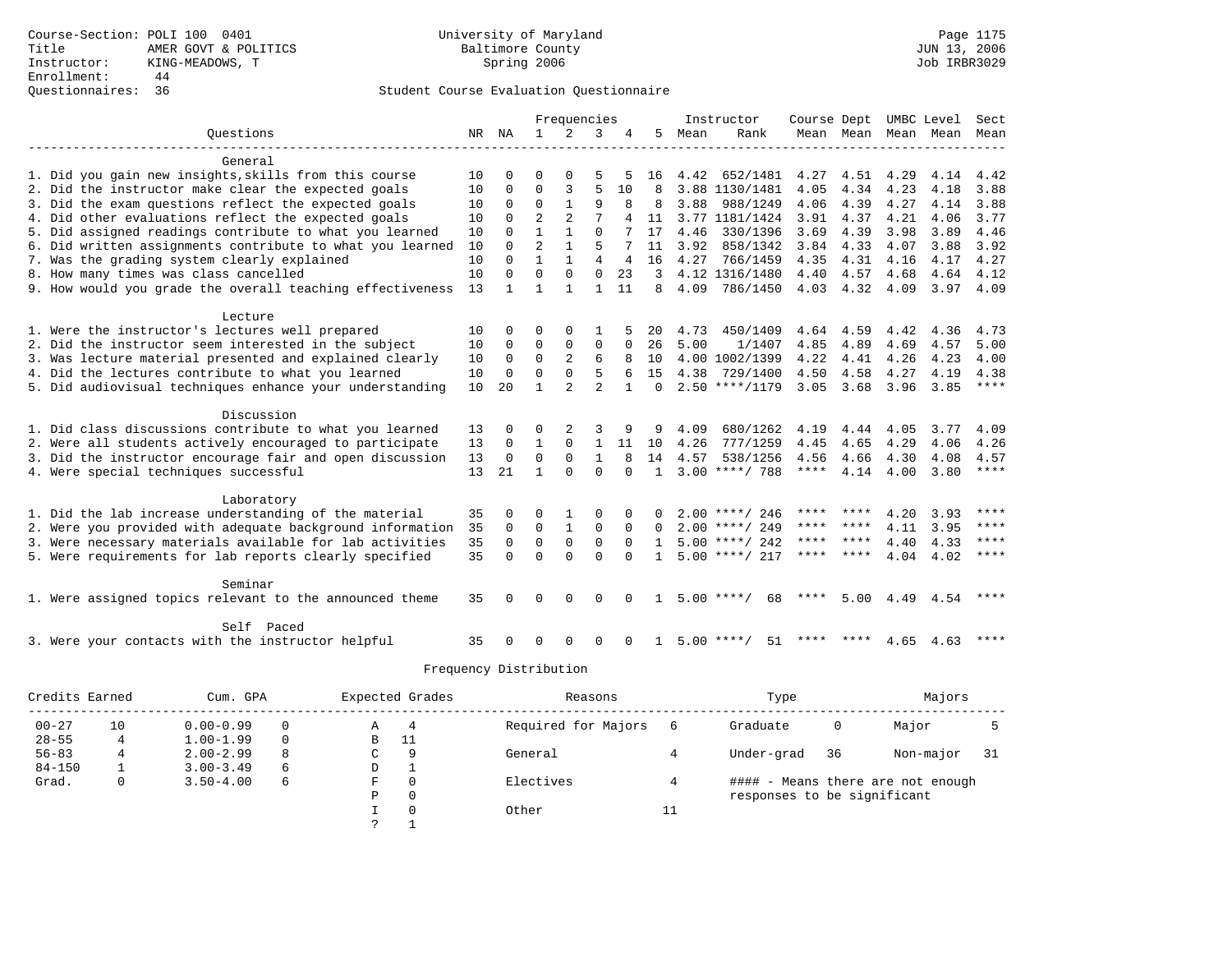|                                                           |                |                             |                  | Frequencies                  |                  |              |              |        | Instructor         | Course Dept UMBC Level |                     |      |             | Sect        |
|-----------------------------------------------------------|----------------|-----------------------------|------------------|------------------------------|------------------|--------------|--------------|--------|--------------------|------------------------|---------------------|------|-------------|-------------|
| Questions                                                 |                | NR NA                       | 1                | 2                            | 3                | 4            |              | 5 Mean | Rank               |                        | Mean Mean Mean Mean |      |             | Mean        |
|                                                           |                |                             |                  |                              |                  |              |              |        |                    |                        |                     |      |             |             |
| General                                                   |                |                             |                  |                              |                  |              |              |        |                    |                        |                     |      |             |             |
| 1. Did you gain new insights, skills from this course     | 1              | $\Omega$                    | 1                | 2                            | 7                | 10           | 21           | 4.17   | 938/1481           | 4.27                   | 4.51                | 4.29 | 4.14        | 4.17        |
| 2. Did the instructor make clear the expected goals       | $\mathbf 0$    | $\Omega$                    | $\mathbf{1}$     | 3                            | 7                | 12           | 19           | 4.07   | 971/1481           | 4.05                   | 4.34                | 4.23 | 4.18        | 4.07        |
| 3. Did the exam questions reflect the expected goals      | 0              | 0                           | $\overline{2}$   | 3                            | 8                | 3            | 26           | 4.14   | 824/1249           | 4.06                   | 4.39                | 4.27 | 4.14        | 4.14        |
| 4. Did other evaluations reflect the expected goals       | 0              | 18                          | $\overline{2}$   | $\Omega$                     | 5                | 5            | 12           |        | 4.04 938/1424      | 3.91                   | 4.37                | 4.21 | 4.06        | 4.04        |
| 5. Did assigned readings contribute to what you learned   | $\overline{c}$ | 1                           | 10               | 8                            | 7                | 2            | 12           |        | 2.95 1313/1396     | 3.69                   | 4.39                | 3.98 | 3.89        | 2.95        |
| 6. Did written assignments contribute to what you learned | 1              | 32                          | $\mathbf{1}$     | $\mathbf{1}$                 | 0                | $\mathbf 0$  | 7            |        | $4.22$ ****/1342   | 3.84                   | 4.33                | 4.07 | 3.88        | $***$       |
| 7. Was the grading system clearly explained               | 1              | $\mathbf{1}$                | $\Omega$         | $\overline{4}$               | 4                | 4            | 28           | 4.40   | 611/1459           | 4.35                   | 4.31                | 4.16 | 4.17        | 4.40        |
| 8. How many times was class cancelled                     | $\mathbf{1}$   | $\mathbf 0$<br>$\mathbf{1}$ | $\mathbf 0$<br>3 | $\mathbf{0}$<br>$\mathbf{1}$ | $\mathbf 0$<br>3 | 31<br>8      | 10           |        | 4.24 1223/1480     | 4.40                   | 4.57                | 4.68 | 4.64        | 4.24        |
| 9. How would you grade the overall teaching effectiveness | 15             |                             |                  |                              |                  |              | 11           | 3.88   | 989/1450           |                        | 4.03 4.32           | 4.09 | 3.97        | 3.88        |
| Lecture                                                   |                |                             |                  |                              |                  |              |              |        |                    |                        |                     |      |             |             |
| 1. Were the instructor's lectures well prepared           | 1              | 0                           | 0                | 1                            | 3                | 7            | 30           | 4.61   | 648/1409           | 4.64                   | 4.59                | 4.42 | 4.36        | 4.61        |
| 2. Did the instructor seem interested in the subject      | 1              | 0                           | 0                | 1                            | 1                | 3            | 36           | 4.80   | 728/1407           | 4.85                   | 4.89                | 4.69 | 4.57        | 4.80        |
| 3. Was lecture material presented and explained clearly   | 1              | 0                           | 2                | 3                            | 2                | 10           | 24           | 4.24   | 837/1399           | 4.22                   | 4.41                | 4.26 | 4.23        | 4.24        |
| 4. Did the lectures contribute to what you learned        | 0              | 0                           | $\overline{2}$   | $\mathbf{1}$                 | 4                | 6            | 29           | 4.40   | 704/1400           | 4.50                   | 4.58                | 4.27 | 4.19        | 4.40        |
| 5. Did audiovisual techniques enhance your understanding  | $\mathbf 0$    | 29                          | 6                | $\mathbf{1}$                 | $\Omega$         | $\mathbf{1}$ | .5           |        | 2.85 1094/1179     | 3.05                   | 3.68                | 3.96 | 3.85        | 2.85        |
|                                                           |                |                             |                  |                              |                  |              |              |        |                    |                        |                     |      |             |             |
| Discussion                                                |                |                             |                  |                              |                  |              |              |        |                    |                        |                     |      |             |             |
| 1. Did class discussions contribute to what you learned   | 6              | 0                           | $\overline{2}$   | 2                            | 4                | 7            | 21           | 4.19   | 610/1262           | 4.19                   | 4.44                | 4.05 | 3.77        | 4.19        |
| 2. Were all students actively encouraged to participate   | 6              | 0                           | 0                | 3                            | 2                | 5            | 26           | 4.50   | 588/1259           | 4.45                   | 4.65                | 4.29 | 4.06        | 4.50        |
| 3. Did the instructor encourage fair and open discussion  | 7              | 0                           | 0                | $\mathbf{1}$                 | 6                | 4            | 24           | 4.46   | 625/1256           | 4.56                   | 4.66                | 4.30 | 4.08        | 4.46        |
| 4. Were special techniques successful                     | 6              | 27                          | $\Omega$         | $\mathbf{1}$                 | 3                | $\Omega$     | 5            |        | $4.00$ ****/ 788   | $***$ * * *            | 4.14                | 4.00 | 3.80        | $***$       |
|                                                           |                |                             |                  |                              |                  |              |              |        |                    |                        |                     |      |             |             |
| Laboratory                                                |                |                             |                  |                              |                  |              |              |        |                    |                        |                     |      |             |             |
| 1. Did the lab increase understanding of the material     | 39             | 2                           | 0                | $\mathbf 0$                  | $\Omega$         | 0            | $\mathbf{1}$ |        | $5.00$ ****/ 246   |                        |                     | 4.20 | 3.93        |             |
| 2. Were you provided with adequate background information | 40             | 0                           | $\mathbf 0$      | $\mathbf{0}$                 | $\mathbf{1}$     | 0            | 1            | 4.00   | ****/ 249          | ****                   | ****                | 4.11 | 3.95        | ****        |
| 3. Were necessary materials available for lab activities  | 40             | 1                           | 0                | 0                            | 0                | $\Omega$     | 1            |        | $5.00$ ****/ 242   | ****                   | ****                | 4.40 | 4.33        | ****        |
| 4. Did the lab instructor provide assistance              | 41             | $\mathbf 0$                 | $\mathbf 0$      | $\mathbf 0$                  | $\mathbf 0$      | $\Omega$     | $\mathbf{1}$ |        | $5.00$ ****/ 240   | ****                   | ****                | 4.20 | 4.20        | $***$       |
| 5. Were requirements for lab reports clearly specified    | 40             | $\mathbf{1}$                | $\Omega$         | $\Omega$                     | $\Omega$         | $\Omega$     | $\mathbf{1}$ |        | $5.00$ ****/ 217   | ****                   | ****                | 4.04 | 4.02        | ****        |
| Seminar                                                   |                |                             |                  |                              |                  |              |              |        |                    |                        |                     |      |             |             |
| 1. Were assigned topics relevant to the announced theme   | 39             | 2                           | 0                | 0                            | 0                | 0            | 1            |        | $5.00$ ****/<br>68 | ****                   | 5.00                | 4.49 | 4.54        | ****        |
| 2. Was the instructor available for individual attention  | 41             | 0                           | $\mathbf 0$      | $\mathsf 0$                  | $\mathbf 0$      | $\mathbf 0$  | 1            |        | $5.00$ ****/<br>69 | $***$ * *              | 5.00                | 4.53 | 4.18        |             |
| 3. Did research projects contribute to what you learned   | 41             | 0                           | $\mathbf 0$      | 0                            | $\mathbf 0$      | $\Omega$     | 1            |        | $5.00$ ****/<br>63 | ****                   | 5.00                | 4.44 | 4.17        | ****        |
| 4. Did presentations contribute to what you learned       | 41             | $\mathbf 0$                 | $\mathbf 0$      | 0                            | $\mathbf 0$      | $\Omega$     | $\mathbf{1}$ |        | $5.00$ ****/<br>69 | $***$ * * *            | 5.00                | 4.35 | 4.14        | $***$       |
| 5. Were criteria for grading made clear                   | 41             | $\Omega$                    | $\Omega$         | $\Omega$                     | $\Omega$         | $\Omega$     | $\mathbf{1}$ |        | $5.00$ ****/<br>68 | ****                   | 5.00                | 3.92 | 3.80        | ****        |
|                                                           |                |                             |                  |                              |                  |              |              |        |                    |                        |                     |      |             |             |
| Field Work                                                |                |                             |                  |                              |                  |              |              |        |                    |                        |                     |      |             |             |
| 1. Did field experience contribute to what you learned    | 40             | 0                           | 1                | 0                            | 0                | 0            | п.           |        | $3.00$ ****/<br>59 |                        |                     | 4.30 | 4.00        | ****        |
| 2. Did you clearly understand your evaluation criteria    | 41             | 0                           | $\mathbf 0$      | 0                            | 0                | $\Omega$     | $\mathbf{1}$ |        | $5.00$ ****/<br>51 | ****                   | ****                | 4.00 | 3.44        | $***$       |
| 3. Was the instructor available for consultation          | 41             | 0                           | $\mathbf 0$      | $\mathbf 0$                  | $\mathbf 0$      | $\mathbf 0$  | $\mathbf{1}$ |        | $5.00$ ****/<br>36 | ****                   | ****                | 4.60 | 5.00        | ****        |
| 4. To what degree could you discuss your evaluations      | 41             | $\mathbf 0$                 | $\mathbf 0$      | $\mathbf 0$                  | $\mathbf 0$      | $\Omega$     | $\mathbf{1}$ |        | 41<br>$5.00$ ****/ | ****                   | $***$ *             | 4.26 | ****        | ****        |
| 5. Did conferences help you carry out field activities    | 41             | $\Omega$                    | $\Omega$         | $\Omega$                     | $\Omega$         | $\Omega$     | $\mathbf{1}$ | 5.00   | $***/$<br>31       | ****                   | $***$ *             | 4.42 | $***$ * * * |             |
|                                                           |                |                             |                  |                              |                  |              |              |        |                    |                        |                     |      |             |             |
| Self Paced                                                |                |                             |                  |                              |                  |              |              |        |                    |                        |                     |      |             |             |
| 1. Did self-paced system contribute to what you learned   | 41             | 0                           | 0                | 0                            | $\Omega$         | 0            | 1            |        | $5.00$ ****/<br>55 | ****                   | ****                | 4.55 | 4.48        | $***$ * * * |
| 2. Did study questions make clear the expected goal       | 41             | $\mathbf 0$                 | $\mathbf 0$      | 0                            | $\mathbf 0$      | $\mathbf 0$  | 1            | 5.00   | $***/$<br>31       | ****                   | ****                | 4.75 | 4.42        | ****        |
| 3. Were your contacts with the instructor helpful         | 41             | 0                           | 0                | 0                            | 0                | $\Omega$     | 1            | 5.00   | $***$ /<br>51      | ****                   | ****                | 4.65 | 4.63        | ****        |
| 4. Was the feedback/tutoring by proctors helpful          | 41             | 0                           | $\mathbf 0$      | $\mathbf{0}$                 | $\mathbf 0$      | $\Omega$     | $\mathbf{1}$ |        | 34<br>$5.00$ ****/ | ****                   | ****                | 4.83 | 4.67        | ****        |
| 5. Were there enough proctors for all the students        | 41             | $\Omega$                    | $\Omega$         | $\Omega$                     | $\Omega$         | $\Omega$     | $\mathbf{1}$ |        | $5.00$ ****/<br>24 | $***$ * *              | $***$               | 4.82 | 4.58        | $***$       |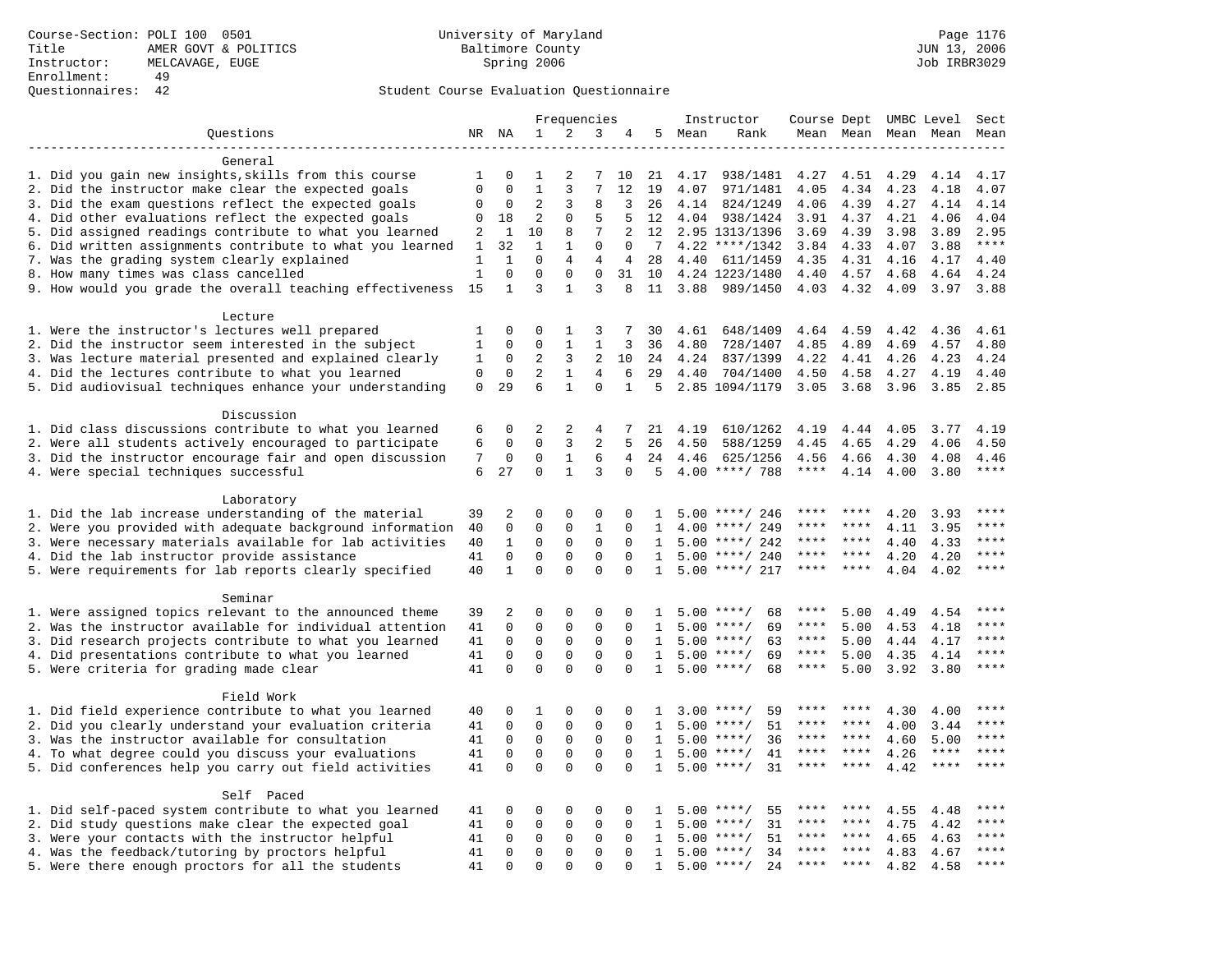| Course-Section: POLI 100 0501  |                      | University of Maryland                  | Page 1176    |
|--------------------------------|----------------------|-----------------------------------------|--------------|
| Title                          | AMER GOVT & POLITICS | Baltimore County                        | JUN 13, 2006 |
| MELCAVAGE, EUGE<br>Instructor: |                      | Spring 2006                             | Job IRBR3029 |
| Enrollment:<br>49              |                      |                                         |              |
| Ouestionnaires: 42             |                      | Student Course Evaluation Questionnaire |              |

| Credits Earned | Cum. GPA      |          |   | Expected Grades | Reasons             |    | Type                        |    | Majors                            |    |
|----------------|---------------|----------|---|-----------------|---------------------|----|-----------------------------|----|-----------------------------------|----|
| $00 - 27$      | $0.00 - 0.99$ |          | A | - 11            | Required for Majors | 10 | Graduate                    | 0  | Major                             | 12 |
| $28 - 55$      | $1.00 - 1.99$ | $\Omega$ | B | 21              |                     |    |                             |    |                                   |    |
| $56 - 83$      | $2.00 - 2.99$ | 11       | C | $\overline{4}$  | General             |    | Under-grad                  | 42 | Non-major                         | 30 |
| $84 - 150$     | $3.00 - 3.49$ | 5        | D | $\Omega$        |                     |    |                             |    |                                   |    |
| Grad.          | $3.50 - 4.00$ | 4        | F | $\Omega$        | Electives           |    |                             |    | #### - Means there are not enough |    |
|                |               |          | P |                 |                     |    | responses to be significant |    |                                   |    |
|                |               |          |   | $\Omega$        | Other               | 19 |                             |    |                                   |    |
|                |               |          |   | 2               |                     |    |                             |    |                                   |    |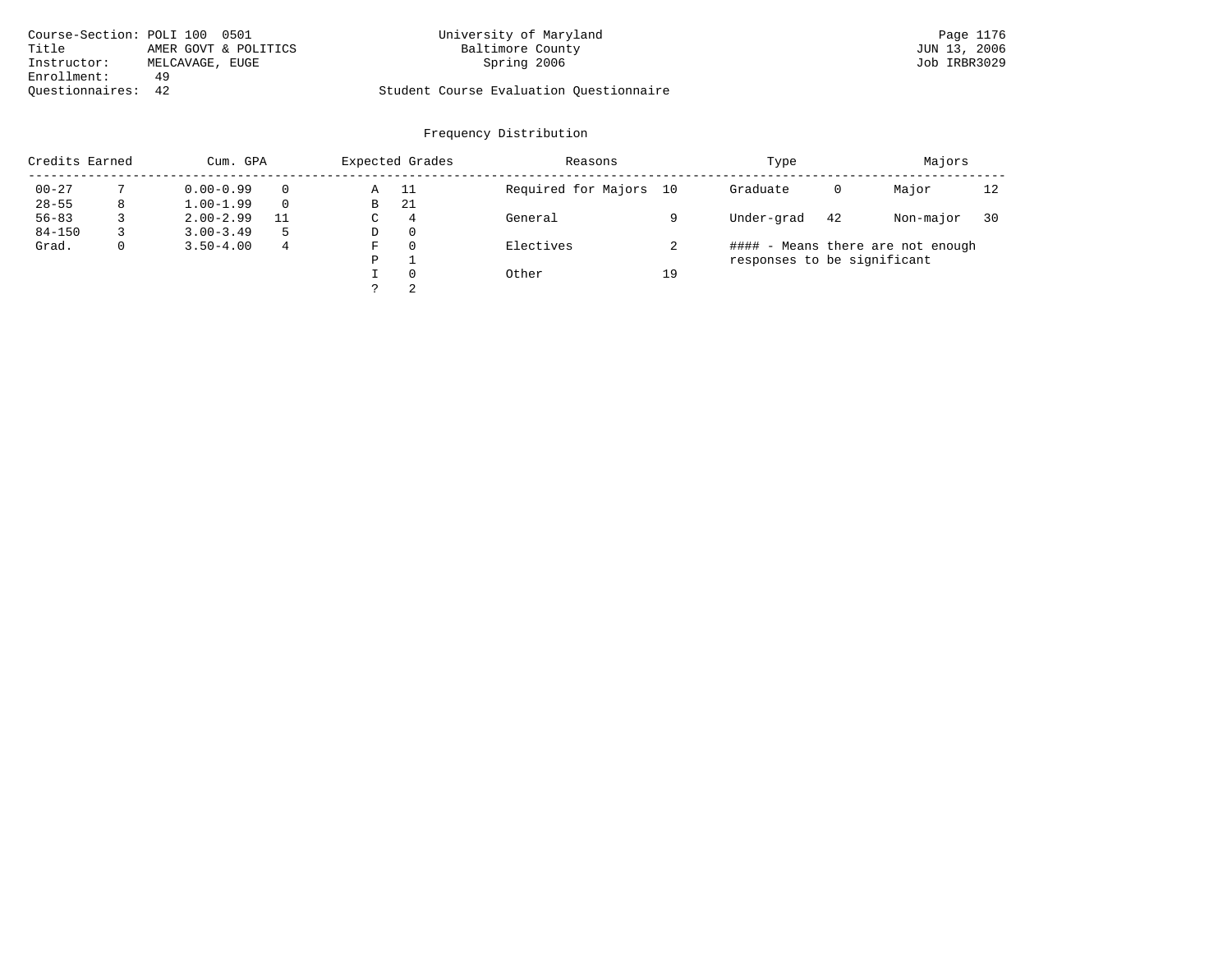|                                                           |                |          |          | Frequencies |          |    |                |      | Instructor     | Course Dept |      | UMBC Level |      | Sect |
|-----------------------------------------------------------|----------------|----------|----------|-------------|----------|----|----------------|------|----------------|-------------|------|------------|------|------|
| Ouestions                                                 | NR.            | ΝA       |          |             | 3        |    | 5.             | Mean | Rank           | Mean        | Mean | Mean       | Mean | Mean |
| General                                                   |                |          |          |             |          |    |                |      |                |             |      |            |      |      |
| 1. Did you gain new insights, skills from this course     | $\Omega$       | $\Omega$ | U        | $\Omega$    | 4        |    | 15             | 4.48 | 587/1481       | 4.44        | 4.51 | 4.29       | 4.40 | 4.48 |
| 2. Did the instructor make clear the expected goals       | 0              | $\Omega$ | $\Omega$ | $\Omega$    |          |    | 15             | 4.52 | 493/1481       | 4.33        | 4.34 | 4.23       | 4.29 | 4.52 |
|                                                           |                |          | $\Omega$ |             |          |    | 10             | 4.23 | 765/1249       | 4.19        | 4.39 | 4.27       | 4.36 | 4.23 |
| 3. Did the exam questions reflect the expected goals      |                |          |          |             |          |    |                |      |                |             |      |            |      |      |
| 4. Did other evaluations reflect the expected goals       |                | 9        | $\Omega$ | $\Omega$    |          |    |                | 4.17 | 840/1424       | 4.18        | 4.37 | 4.21       | 4.28 | 4.17 |
| 5. Did assigned readings contribute to what you learned   | $\Omega$       | $\Omega$ | $\Omega$ |             | $\Omega$ | 8  | 14             | 4.52 | 285/1396       | 4.47        | 4.39 | 3.98       | 3.94 | 4.52 |
| 6. Did written assignments contribute to what you learned | 1              | 16       | ∩        |             |          |    | $\mathfrak{D}$ | 3.83 | 934/1342       | 4.27        | 4.33 | 4.07       | 4.05 | 3.83 |
| 7. Was the grading system clearly explained               | $\Omega$       | $\Omega$ |          |             |          |    | 14             | 4.17 | 845/1459       | 4.20        | 4.31 | 4.16       | 4.17 | 4.17 |
| 8. How many times was class cancelled                     |                |          | $\Omega$ | $\Omega$    | 6        | 14 | $\mathbf{1}$   |      | 3.76 1438/1480 | 3.88        | 4.57 | 4.68       | 4.68 | 3.76 |
| 9. How would you grade the overall teaching effectiveness | $\overline{4}$ |          | U        | $\cap$      | 5        |    | 2              |      | 3.83 1030/1450 | 3.89        | 4.32 | 4.09       | 4.15 | 3.83 |
| Lecture                                                   |                |          |          |             |          |    |                |      |                |             |      |            |      |      |
| 1. Were the instructor's lectures well prepared           |                |          |          |             |          |    |                | 4.42 | 865/1409       | 4.35        | 4.59 | 4.42       | 4.47 | 4.42 |
| 2. Did the instructor seem interested in the subject      | $\overline{4}$ | $\Omega$ | $\Omega$ | $\Omega$    | $\Omega$ |    | 17             | 4.89 | 522/1407       | 4.91        | 4.89 | 4.69       | 4.78 | 4.89 |
| 3. Was lecture material presented and explained clearly   | 4              | $\Omega$ | $\Omega$ | $\Omega$    |          | 10 | <sup>8</sup>   | 4.37 | 723/1399       | 4.28        | 4.41 | 4.26       | 4.29 | 4.37 |
| 4. Did the lectures contribute to what you learned        | 4              | $\Omega$ | $\Omega$ | $\Omega$    | $\Omega$ |    | 12             | 4.63 | 456/1400       | 4.66        | 4.58 | 4.27       | 4.34 | 4.63 |
|                                                           |                |          |          |             |          |    |                |      |                |             |      |            |      |      |
| 5. Did audiovisual techniques enhance your understanding  | 5              | 12       |          |             |          |    |                | 3.33 | 972/1179       | 3.33        | 3.68 | 3.96       | 4.05 | 3.33 |
| Discussion                                                |                |          |          |             |          |    |                |      |                |             |      |            |      |      |
| 1. Did class discussions contribute to what you learned   | 8              | $\Omega$ |          | $\Omega$    | 4        |    |                | 3.87 | 823/1262       | 4.00        | 4.44 | 4.05       | 4.11 | 3.87 |
| 2. Were all students actively encouraged to participate   | 8              | $\Omega$ |          | $\Omega$    |          |    | 11             | 4.47 | 624/1259       | 4.40        | 4.65 | 4.29       | 4.34 | 4.47 |
| 3. Did the instructor encourage fair and open discussion  | 8              | $\Omega$ | 0        |             |          |    | 11             | 4.53 | 554/1256       | 4.55        | 4.66 | 4.30       | 4.28 | 4.53 |
| 4. Were special techniques successful                     | 8              |          |          |             |          |    | 3              | 3.40 | 650/788        | 3.40        | 4.14 | 4.00       | 3.98 | 3.40 |

| Credits Earned |   | Cum. GPA      |   |   | Expected Grades | Reasons             |    | Type                        |    | Majors                            |    |
|----------------|---|---------------|---|---|-----------------|---------------------|----|-----------------------------|----|-----------------------------------|----|
| $00 - 27$      |   | $0.00 - 0.99$ |   | Α | 10              | Required for Majors |    | Graduate                    | 0  | Major                             |    |
| $28 - 55$      |   | $1.00 - 1.99$ |   | B | 8               |                     |    |                             |    |                                   |    |
| $56 - 83$      | 0 | $2.00 - 2.99$ |   | ◡ |                 | General             |    | Under-grad                  | 23 | Non-major                         | 14 |
| $84 - 150$     |   | $3.00 - 3.49$ | 6 | D | 0               |                     |    |                             |    |                                   |    |
| Grad.          | 0 | $3.50 - 4.00$ | 4 | F | 0               | Electives           |    |                             |    | #### - Means there are not enough |    |
|                |   |               |   | Ρ | 0               |                     |    | responses to be significant |    |                                   |    |
|                |   |               |   |   |                 | Other               | 15 |                             |    |                                   |    |
|                |   |               |   |   |                 |                     |    |                             |    |                                   |    |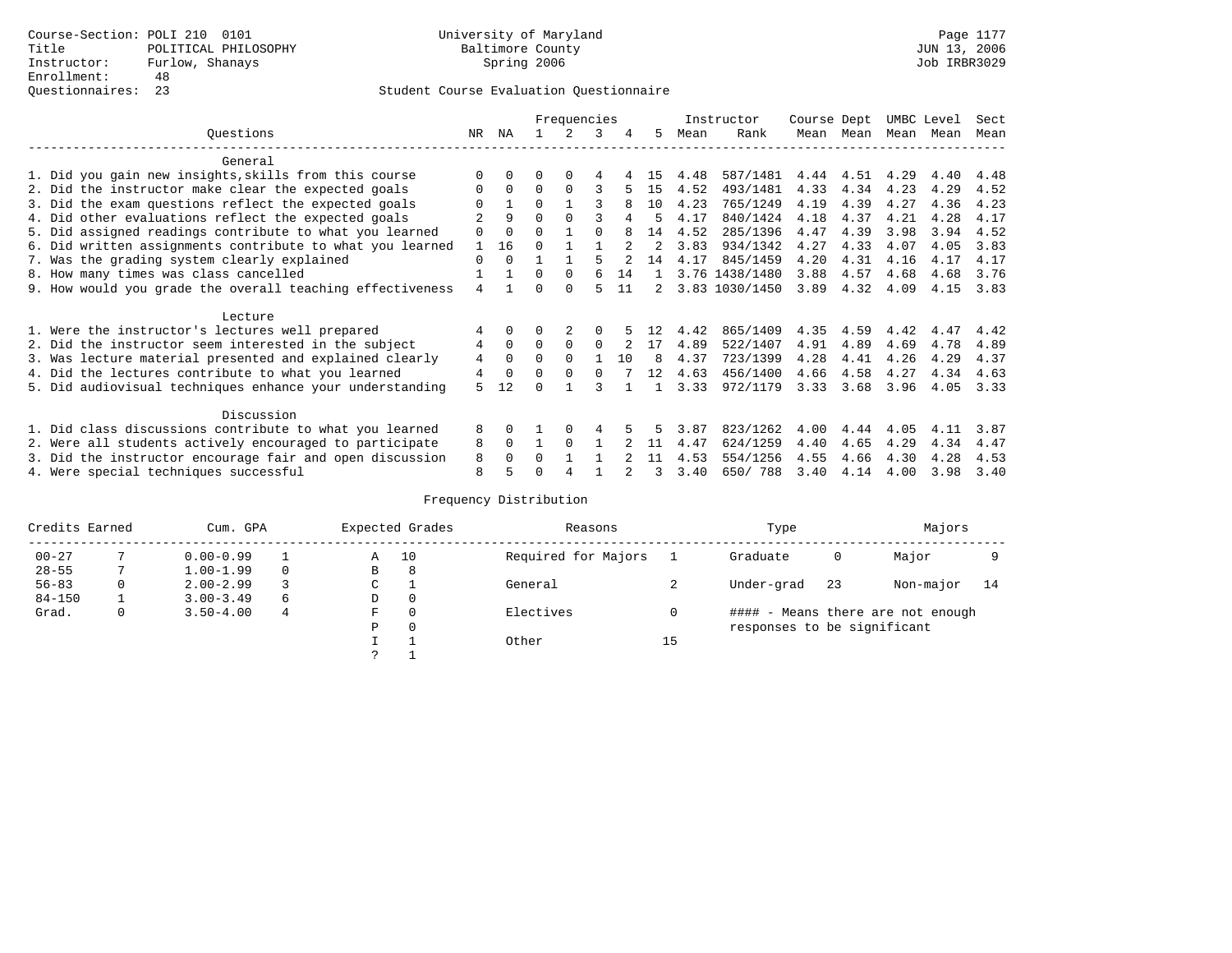|                                                           |    |              |                | Frequencies    |          |    |    |      | Instructor       | Course Dept |           | UMBC Level |           | Sect        |
|-----------------------------------------------------------|----|--------------|----------------|----------------|----------|----|----|------|------------------|-------------|-----------|------------|-----------|-------------|
| Ouestions                                                 | NR | ΝA           |                | $\mathcal{L}$  | 3        | 4  | .5 | Mean | Rank             |             | Mean Mean |            | Mean Mean | Mean        |
| General                                                   |    |              |                |                |          |    |    |      |                  |             |           |            |           |             |
| 1. Did you gain new insights, skills from this course     |    | 0            | <sup>0</sup>   |                |          |    |    | 4.41 | 678/1481         | 4.44        | 4.51      | 4.29       | 4.40      | 4.41        |
| 2. Did the instructor make clear the expected goals       | 2  | $\Omega$     |                |                |          | 10 | 12 | 4.15 | 925/1481         | 4.33        | 4.34      | 4.23       | 4.29      | 4.15        |
| 3. Did the exam questions reflect the expected goals      |    | $\Omega$     |                |                | 5        | q  | 12 | 4.15 | 824/1249         | 4.19        | 4.39      | 4.27       | 4.36      | 4.15        |
| 4. Did other evaluations reflect the expected goals       |    | 16           |                | $\Omega$       |          |    | 5  | 4.20 | 807/1424         | 4.18        | 4.37      | 4.21       | 4.28      | 4.20        |
| 5. Did assigned readings contribute to what you learned   |    | $\Omega$     | $\mathfrak{D}$ | $\Omega$       |          |    | 18 | 4.42 | 363/1396         | 4.47        | 4.39      | 3.98       | 3.94      | 4.42        |
| 6. Did written assignments contribute to what you learned | 3  | 16           | U              | $\Omega$       | $\Omega$ |    |    | 4.70 | 166/1342         | 4.27        | 4.33      | 4.07       | 4.05      | 4.70        |
| 7. Was the grading system clearly explained               | 3  |              |                | $\mathfrak{D}$ | २        | 4  | 16 | 4.23 | 792/1459         | 4.20        | 4.31      | 4.16       | 4.17      | 4.23        |
| 8. How many times was class cancelled                     | 3  | $\Omega$     | $\Omega$       | $\Omega$       | 3        | 20 | 3  |      | 4.00 1349/1480   | 3.88        | 4.57      | 4.68       | 4.68      | 4.00        |
| 9. How would you grade the overall teaching effectiveness | 9  | <sup>n</sup> |                | <sup>n</sup>   | б        | q  | Б. | 3.95 | 904/1450         | 3.89        | 4.32      | 4.09       | 4.15      | 3.95        |
| Lecture                                                   |    |              |                |                |          |    |    |      |                  |             |           |            |           |             |
| 1. Were the instructor's lectures well prepared           |    | $\Omega$     |                |                |          |    |    | 4.27 | 1025/1409        | 4.35        | 4.59      | 4.42       | 4.47      | 4.27        |
| 2. Did the instructor seem interested in the subject      | 4  | $\Omega$     | $\Omega$       | $\Omega$       | 0        |    | 23 | 4.92 | 400/1407         | 4.91        | 4.89      | 4.69       | 4.78      | 4.92        |
| 3. Was lecture material presented and explained clearly   | 4  | 0            | 0              |                | 5        |    | 12 | 4.20 | 883/1399         | 4.28        | 4.41      | 4.26       | 4.29      | 4.20        |
| 4. Did the lectures contribute to what you learned        | 4  | $\Omega$     | 0              | $\Omega$       |          | 4  | 19 | 4.68 | 409/1400         | 4.66        | 4.58      | 4.27       | 4.34      | 4.68        |
| 5. Did audiovisual techniques enhance your understanding  | 4  | 18           |                |                |          |    |    |      | $3.43$ ****/1179 | 3.33        | 3.68      | 3.96       | 4.05      | $***$ *     |
| Discussion                                                |    |              |                |                |          |    |    |      |                  |             |           |            |           |             |
| 1. Did class discussions contribute to what you learned   | 8  | $\Omega$     |                | $\Omega$       |          |    |    | 4.14 | 645/1262         | 4.00        | 4.44      | 4.05       | 4.11      | 4.14        |
| 2. Were all students actively encouraged to participate   | 8  | 0            |                |                |          |    | 15 | 4.33 | 729/1259         | 4.40        | 4.65      | 4.29       | 4.34      | 4.33        |
| 3. Did the instructor encourage fair and open discussion  | 8  | $\Omega$     |                |                |          |    | 16 | 4.57 | 532/1256         | 4.55        | 4.66      | 4.30       | 4.28      | 4.57        |
| 4. Were special techniques successful                     | 8  | 15           |                |                |          |    |    |      | $3.67$ ****/ 788 | 3.40        | 4.14      | 4.00       | 3.98      | $***$ * * * |

| Credits Earned |   | Cum. GPA      |          |             | Expected Grades | Reasons             |    | Type                        |     | Majors                            |     |
|----------------|---|---------------|----------|-------------|-----------------|---------------------|----|-----------------------------|-----|-----------------------------------|-----|
| $00 - 27$      |   | $0.00 - 0.99$ |          | Α           | 14              | Required for Majors | 6  | Graduate                    | 0   | Major                             |     |
| $28 - 55$      | 6 | $1.00 - 1.99$ | $\Omega$ | В           |                 |                     |    |                             |     |                                   |     |
| $56 - 83$      | 5 | $2.00 - 2.99$ | 4        | $\sim$<br>◡ | 4               | General             |    | Under-grad                  | -29 | Non-major                         | -21 |
| $84 - 150$     |   | $3.00 - 3.49$ |          | D           | 0               |                     |    |                             |     |                                   |     |
| Grad.          | 0 | $3.50 - 4.00$ | 6        | F           | 0               | Electives           |    |                             |     | #### - Means there are not enough |     |
|                |   |               |          | Ρ           | 0               |                     |    | responses to be significant |     |                                   |     |
|                |   |               |          |             | $\Omega$        | Other               | 17 |                             |     |                                   |     |
|                |   |               |          | C           |                 |                     |    |                             |     |                                   |     |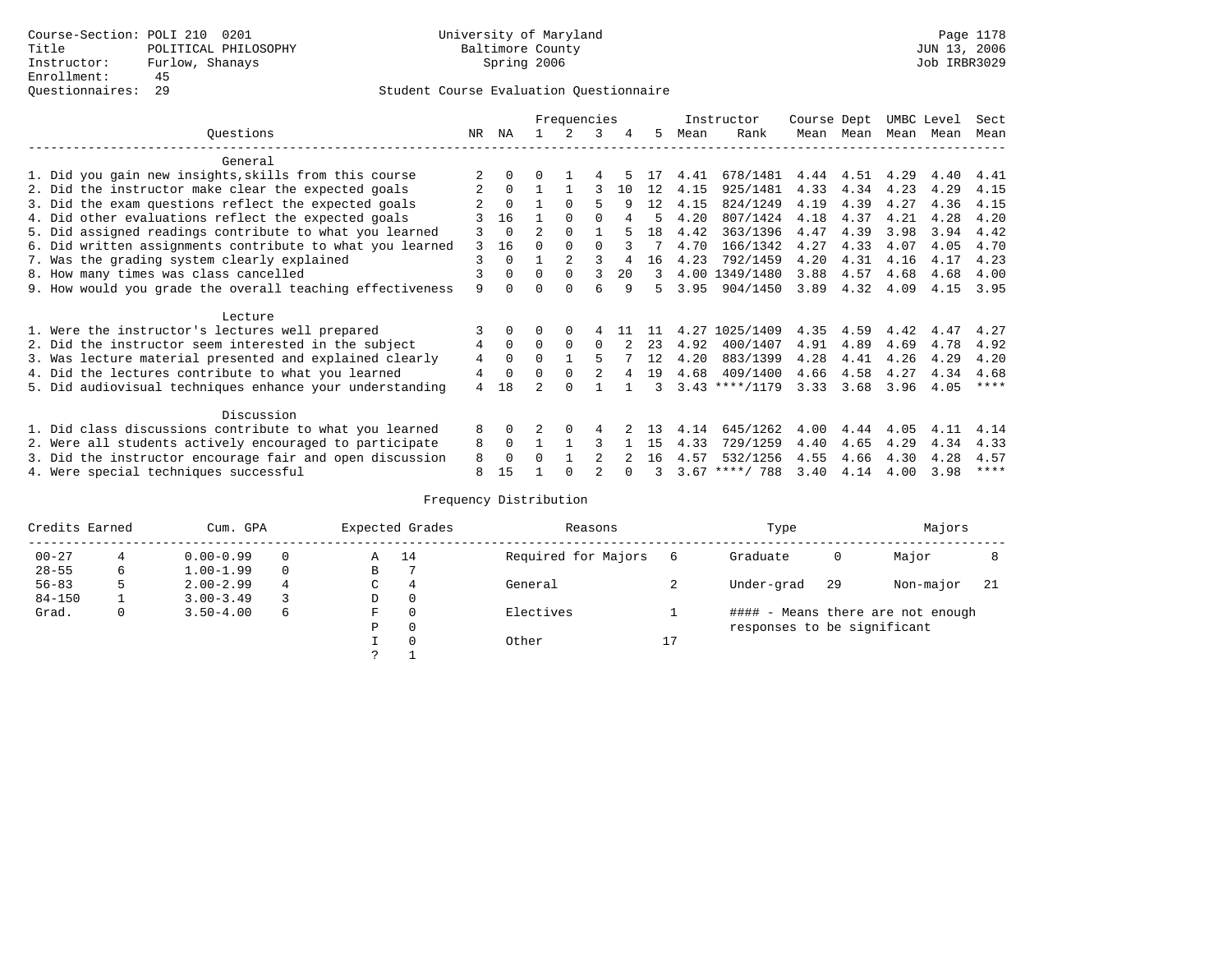|                                                           |             |                |                |              | Frequencies    |              |              |      | Instructor         | Course Dept |                |      | UMBC Level | Sect        |
|-----------------------------------------------------------|-------------|----------------|----------------|--------------|----------------|--------------|--------------|------|--------------------|-------------|----------------|------|------------|-------------|
| Ouestions                                                 | NR          | NA             | $\mathbf{1}$   | 2            | 3              | 4            | .5           | Mean | Rank               |             | Mean Mean Mean |      | Mean       | Mean        |
|                                                           |             |                |                |              |                |              |              |      |                    |             |                |      |            |             |
| General                                                   |             |                |                |              |                |              |              |      |                    |             |                |      |            |             |
| 1. Did you gain new insights, skills from this course     |             | <sup>0</sup>   | ∩              | 2            | 2              |              | 25           | 4.59 | 469/1481           | 4.67        | 4.51           | 4.29 | 4.40       | 4.59        |
| 2. Did the instructor make clear the expected goals       | 0           | 0              | $\mathsf 0$    |              | $\overline{4}$ |              | 22           | 4.48 | 545/1481           | 4.60        | 4.34           | 4.23 | 4.29       | 4.48        |
| 3. Did the exam questions reflect the expected goals      |             | 1              | 0              | 3            | $\mathbf{1}$   | 5            | 23           | 4.50 | 498/1249           | 4.58        | 4.39           | 4.27 | 4.36       | 4.50        |
| 4. Did other evaluations reflect the expected goals       | $\Omega$    | 5              | $\Omega$       | 2            | 3              |              | 18           | 4.39 | 569/1424           | 4.50        | 4.37           | 4.21 | 4.28       | 4.39        |
| 5. Did assigned readings contribute to what you learned   | $\mathbf 0$ | $\Omega$       | $\Omega$       | 1            | $\mathbf{1}$   | 6            | 25           | 4.67 | 193/1396           | 4.69        | 4.39           | 3.98 | 3.94       | 4.67        |
| 6. Did written assignments contribute to what you learned | $\mathbf 0$ |                | $\Omega$       | 3            | 6              | 6            | 17           | 4.16 | 638/1342           | 4.30        | 4.33           | 4.07 | 4.05       | 4.16        |
| 7. Was the grading system clearly explained               | $\Omega$    | $\Omega$       | $\Omega$       |              | $\overline{2}$ | 3            | 27           | 4.70 | 242/1459           | 4.62        | 4.31           | 4.16 | 4.17       | 4.70        |
| 8. How many times was class cancelled                     | $\Omega$    | $\Omega$       | $\Omega$       | $\Omega$     | $\Omega$       | $\Omega$     | 33           | 5.00 | 1/1480             | 5.00        | 4.57           | 4.68 | 4.68       | 5.00        |
| 9. How would you grade the overall teaching effectiveness | 8           | $\Omega$       | $\Omega$       | $\mathbf{1}$ | $\overline{2}$ |              | 15           | 4.44 | 417/1450           | 4.50        | 4.32           | 4.09 | 4.15       | 4.44        |
|                                                           |             |                |                |              |                |              |              |      |                    |             |                |      |            |             |
| Lecture                                                   |             |                |                |              |                |              |              |      |                    |             |                |      |            |             |
| 1. Were the instructor's lectures well prepared           |             | $\Omega$       | $\Omega$       | $\Omega$     |                |              | 26           | 4.78 | 367/1409           | 4.80        | 4.59           | 4.42 | 4.47       | 4.78        |
| 2. Did the instructor seem interested in the subject      | 1           | $\Omega$       | $\Omega$       | $\Omega$     | 1              | $\mathbf{1}$ | 30           | 4.91 | 500/1407           | 4.90        | 4.89           | 4.69 | 4.78       | 4.91        |
| 3. Was lecture material presented and explained clearly   | 1           | $\mathbf 0$    | $\mathbf 0$    | $\Omega$     | 3              | 3            | 26           | 4.72 | 311/1399           | 4.75        | 4.41           | 4.26 | 4.29       | 4.72        |
| 4. Did the lectures contribute to what you learned        | 1           | $\Omega$       | $\Omega$       | $\mathbf{1}$ | $\overline{2}$ |              | 28           | 4.75 | 312/1400           | 4.78        | 4.58           | 4.27 | 4.34       | 4.75        |
| 5. Did audiovisual techniques enhance your understanding  | 2           | $\mathfrak{D}$ | $\Omega$       | $\mathbf{1}$ | 5              |              | 16           | 4.31 | 397/1179           | 4.28        | 3.68           | 3.96 | 4.05       | 4.31        |
| Discussion                                                |             |                |                |              |                |              |              |      |                    |             |                |      |            |             |
| 1. Did class discussions contribute to what you learned   | 9           | $\Omega$       |                | 2            | 1              |              | 19           | 4.46 | 391/1262           | 4.56        | 4.44           | 4.05 | 4.11       | 4.46        |
| 2. Were all students actively encouraged to participate   | 9           | 0              | $\Omega$       | $\Omega$     | 3              |              | 19           | 4.67 | 451/1259           | 4.76        | 4.65           | 4.29 | 4.34       | 4.67        |
| 3. Did the instructor encourage fair and open discussion  | 9           | 0              | 0              | $\mathbf 0$  | 2              | 2            | 20           | 4.75 | 357/1256           | 4.73        | 4.66           | 4.30 | 4.28       | 4.75        |
| 4. Were special techniques successful                     | 9           | 11             | $\overline{a}$ | 2            | $\overline{2}$ | $\Omega$     | 7            | 3.62 | 580/788            | 3.62        | 4.14           | 4.00 | 3.98       | 3.62        |
|                                                           |             |                |                |              |                |              |              |      |                    |             |                |      |            |             |
| Seminar                                                   |             |                |                |              |                |              |              |      |                    |             |                |      |            |             |
| 1. Were assigned topics relevant to the announced theme   | 32          | $\Omega$       | $\Omega$       | $\Omega$     | $\Omega$       |              |              |      | $5.00$ ****/<br>68 | ****        | 5.00           | 4.49 | 5.00       | ****        |
| 2. Was the instructor available for individual attention  | 32          | $\Omega$       | 0              | $\mathbf 0$  | $\mathbf 0$    | $\Omega$     |              |      | $5.00$ ****/<br>69 | $***$ * *   | 5.00           | 4.53 | 4.83       | ****        |
| 3. Did research projects contribute to what you learned   | 32          | $\Omega$       | $\mathbf 0$    | $\mathbf 0$  | $\mathbf 0$    |              | $\mathbf{1}$ |      | $5.00$ ****/<br>63 | ****        | 5.00           | 4.44 | 4.00       | ****        |
| 4. Did presentations contribute to what you learned       | 32          | $\Omega$       | $\Omega$       | $\Omega$     | $\Omega$       |              | $\mathbf{1}$ |      | $5.00$ ****/<br>69 | ****        | 5.00           | 4.35 | 4.72       | $* * * *$   |
| 5. Were criteria for grading made clear                   | 32          | $\Omega$       | $\Omega$       | $\Omega$     | $\Omega$       | $\Omega$     | 1            |      | $5.00$ ****/<br>68 | ****        | 5.00           | 3.92 | 3.55       | $* * * * *$ |
|                                                           |             |                |                |              |                |              |              |      |                    |             |                |      |            |             |
| Self Paced                                                |             |                |                |              |                |              |              |      |                    |             |                |      |            |             |
| 1. Did self-paced system contribute to what you learned   | 32          |                | $\Omega$       | $\Omega$     | $\Omega$       |              |              |      | 55<br>$5.00$ ****/ | ****        | ****           | 4.55 | 4.44       | ****        |
| 2. Did study questions make clear the expected goal       | 32          | $\Omega$       | 0              | $\mathbf 0$  | $\Omega$       | $\Omega$     | 1            |      | $5.00$ ****/<br>31 | ****        | ****           | 4.75 | 4.50       | ****        |
| 3. Were your contacts with the instructor helpful         | 32          | $\Omega$       | $\Omega$       | $\Omega$     | $\Omega$       | $\Omega$     | $\mathbf{1}$ |      | $5.00$ ****/<br>51 | ****        | ****           | 4.65 | 4.66       | $* * * *$   |
| 4. Was the feedback/tutoring by proctors helpful          | 32          | $\Omega$       | $\mathbf 0$    | $\mathbf{0}$ | $\Omega$       | $\Omega$     | $\mathbf{1}$ |      | 34<br>$5.00$ ****/ | ****        | $* * * * *$    | 4.83 | 4.43       | $***$ * * * |
| 5. Were there enough proctors for all the students        | 32          |                | $\Omega$       | $\cap$       | $\Omega$       |              |              |      | $5.00$ ****/<br>24 | $***$ * * * | $***$          | 4.82 | 5.00       | $* * * * *$ |

| Credits Earned |   | Cum. GPA      |          |   | Expected Grades | Reasons             |    | Type                        |    | Majors                            |    |
|----------------|---|---------------|----------|---|-----------------|---------------------|----|-----------------------------|----|-----------------------------------|----|
| $00 - 27$      |   | $0.00 - 0.99$ |          | A | 15              | Required for Majors |    | Graduate                    | 0  | Major                             | 24 |
| $28 - 55$      | 8 | $1.00 - 1.99$ | $\Omega$ | B | 10              |                     |    |                             |    |                                   |    |
| $56 - 83$      |   | $2.00 - 2.99$ |          | C | 5               | General             |    | Under-grad                  | 33 | Non-major                         |    |
| $84 - 150$     |   | $3.00 - 3.49$ | 7        | D | 0               |                     |    |                             |    |                                   |    |
| Grad.          |   | $3.50 - 4.00$ | 13       | F | 0               | Electives           |    |                             |    | #### - Means there are not enough |    |
|                |   |               |          | Ρ | $\Omega$        |                     |    | responses to be significant |    |                                   |    |
|                |   |               |          |   | 0               | Other               | 22 |                             |    |                                   |    |
|                |   |               |          |   |                 |                     |    |                             |    |                                   |    |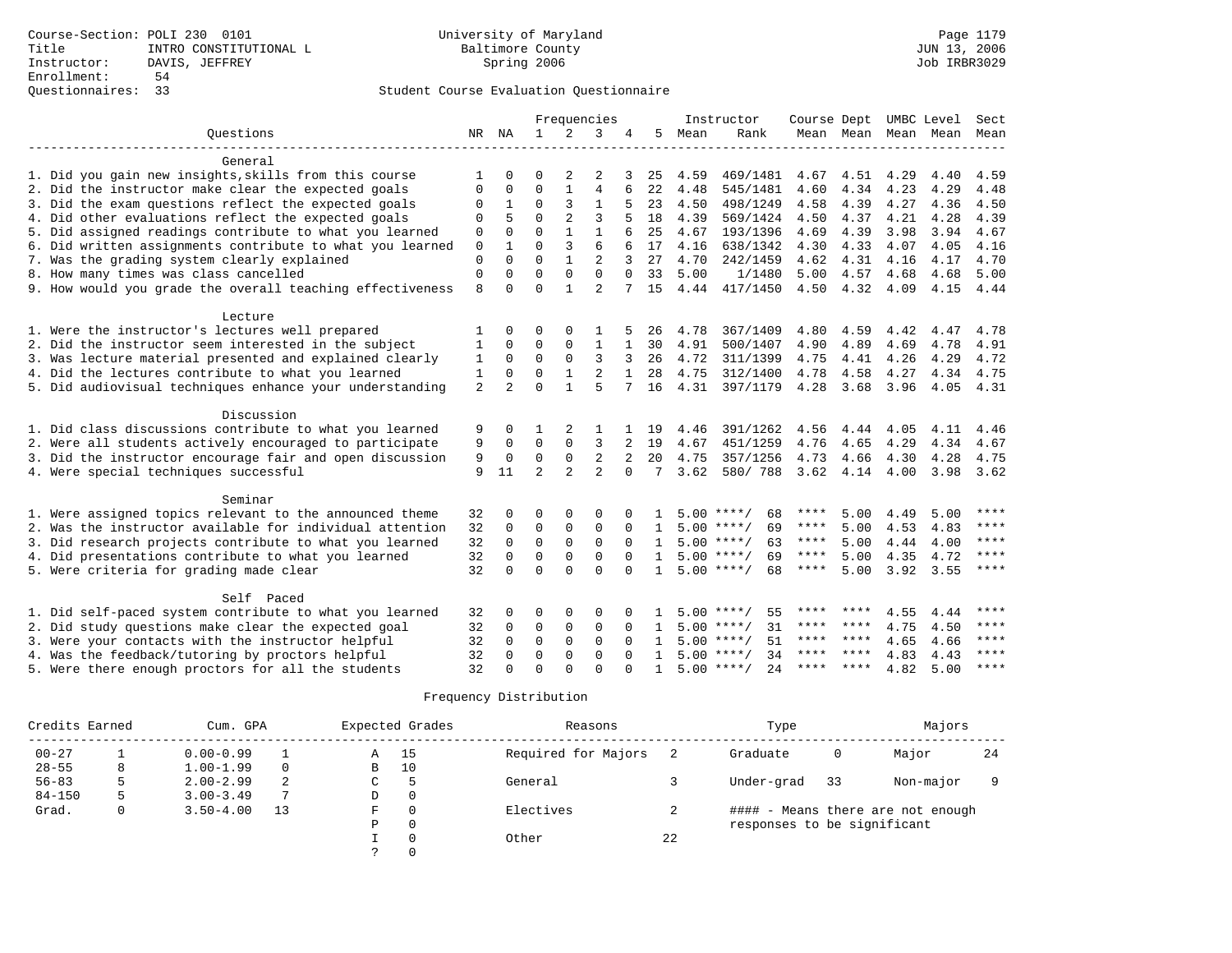|                                                           |                |              |          | Frequencies  |          |          |    |      | Instructor       | Course Dept |           | UMBC Level |      | Sect |
|-----------------------------------------------------------|----------------|--------------|----------|--------------|----------|----------|----|------|------------------|-------------|-----------|------------|------|------|
| Ouestions                                                 | NR.            | ΝA           |          | 2            |          |          | 5  | Mean | Rank             |             | Mean Mean | Mean Mean  |      | Mean |
|                                                           |                |              |          |              |          |          |    |      |                  |             |           |            |      |      |
| General                                                   |                |              |          |              |          |          |    |      |                  |             |           |            |      |      |
| 1. Did you gain new insights, skills from this course     |                |              | U        |              |          |          | 24 | 4.75 | 292/1481         | 4.67        | 4.51      | 4.29       | 4.40 | 4.75 |
| 2. Did the instructor make clear the expected goals       | 0              | 0            | U        | <sup>0</sup> | 2        |          | 22 | 4.71 | 264/1481         | 4.60        | 4.34      | 4.23       | 4.29 | 4.71 |
| 3. Did the exam questions reflect the expected goals      |                | $\Omega$     | $\Omega$ | $\Omega$     | 2        |          | 20 | 4.67 | 334/1249         | 4.58        | 4.39      | 4.27       | 4.36 | 4.67 |
| 4. Did other evaluations reflect the expected goals       |                |              | $\Omega$ |              |          |          | 15 | 4.60 | 334/1424         | 4.50        | 4.37      | 4.21       | 4.28 | 4.60 |
| 5. Did assigned readings contribute to what you learned   | 0              | $\Omega$     | U        | $\Omega$     | 3        |          | 23 | 4.71 | 156/1396         | 4.69        | 4.39      | 3.98       | 3.94 | 4.71 |
| 6. Did written assignments contribute to what you learned | 1              | $\Omega$     | 0        | $\Omega$     | 4        |          | 16 | 4.44 | 364/1342         | 4.30        | 4.33      | 4.07       | 4.05 | 4.44 |
| 7. Was the grading system clearly explained               | 0              | 0            |          | $\mathbf{1}$ |          | 4        | 21 | 4.54 | 425/1459         | 4.62        | 4.31      | 4.16       | 4.17 | 4.54 |
| 8. How many times was class cancelled                     | 0              |              | 0        | $\Omega$     | $\Omega$ | $\Omega$ | 27 | 5.00 | 1/1480           | 5.00        | 4.57      | 4.68       | 4.68 | 5.00 |
| 9. How would you grade the overall teaching effectiveness | 5              | $\Omega$     | U        | $\cap$       | $\Omega$ | 10       | 13 | 4.57 | 289/1450         | 4.50        | 4.32      | 4.09       | 4.15 | 4.57 |
|                                                           |                |              |          |              |          |          |    |      |                  |             |           |            |      |      |
| Lecture                                                   |                |              |          |              |          |          |    |      |                  |             |           |            |      |      |
| 1. Were the instructor's lectures well prepared           |                | <sup>0</sup> |          | 0            |          |          | 24 | 4.81 | 319/1409         | 4.80        | 4.59      | 4.42       | 4.47 | 4.81 |
| 2. Did the instructor seem interested in the subject      |                | $\Omega$     | 0        | $\Omega$     |          |          | 25 | 4.89 | 545/1407         | 4.90        | 4.89      | 4.69       | 4.78 | 4.89 |
| 3. Was lecture material presented and explained clearly   | 1              | $\Omega$     | $\Omega$ | $\Omega$     | 2        |          | 23 | 4.78 | 245/1399         | 4.75        | 4.41      | 4.26       | 4.29 | 4.78 |
| 4. Did the lectures contribute to what you learned        | 1              | $\Omega$     | U        | $\Omega$     | 2        |          | 24 | 4.81 | 239/1400         | 4.78        | 4.58      | 4.27       | 4.34 | 4.81 |
| 5. Did audiovisual techniques enhance your understanding  | $\overline{2}$ |              |          |              | 5        |          | 13 | 4.24 | 457/1179         | 4.28        | 3.68      | 3.96       | 4.05 | 4.24 |
| Discussion                                                |                |              |          |              |          |          |    |      |                  |             |           |            |      |      |
| 1. Did class discussions contribute to what you learned   |                | $\Omega$     | 0        | 0            |          |          | 16 | 4.67 | 264/1262         | 4.56        | 4.44      | 4.05       | 4.11 | 4.67 |
| 2. Were all students actively encouraged to participate   | 7              | $\mathbf 0$  | 0        | 0            | -1       |          | 19 | 4.86 | 257/1259         | 4.76        | 4.65      | 4.29       | 4.34 | 4.86 |
| 3. Did the instructor encourage fair and open discussion  | 7              | $\Omega$     | 0        | $\Omega$     | 2        |          | 17 | 4.71 | 406/1256         | 4.73        | 4.66      | 4.30       | 4.28 | 4.71 |
| 4. Were special techniques successful                     | 7              | 16           |          |              |          |          |    |      | $4.40$ ****/ 788 | 3.62        | 4.14      | 4.00       | 3.98 | **** |
|                                                           |                |              |          |              |          |          |    |      |                  |             |           |            |      |      |
| Laboratory                                                |                |              |          |              |          |          |    |      |                  |             |           |            |      |      |
| 1. Did the lab increase understanding of the material     | 27             | $\Omega$     | 0        | 0            |          |          |    |      | $3.00$ ****/ 246 |             | **** **** | 4.20 4.51  |      | **** |
| 2. Were you provided with adequate background information | 27             | $\Omega$     |          | <sup>0</sup> |          |          |    |      | $3.00$ ****/ 249 | ****        | ****      | 4.11       | 4.32 | **** |
|                                                           |                |              |          |              |          |          |    |      |                  |             |           |            |      |      |

| Credits Earned |    | Cum. GPA      |   |   | Expected Grades | Reasons             |    | Type                        |    | Majors                            |    |
|----------------|----|---------------|---|---|-----------------|---------------------|----|-----------------------------|----|-----------------------------------|----|
| $00 - 27$      |    | $0.00 - 0.99$ | 0 | Α | 8               | Required for Majors |    | Graduate                    | 0  | Major                             | 16 |
| $28 - 55$      | 9  | $1.00 - 1.99$ |   | в | 12              |                     |    |                             |    |                                   |    |
| $56 - 83$      | 5. | $2.00 - 2.99$ | 5 | C | 4               | General             |    | Under-grad                  | 28 | Non-major                         | 12 |
| $84 - 150$     | 2  | $3.00 - 3.49$ | 9 | D |                 |                     |    |                             |    |                                   |    |
| Grad.          | 0  | $3.50 - 4.00$ |   | F |                 | Electives           |    |                             |    | #### - Means there are not enough |    |
|                |    |               |   | Ρ |                 |                     |    | responses to be significant |    |                                   |    |
|                |    |               |   |   |                 | Other               | 20 |                             |    |                                   |    |
|                |    |               |   |   |                 |                     |    |                             |    |                                   |    |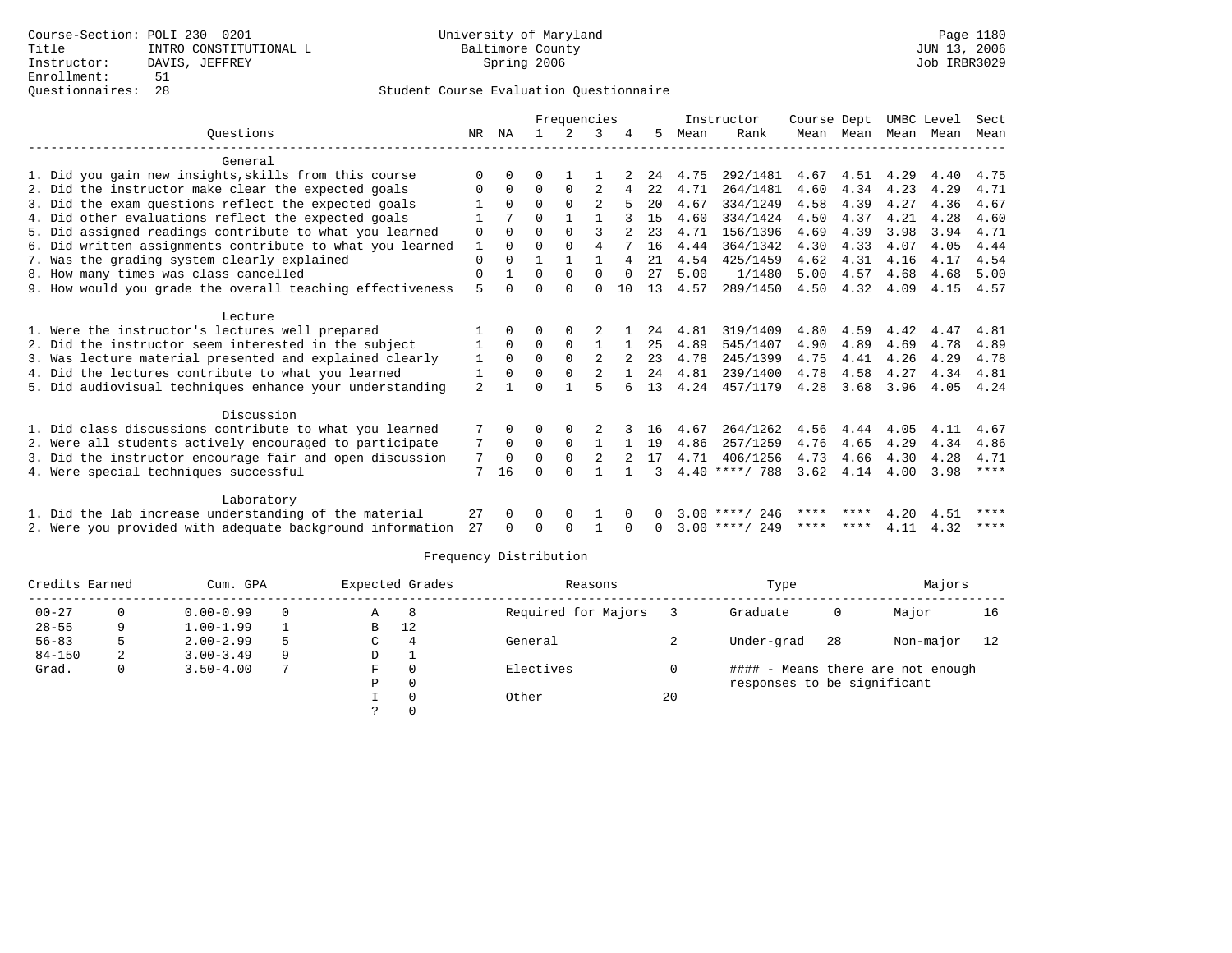|                                                           |     |             |                |                | Frequencies |     |          |      | Instructor       | Course Dept |           | UMBC Level |      | Sect |
|-----------------------------------------------------------|-----|-------------|----------------|----------------|-------------|-----|----------|------|------------------|-------------|-----------|------------|------|------|
| Ouestions                                                 | NR. | ΝA          |                | $\overline{2}$ |             |     | 5        | Mean | Rank             |             | Mean Mean | Mean Mean  |      | Mean |
|                                                           |     |             |                |                |             |     |          |      |                  |             |           |            |      |      |
| General                                                   |     |             |                |                |             |     |          |      |                  |             |           |            |      |      |
| 1. Did you gain new insights, skills from this course     |     |             |                |                |             |     | 15       |      | 4.03 1056/1481   | 4.03        | 4.51      | 4.29       | 4.40 | 4.03 |
| 2. Did the instructor make clear the expected goals       |     | $\Omega$    | 3              |                | 8           |     | 12       |      | 3.47 1333/1481   | 3.47        | 4.34      | 4.23       | 4.29 | 3.47 |
| 3. Did the exam questions reflect the expected goals      | 2   | $\Omega$    | 4              | 9              | 8           |     | 13       |      | 3.31 1153/1249   | 3.31        | 4.39      | 4.27       | 4.36 | 3.31 |
| 4. Did other evaluations reflect the expected goals       |     | $\Omega$    | 4              | ς              | 10          | 5   | 14       |      | 3.61 1239/1424   | 3.61        | 4.37      | 4.21       | 4.28 | 3.61 |
| 5. Did assigned readings contribute to what you learned   | 2   |             |                | 5              | 4           | 1 O | 14       |      | 3.83 861/1396    | 3.83        | 4.39      | 3.98       | 3.94 | 3.83 |
| 6. Did written assignments contribute to what you learned | 2   |             | $\overline{a}$ | 6              |             |     | 11       |      | 3.58 1084/1342   | 3.58        | 4.33      | 4.07       | 4.05 | 3.58 |
| 7. Was the grading system clearly explained               | 2   | $\Omega$    |                | $\overline{2}$ | 3           | 9   | 21       | 4.31 | 732/1459         | 4.31        | 4.31      | 4.16       | 4.17 | 4.31 |
| 8. How many times was class cancelled                     | 3   | $\Omega$    | U              | $\Omega$       | $\Omega$    |     | 32       | 4.91 | 631/1480         | 4.91        | 4.57      | 4.68       | 4.68 | 4.91 |
| 9. How would you grade the overall teaching effectiveness | 9   |             |                | $\mathfrak{D}$ | 4           | 10  | 9        |      | 3.71 1133/1450   | 3.71        | 4.32      | 4.09       | 4.15 | 3.71 |
| Lecture                                                   |     |             |                |                |             |     |          |      |                  |             |           |            |      |      |
| 1. Were the instructor's lectures well prepared           | 4   | $\Omega$    | U              |                | 5           | 9   | 18       |      | 4.26 1025/1409   | 4.26        | 4.59      | 4.42       | 4.47 | 4.26 |
| 2. Did the instructor seem interested in the subject      |     | $\Omega$    | $\Omega$       | $\mathbf{1}$   | 2           | 2   |          | 4.74 | 861/1407         | 4.74        | 4.89      | 4.69       | 4.78 | 4.74 |
|                                                           | 4   | $\Omega$    |                |                | 6           |     | 29<br>18 | 4.15 | 929/1399         | 4.15        | 4.41      | 4.26       | 4.29 | 4.15 |
| 3. Was lecture material presented and explained clearly   | 4   |             | ς              | $\overline{a}$ |             |     |          |      |                  |             |           |            |      |      |
| 4. Did the lectures contribute to what you learned        | 4   | $\Omega$    |                |                | 6           |     | 18       |      | 3.97 1038/1400   | 3.97        | 4.58      | 4.27       | 4.34 | 3.97 |
| 5. Did audiovisual techniques enhance your understanding  | 6   |             |                |                | 6           |     | 16       | 4.10 | 557/1179         | 4.10        | 3.68      | 3.96       | 4.05 | 4.10 |
| Discussion                                                |     |             |                |                |             |     |          |      |                  |             |           |            |      |      |
| 1. Did class discussions contribute to what you learned   | 12  | 0           |                |                |             |     | 16       | 4.04 | 697/1262         | 4.04        | 4.44      | 4.05       | 4.11 | 4.04 |
| 2. Were all students actively encouraged to participate   | 12  | $\mathbf 0$ | 0              | 3              | 5           |     | 13       | 4.08 | 875/1259         | 4.08        | 4.65      | 4.29       | 4.34 | 4.08 |
| 3. Did the instructor encourage fair and open discussion  | 12  | $\Omega$    | 3              | $\overline{2}$ | 3           | 4   | 14       | 3.92 | 967/1256         | 3.92        | 4.66      | 4.30       | 4.28 | 3.92 |
| 4. Were special techniques successful                     | 14  | 11          | $\mathfrak{D}$ |                | U           |     | 6        | 3.85 | 503/788          | 3.85        | 4.14      | 4.00       | 3.98 | 3.85 |
|                                                           |     |             |                |                |             |     |          |      |                  |             |           |            |      |      |
| Laboratory                                                |     |             |                |                |             |     |          |      |                  |             |           |            |      |      |
| 1. Did the lab increase understanding of the material     | 37  | $\Omega$    | U              | 0              |             |     | n.       |      | $3.00$ ****/ 246 | **** ****   |           | 4.20       | 4.51 | **** |
| 2. Were you provided with adequate background information | 37  | $\Omega$    | <sup>0</sup>   |                | 0           |     |          |      | $2.00$ ****/ 249 | ****        | ****      | 4.11       | 4.32 | **** |
|                                                           |     |             |                |                |             |     |          |      |                  |             |           |            |      |      |

| Credits Earned |   | Cum. GPA      |          |   | Expected Grades | Reasons             |    | Type                        |    | Majors                            |    |
|----------------|---|---------------|----------|---|-----------------|---------------------|----|-----------------------------|----|-----------------------------------|----|
| $00 - 27$      | 2 | $0.00 - 0.99$ |          | Α | 15              | Required for Majors |    | Graduate                    | 0  | Major                             | 11 |
| $28 - 55$      |   | $1.00 - 1.99$ | $\Omega$ | В | 10              |                     |    |                             |    |                                   |    |
| $56 - 83$      | 9 | $2.00 - 2.99$ | 4        | C |                 | General             |    | Under-grad                  | 38 | Non-major                         | 27 |
| $84 - 150$     |   | $3.00 - 3.49$ | 12       | D | $\Omega$        |                     |    |                             |    |                                   |    |
| Grad.          | 0 | $3.50 - 4.00$ | 7        | F |                 | Electives           |    |                             |    | #### - Means there are not enough |    |
|                |   |               |          | Ρ |                 |                     |    | responses to be significant |    |                                   |    |
|                |   |               |          |   |                 | Other               | 23 |                             |    |                                   |    |
|                |   |               |          |   |                 |                     |    |                             |    |                                   |    |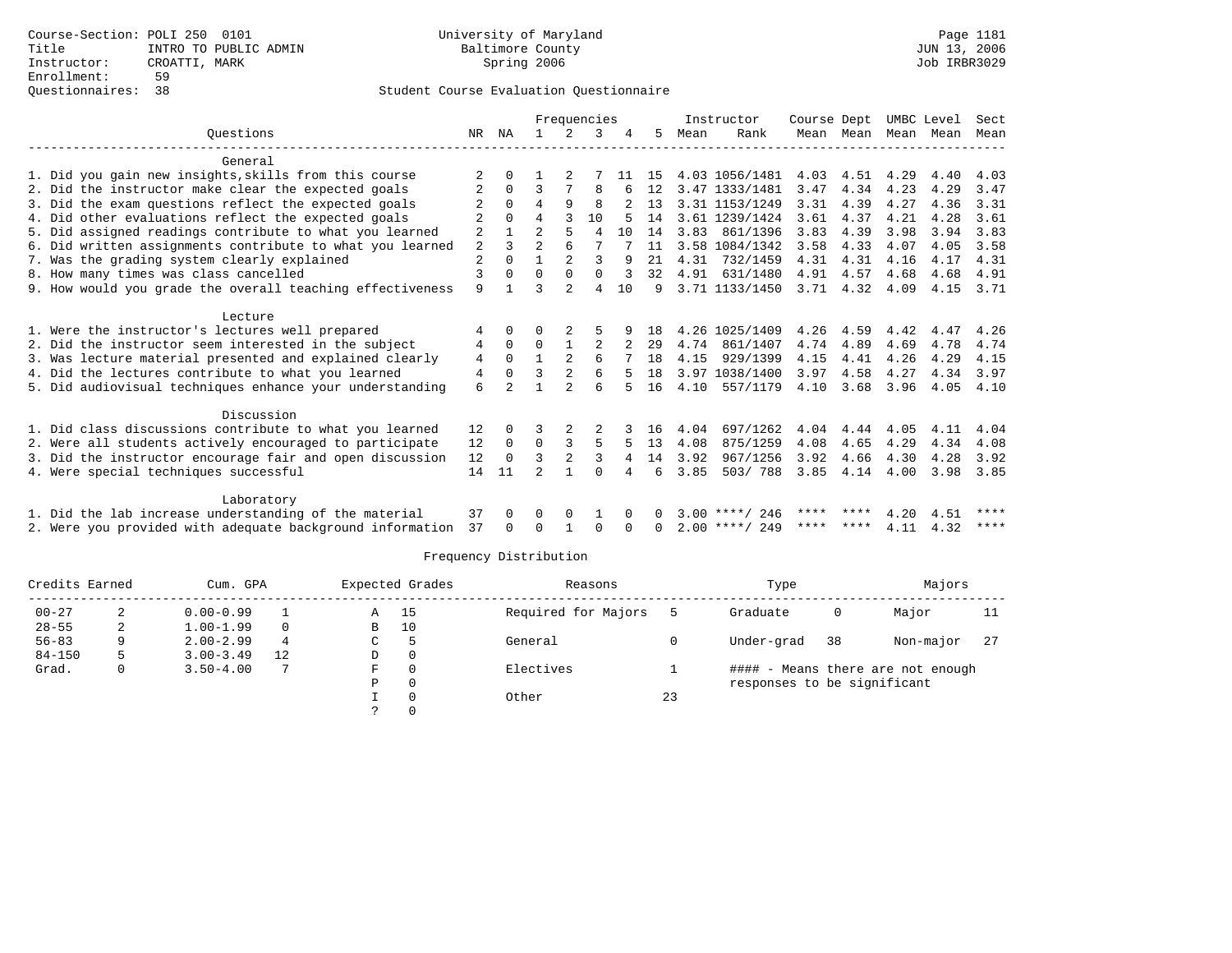|                                                           |          |                |          |                | Frequencies |    |     |      | Instructor       | Course Dept |           | UMBC Level |      | Sect |
|-----------------------------------------------------------|----------|----------------|----------|----------------|-------------|----|-----|------|------------------|-------------|-----------|------------|------|------|
| Ouestions                                                 | NR       | ΝA             |          |                | 3           | 4  | 5.  | Mean | Rank             |             | Mean Mean | Mean Mean  |      | Mean |
| General                                                   |          |                |          |                |             |    |     |      |                  |             |           |            |      |      |
| 1. Did you gain new insights, skills from this course     | $\Omega$ | $\Omega$       |          |                |             |    | 26  | 4.62 | 439/1481         | 4.62        | 4.51      | 4.29       | 4.40 | 4.62 |
| 2. Did the instructor make clear the expected goals       | O        | $\Omega$       | $\Omega$ |                | 13          | 12 | 11  |      | 3.89 1124/1481   | 3.89        | 4.34      | 4.23       | 4.29 | 3.89 |
| 3. Did the exam questions reflect the expected goals      |          | $\Omega$       |          | 6              | 8           | 11 | 10  |      | 3.64 1088/1249   | 3.64        | 4.39      | 4.27       | 4.36 | 3.64 |
| 4. Did other evaluations reflect the expected goals       | O        | $\overline{2}$ |          |                | 9           | 10 | 14  | 4.03 | 948/1424         | 4.03        | 4.37      | 4.21       | 4.28 | 4.03 |
| 5. Did assigned readings contribute to what you learned   | 0        | $\Omega$       |          |                | 8           | 8  | 15  | 3.84 | 854/1396         | 3.84        | 4.39      | 3.98       | 3.94 | 3.84 |
| 6. Did written assignments contribute to what you learned | $\Omega$ | 4              |          |                | 9           |    | 11  | 3.76 | 987/1342         | 3.76        | 4.33      | 4.07       | 4.05 | 3.76 |
| 7. Was the grading system clearly explained               | $\Omega$ | $\Omega$       | U        |                | q           |    | 19  | 4.16 | 854/1459         | 4.16        | 4.31      | 4.16       | 4.17 | 4.16 |
| 8. How many times was class cancelled                     | 0        | $\Omega$       | $\Omega$ | $\Omega$       | 0           |    | 33  | 4.89 | 715/1480         | 4.89        | 4.57      | 4.68       | 4.68 | 4.89 |
| 9. How would you grade the overall teaching effectiveness | 6        | <sup>n</sup>   | U        |                |             | 11 | 14  | 4.23 | 662/1450         | 4.23        | 4.32      | 4.09       | 4.15 | 4.23 |
| Lecture                                                   |          |                |          |                |             |    |     |      |                  |             |           |            |      |      |
| 1. Were the instructor's lectures well prepared           |          |                |          |                |             |    | 15  |      | 4.00 1152/1409   | 4.00        | 4.59      | 4.42       | 4.47 | 4.00 |
| 2. Did the instructor seem interested in the subject      |          | $\Omega$       | $\Omega$ | $\Omega$       |             |    | 34  | 4.92 | 450/1407         | 4.92        | 4.89      | 4.69       | 4.78 | 4.92 |
| 3. Was lecture material presented and explained clearly   | 2        | $\Omega$       |          |                |             | q  | 15  | 3.97 | 1030/1399        | 3.97        | 4.41      | 4.26       | 4.29 | 3.97 |
| 4. Did the lectures contribute to what you learned        | 2        | $\Omega$       |          |                | 6           |    | 18  | 4.09 | 991/1400         | 4.09        | 4.58      | 4.27       | 4.34 | 4.09 |
| 5. Did audiovisual techniques enhance your understanding  |          |                |          |                |             | 11 | 15  | 4.11 | 549/1179         | 4.11        | 3.68      | 3.96       | 4.05 | 4.11 |
| Discussion                                                |          |                |          |                |             |    |     |      |                  |             |           |            |      |      |
| 1. Did class discussions contribute to what you learned   | 12       | $\Omega$       |          | $\Omega$       | 9           |    | 1 O | 4.04 | 694/1262         | 4.04        | 4.44      | 4.05       | 4.11 | 4.04 |
| 2. Were all students actively encouraged to participate   | 12       | $\Omega$       |          | 2              | 6           |    |     | 3.84 | 1007/1259        | 3.84        | 4.65      | 4.29       | 4.34 | 3.84 |
| 3. Did the instructor encourage fair and open discussion  | 12       | $\Omega$       | 2        | $\mathfrak{D}$ | б           |    | 1 N |      | 3.76 1038/1256   | 3.76        | 4.66      | 4.30       | 4.28 | 3.76 |
| 4. Were special techniques successful                     | 12       | 16             |          |                |             |    |     |      | $3.33$ ****/ 788 | ****        | 4.14      | 4.00       | 3.98 | **** |

| Credits Earned |    | Cum. GPA      |   |    | Expected Grades | Reasons             |    | Type                        |     | Majors                            |    |
|----------------|----|---------------|---|----|-----------------|---------------------|----|-----------------------------|-----|-----------------------------------|----|
| $00 - 27$      |    | $0.00 - 0.99$ |   | Α  | 14              | Required for Majors |    | Graduate                    | 0   | Major                             | 19 |
| $28 - 55$      | 11 | $1.00 - 1.99$ |   | B  | 16              |                     |    |                             |     |                                   |    |
| $56 - 83$      |    | $2.00 - 2.99$ |   | C. |                 | General             |    | Under-grad                  | -37 | Non-major                         | 18 |
| $84 - 150$     |    | $3.00 - 3.49$ | 8 | D  | 0               |                     |    |                             |     |                                   |    |
| Grad.          | 0  | $3.50 - 4.00$ |   | F  | $\Omega$        | Electives           |    |                             |     | #### - Means there are not enough |    |
|                |    |               |   | Ρ  | 0               |                     |    | responses to be significant |     |                                   |    |
|                |    |               |   |    | $\Omega$        | Other               | 23 |                             |     |                                   |    |
|                |    |               |   |    |                 |                     |    |                             |     |                                   |    |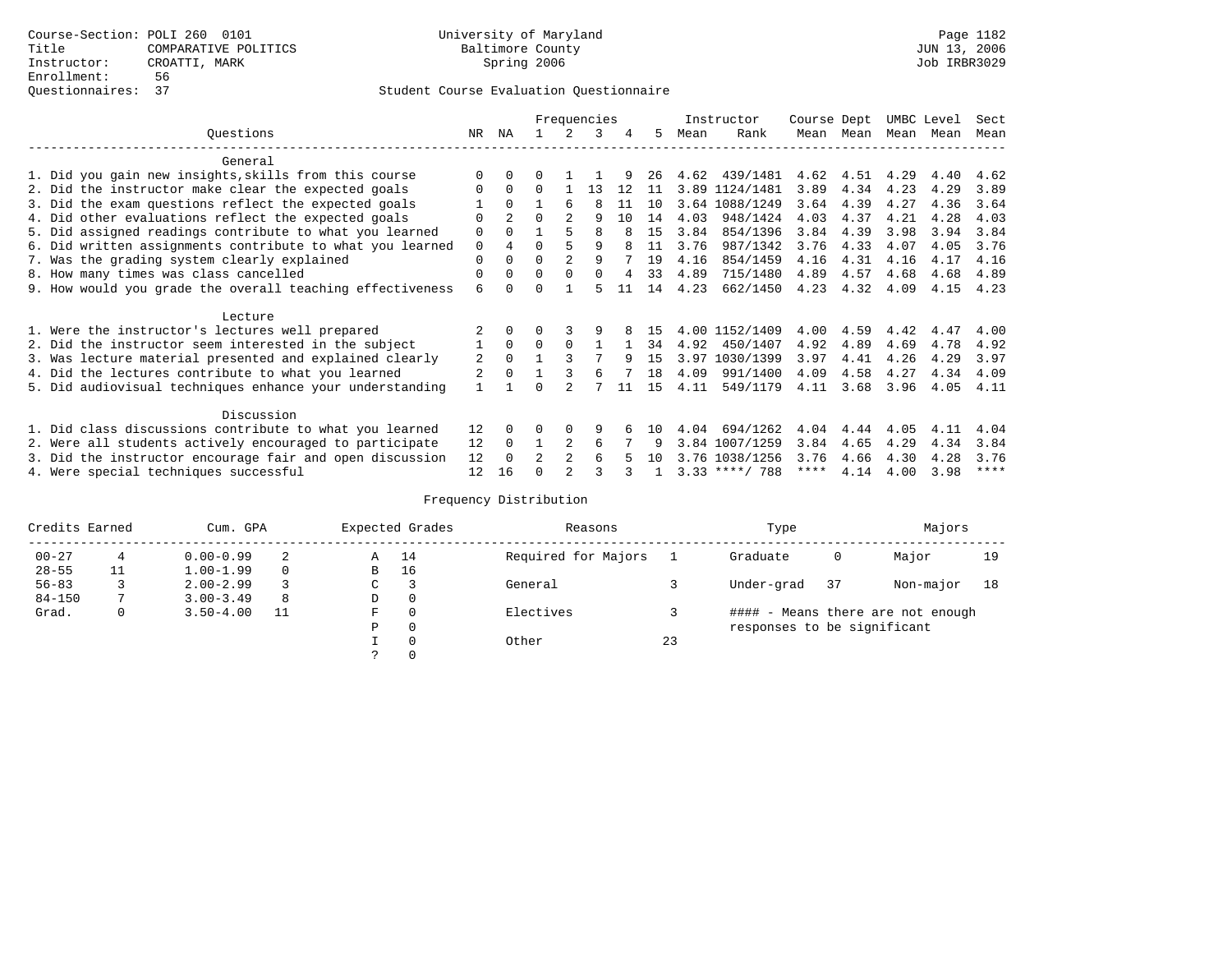|                                                           |     |                |          | Frequencies  |          |    |    |      | Instructor       | Course Dept |      | UMBC Level |      | Sect        |
|-----------------------------------------------------------|-----|----------------|----------|--------------|----------|----|----|------|------------------|-------------|------|------------|------|-------------|
| Ouestions                                                 | NR. | ΝA             |          |              | 3        | 4  | 5  | Mean | Rank             | Mean        | Mean | Mean       | Mean | Mean        |
| General                                                   |     |                |          |              |          |    |    |      |                  |             |      |            |      |             |
| 1. Did you gain new insights, skills from this course     |     | 0              | U        | $\Omega$     |          |    | 15 | 4.67 | 395/1481         | 4.67        | 4.51 | 4.29       | 4.29 | 4.67        |
| 2. Did the instructor make clear the expected goals       |     | $\Omega$       | $\Omega$ | $\Omega$     |          |    | 15 | 4.67 | 324/1481         | 4.67        | 4.34 | 4.23       | 4.23 | 4.67        |
| 3. Did the exam questions reflect the expected goals      |     | 9              | $\Omega$ | $\Omega$     |          |    | 6  | 4.56 | 451/1249         | 4.56        | 4.39 | 4.27       | 4.28 | 4.56        |
| 4. Did other evaluations reflect the expected goals       |     | $\Omega$       | O        |              |          |    | 18 | 4.76 | 209/1424         | 4.76        | 4.37 | 4.21       | 4.27 | 4.76        |
| 5. Did assigned readings contribute to what you learned   | 0   | $\Omega$       | U        | $\Omega$     |          |    | 19 | 4.86 | 96/1396          | 4.86        | 4.39 | 3.98       | 4.00 | 4.86        |
| 6. Did written assignments contribute to what you learned | 1   | $\mathfrak{D}$ | U        |              |          |    | 12 | 4.61 | 230/1342         | 4.61        | 4.33 | 4.07       | 4.12 | 4.61        |
| 7. Was the grading system clearly explained               | 2   |                |          | <sup>0</sup> |          |    | 11 | 4.53 | 436/1459         | 4.53        | 4.31 | 4.16       | 4.17 | 4.53        |
| 8. How many times was class cancelled                     | 0   | $\Omega$       | 0        | $\Omega$     |          | 16 | 4  |      | 4.14 1295/1480   | 4.14        | 4.57 | 4.68       | 4.65 | 4.14        |
| 9. How would you grade the overall teaching effectiveness | 4   |                |          | <sup>n</sup> |          |    | 11 | 4.65 | 231/1450         | 4.65        | 4.32 | 4.09       | 4.10 | 4.65        |
| Lecture                                                   |     |                |          |              |          |    |    |      |                  |             |      |            |      |             |
| 1. Were the instructor's lectures well prepared           |     |                |          |              |          |    |    | 4.89 | 202/1409         | 4.89        | 4.59 | 4.42       | 4.43 | 4.89        |
| 2. Did the instructor seem interested in the subject      | 2   | $\mathbf 0$    | $\Omega$ | $\Omega$     | $\Omega$ |    | 18 | 4.95 | 300/1407         | 4.95        | 4.89 | 4.69       | 4.67 | 4.95        |
| 3. Was lecture material presented and explained clearly   | 2   | $\Omega$       | O        | $\Omega$     | $\Omega$ |    | 15 | 4.79 | 234/1399         | 4.79        | 4.41 | 4.26       | 4.27 | 4.79        |
| 4. Did the lectures contribute to what you learned        | 2   |                |          | $\Omega$     | 0        |    | 17 | 4.89 | 156/1400         | 4.89        | 4.58 | 4.27       | 4.28 | 4.89        |
| 5. Did audiovisual techniques enhance your understanding  | 4   | 12             |          |              |          |    |    |      | $3.20$ ****/1179 | ****        | 3.68 | 3.96       | 4.02 | $* * * *$   |
| Discussion                                                |     |                |          |              |          |    |    |      |                  |             |      |            |      |             |
| 1. Did class discussions contribute to what you learned   | 5.  | 0              | U        | <sup>0</sup> |          |    |    | 4.75 | 205/1262         | 4.75        | 4.44 | 4.05       | 4.14 | 4.75        |
| 2. Were all students actively encouraged to participate   | 5   | 0              | 0        | $\Omega$     | $\Omega$ |    | 14 | 4.88 | 238/1259         | 4.88        | 4.65 | 4.29       | 4.34 | 4.88        |
| 3. Did the instructor encourage fair and open discussion  | 5   | $\Omega$       |          | $\Omega$     | 0        |    | 16 | 5.00 | 1/1256           | 5.00        | 4.66 | 4.30       | 4.34 | 5.00        |
| 4. Were special techniques successful                     | 5   | 13             |          |              |          |    |    |      | $3.00$ ****/ 788 | ****        | 4.14 | 4.00       | 4.07 | $***$ * * * |

| Credits Earned |   | Cum. GPA      |   | Expected Grades |          | Reasons             |    | Type                        |     | Majors                            |  |
|----------------|---|---------------|---|-----------------|----------|---------------------|----|-----------------------------|-----|-----------------------------------|--|
| $00 - 27$      | 0 | $0.00 - 0.99$ |   | Α               | 8        | Required for Majors |    | Graduate                    | 0   | Major                             |  |
| $28 - 55$      | 0 | $1.00 - 1.99$ |   | B               | 8        |                     |    |                             |     |                                   |  |
| $56 - 83$      | 2 | $2.00 - 2.99$ | 2 | ◡               |          | General             |    | Under-grad                  | -21 | Non-major                         |  |
| $84 - 150$     | 6 | $3.00 - 3.49$ | 4 | D               | 0        |                     |    |                             |     |                                   |  |
| Grad.          | 0 | $3.50 - 4.00$ | 5 | F               | 0        | Electives           |    |                             |     | #### - Means there are not enough |  |
|                |   |               |   | Ρ               | 0        |                     |    | responses to be significant |     |                                   |  |
|                |   |               |   |                 | $\Omega$ | Other               | 14 |                             |     |                                   |  |
|                |   |               |   |                 | 2        |                     |    |                             |     |                                   |  |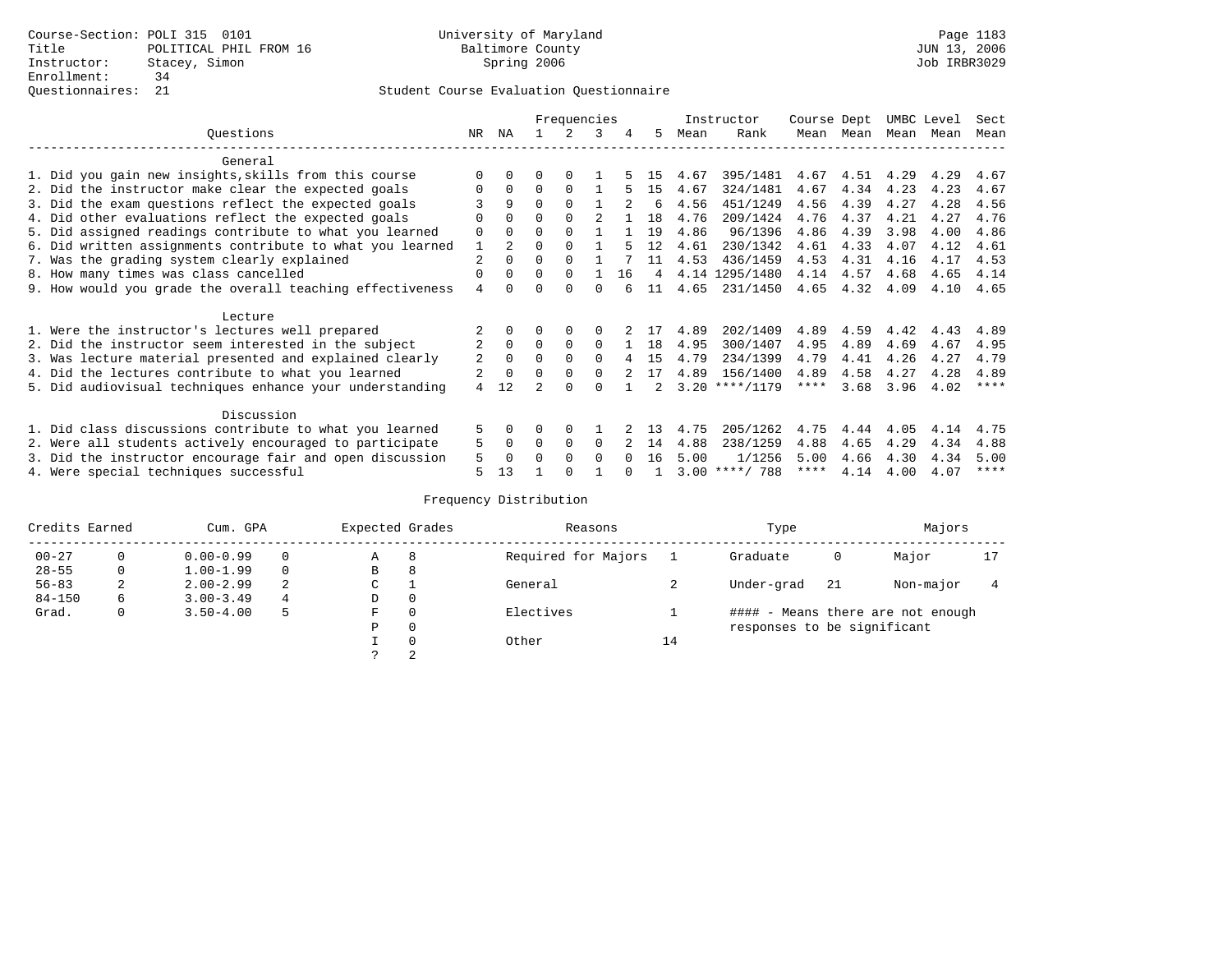|                                                           |             |              |          |             | Frequencies    |          |    |      | Instructor       | Course Dept |      | UMBC Level |      | Sect |
|-----------------------------------------------------------|-------------|--------------|----------|-------------|----------------|----------|----|------|------------------|-------------|------|------------|------|------|
| Ouestions                                                 | NR.         | ΝA           |          |             | 3              | 4        | 5. | Mean | Rank             | Mean        | Mean | Mean       | Mean | Mean |
| General                                                   |             |              |          |             |                |          |    |      |                  |             |      |            |      |      |
| 1. Did you gain new insights, skills from this course     |             | $\Omega$     | O        | $\Omega$    |                |          |    | 4.30 | 780/1481         | 4.30        | 4.51 | 4.29       | 4.29 | 4.30 |
| 2. Did the instructor make clear the expected goals       | O           | $\Omega$     | $\Omega$ | $\Omega$    | 3              |          |    |      | 3.90 1118/1481   | 3.90        | 4.34 | 4.23       | 4.23 | 3.90 |
| 3. Did the exam questions reflect the expected goals      |             | $\Omega$     | $\Omega$ | $\Omega$    | 4              |          |    |      | 3.70 1071/1249   | 3.70        | 4.39 | 4.27       | 4.28 | 3.70 |
| 4. Did other evaluations reflect the expected goals       | O           |              | $\Omega$ | $\Omega$    | $\Omega$       |          |    | 4.11 | 896/1424         | 4.11        | 4.37 | 4.21       | 4.27 | 4.11 |
| 5. Did assigned readings contribute to what you learned   | $\mathbf 0$ | $\Omega$     | $\Omega$ |             |                |          |    | 4.20 | 554/1396         | 4.20        | 4.39 | 3.98       | 4.00 | 4.20 |
| 6. Did written assignments contribute to what you learned | $\mathbf 0$ | $\Omega$     | $\Omega$ |             |                |          | 5  | 4.20 | 592/1342         | 4.20        | 4.33 | 4.07       | 4.12 | 4.20 |
| 7. Was the grading system clearly explained               | $\Omega$    |              | $\Omega$ | $\Omega$    |                |          |    | 4.20 | 827/1459         | 4.20        | 4.31 | 4.16       | 4.17 | 4.20 |
| 8. How many times was class cancelled                     | 0           | $\Omega$     | $\Omega$ | $\Omega$    | $\Omega$       | 8        |    |      | 4.20 1260/1480   | 4.20        | 4.57 | 4.68       | 4.65 | 4.20 |
| 9. How would you grade the overall teaching effectiveness | $\Omega$    | <sup>n</sup> | U        |             | $\mathfrak{D}$ |          |    |      | 3.80 1055/1450   | 3.80        | 4.32 | 4.09       | 4.10 | 3.80 |
|                                                           |             |              |          |             |                |          |    |      |                  |             |      |            |      |      |
| Lecture                                                   |             |              |          |             |                |          |    |      |                  |             |      |            |      |      |
| 1. Were the instructor's lectures well prepared           |             |              |          |             | $\Omega$       |          |    | 4.44 | 839/1409         | 4.44        | 4.59 | 4.42       | 4.43 | 4.44 |
| 2. Did the instructor seem interested in the subject      |             | $\Omega$     | $\Omega$ | $\mathbf 0$ | $\Omega$       | $\Omega$ | 9  | 5.00 | 1/1407           | 5.00        | 4.89 | 4.69       | 4.67 | 5.00 |
| 3. Was lecture material presented and explained clearly   |             | $\Omega$     |          | $\Omega$    |                |          | 4  | 4.00 | 1002/1399        | 4.00        | 4.41 | 4.26       | 4.27 | 4.00 |
| 4. Did the lectures contribute to what you learned        |             | $\Omega$     | $\Omega$ | $\Omega$    |                |          | 4  | 4.11 | 977/1400         | 4.11        | 4.58 | 4.27       | 4.28 | 4.11 |
| 5. Did audiovisual techniques enhance your understanding  |             |              |          |             |                |          |    |      | 2.00 1156/1179   | 2.00        | 3.68 | 3.96       | 4.02 | 2.00 |
|                                                           |             |              |          |             |                |          |    |      |                  |             |      |            |      |      |
| Discussion                                                |             |              |          |             |                |          |    |      |                  |             |      |            |      |      |
| 1. Did class discussions contribute to what you learned   |             | $\Omega$     |          | $\Omega$    |                |          |    | 3.89 | 810/1262         | 3.89        | 4.44 | 4.05       | 4.14 | 3.89 |
| 2. Were all students actively encouraged to participate   |             | $\Omega$     | $\Omega$ | $\mathbf 0$ | $\Omega$       |          | 6  | 4.67 | 451/1259         | 4.67        | 4.65 | 4.29       | 4.34 | 4.67 |
| 3. Did the instructor encourage fair and open discussion  | 1           | $\Omega$     | 0        | $\Omega$    | $\Omega$       |          |    | 4.78 | 332/1256         | 4.78        | 4.66 | 4.30       | 4.34 | 4.78 |
| 4. Were special techniques successful                     |             |              |          |             |                |          |    |      | $2.00$ ****/ 788 | ****        | 4.14 | 4.00       | 4.07 | **** |

| Credits Earned |          | Cum. GPA      | Expected Grades |          | Reasons             | Type                        |    | Majors                            |  |
|----------------|----------|---------------|-----------------|----------|---------------------|-----------------------------|----|-----------------------------------|--|
| $00 - 27$      | $\Omega$ | $0.00 - 0.99$ | А               | -2       | Required for Majors | Graduate                    | 0  | Major                             |  |
| $28 - 55$      | 2        | $1.00 - 1.99$ | В               | 5        |                     |                             |    |                                   |  |
| $56 - 83$      |          | $2.00 - 2.99$ | C               | 2        | General             | Under-grad                  | 10 | Non-major                         |  |
| $84 - 150$     |          | $3.00 - 3.49$ | D               | 0        |                     |                             |    |                                   |  |
| Grad.          | 0        | $3.50 - 4.00$ | F               | 0        | Electives           |                             |    | #### - Means there are not enough |  |
|                |          |               | Ρ               | 0        |                     | responses to be significant |    |                                   |  |
|                |          |               |                 | $\Omega$ | Other               |                             |    |                                   |  |
|                |          |               |                 |          |                     |                             |    |                                   |  |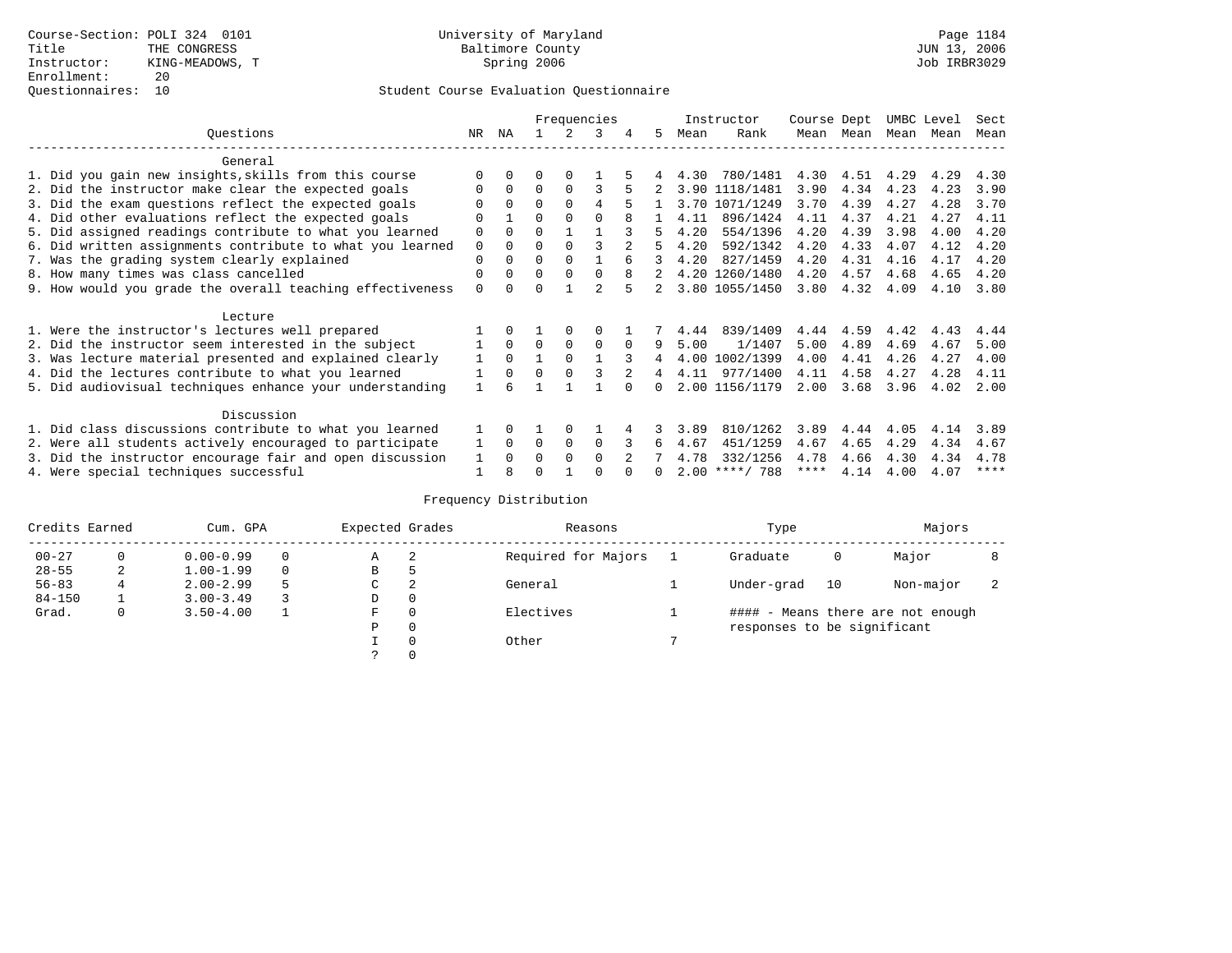|                                                           |                |          |          |          | Frequencies |   |     |      | Instructor | Course Dept |           |      | UMBC Level | Sect |
|-----------------------------------------------------------|----------------|----------|----------|----------|-------------|---|-----|------|------------|-------------|-----------|------|------------|------|
| Ouestions                                                 | NR             | ΝA       |          |          | 3           | 4 | 5.  | Mean | Rank       | Mean        | Mean      | Mean | Mean       | Mean |
| General                                                   |                |          |          |          |             |   |     |      |            |             |           |      |            |      |
| 1. Did you gain new insights, skills from this course     |                |          |          |          |             |   | 8   | 4.35 | 729/1481   |             | 4.35 4.51 | 4.29 | 4.29       | 4.35 |
| 2. Did the instructor make clear the expected goals       |                | $\Omega$ | $\Omega$ |          |             |   |     | 4.12 | 950/1481   | 4.12        | 4.34      | 4.23 | 4.23       | 4.12 |
| 3. Did the exam questions reflect the expected goals      |                |          | $\Omega$ |          |             |   | 10  | 4.29 | 710/1249   | 4.29        | 4.39      | 4.27 | 4.28       | 4.29 |
| 4. Did other evaluations reflect the expected goals       |                |          |          |          |             |   |     | 3.88 | 1108/1424  | 3.88        | 4.37      | 4.21 | 4.27       | 3.88 |
| 5. Did assigned readings contribute to what you learned   | $\mathfrak{D}$ | $\Omega$ | $\Omega$ |          |             |   | 12  | 4.53 | 285/1396   | 4.53        | 4.39      | 3.98 | 4.00       | 4.53 |
| 6. Did written assignments contribute to what you learned | 2              | 3        | $\Omega$ |          |             |   | 4   | 4.14 | 649/1342   | 4.14        | 4.33      | 4.07 | 4.12       | 4.14 |
| 7. Was the grading system clearly explained               |                | $\Omega$ | $\Omega$ |          |             |   |     | 4.17 | 854/1459   | 4.17        | 4.31      | 4.16 | 4.17       | 4.17 |
| 8. How many times was class cancelled                     |                | $\cap$   | $\Omega$ | $\cap$   |             |   | 1 R | 5.00 | 1/1480     | 5.00        | 4.57      | 4.68 | 4.65       | 5.00 |
| 9. How would you grade the overall teaching effectiveness |                |          | ∩        |          |             |   | 3   | 3.92 | 945/1450   | 3.92        | 4.32      | 4.09 | 4.10       | 3.92 |
| Lecture                                                   |                |          |          |          |             |   |     |      |            |             |           |      |            |      |
| 1. Were the instructor's lectures well prepared           |                |          |          |          |             |   |     | 4.59 | 670/1409   | 4.59        | 4.59      | 4.42 | 4.43       | 4.59 |
| 2. Did the instructor seem interested in the subject      |                | $\Omega$ | $\Omega$ | $\Omega$ |             |   | 14  | 4.76 | 804/1407   | 4.76        | 4.89      | 4.69 | 4.67       | 4.76 |
| 3. Was lecture material presented and explained clearly   | 2              |          |          |          |             |   | 10  | 4.41 | 671/1399   | 4.41        | 4.41      | 4.26 | 4.27       | 4.41 |
| 4. Did the lectures contribute to what you learned        | $\mathfrak{D}$ |          |          |          |             |   | 1 O | 4.35 | 766/1400   | 4.35        | 4.58      | 4.27 | 4.28       | 4.35 |
| Discussion                                                |                |          |          |          |             |   |     |      |            |             |           |      |            |      |
| 1. Did class discussions contribute to what you learned   | 6              | $\Omega$ |          |          |             |   |     | 4.31 | 537/1262   | 4.31        | 4.44      | 4.05 | 4.14       | 4.31 |
| 2. Were all students actively encouraged to participate   | 6              | $\Omega$ | $\Omega$ | $\Omega$ |             |   |     | 4.46 | 624/1259   | 4.46        | 4.65      | 4.29 | 4.34       | 4.46 |
| 3. Did the instructor encourage fair and open discussion  | 6              |          | ∩        |          |             |   |     | 4.54 | 554/1256   | 4.54        | 4.66      | 4.30 | 4.34       | 4.54 |
| 4. Were special techniques successful                     | 6              |          | ∩        |          |             |   |     | 3.25 | 690/788    | 3.25        | 4.14      | 4.00 | 4.07       | 3.25 |

| Credits Earned |   | Cum. GPA      |          |   | Expected Grades | Reasons             |    | Type                        |    | Majors                            |    |
|----------------|---|---------------|----------|---|-----------------|---------------------|----|-----------------------------|----|-----------------------------------|----|
| $00 - 27$      |   | $0.00 - 0.99$ | $\Omega$ | Α |                 | Required for Majors |    | Graduate                    | 0  | Major                             | 13 |
| $28 - 55$      | 2 | $1.00 - 1.99$ | $\Omega$ | B | 10              |                     |    |                             |    |                                   |    |
| $56 - 83$      |   | $2.00 - 2.99$ | 6        | C | 2               | General             |    | Under-grad                  | 19 | Non-major                         |    |
| $84 - 150$     | 6 | $3.00 - 3.49$ | 6        | D | $\circ$         |                     |    |                             |    |                                   |    |
| Grad.          | 0 | $3.50 - 4.00$ |          | F | $\Omega$        | Electives           |    |                             |    | #### - Means there are not enough |    |
|                |   |               |          | P | $\Omega$        |                     |    | responses to be significant |    |                                   |    |
|                |   |               |          |   | $\Omega$        | Other               | 15 |                             |    |                                   |    |
|                |   |               |          |   |                 |                     |    |                             |    |                                   |    |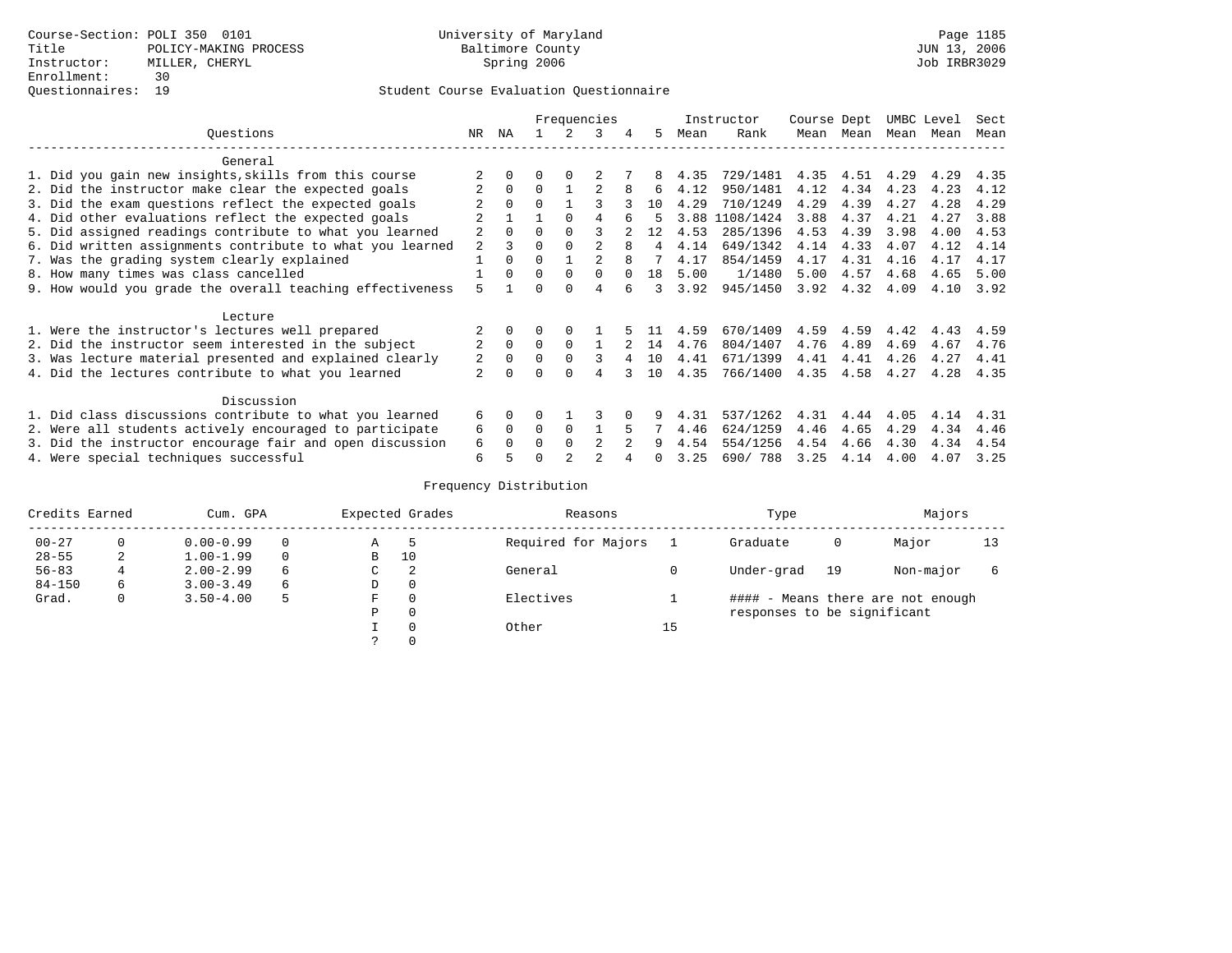|                                                           |                |          |          |          | Frequencies    |   |     |      | Instructor       | Course Dept |      | UMBC Level |      | Sect        |
|-----------------------------------------------------------|----------------|----------|----------|----------|----------------|---|-----|------|------------------|-------------|------|------------|------|-------------|
| Ouestions                                                 | NR.            | ΝA       |          |          | 3              | 4 | 5.  | Mean | Rank             | Mean        | Mean | Mean       | Mean | Mean        |
| General                                                   |                |          |          |          |                |   |     |      |                  |             |      |            |      |             |
| 1. Did you gain new insights, skills from this course     |                | $\Omega$ | O        | $\Omega$ |                |   | 1 O | 4.39 | 698/1481         | 4.39        | 4.51 | 4.29       | 4.29 | 4.39        |
| 2. Did the instructor make clear the expected goals       |                | $\Omega$ | $\Omega$ |          | 5              | 6 | 6   | 3.94 | 1070/1481        | 3.94        | 4.34 | 4.23       | 4.23 | 3.94        |
| 3. Did the exam questions reflect the expected goals      |                | $\Omega$ | $\Omega$ | $\Omega$ |                |   |     | 4.17 | 810/1249         | 4.17        | 4.39 | 4.27       | 4.28 | 4.17        |
| 4. Did other evaluations reflect the expected goals       |                | 13       | $\Omega$ | $\Omega$ | 2              |   | 3   | 4.20 | 807/1424         | 4.20        | 4.37 | 4.21       | 4.27 | 4.20        |
| 5. Did assigned readings contribute to what you learned   |                | $\Omega$ | 0        | $\Omega$ | 6              |   | 10  | 4.22 | 527/1396         | 4.22        | 4.39 | 3.98       | 4.00 | 4.22        |
| 6. Did written assignments contribute to what you learned | 1              | 10       | $\cap$   |          |                |   | 6   | 4.63 | 222/1342         | 4.63        | 4.33 | 4.07       | 4.12 | 4.63        |
| 7. Was the grading system clearly explained               |                | $\Omega$ |          |          |                |   | q   | 4.11 | 899/1459         | 4.11        | 4.31 | 4.16       | 4.17 | 4.11        |
| 8. How many times was class cancelled                     |                | $\Omega$ | $\Omega$ | $\Omega$ | $\cap$         |   | 15  | 4.83 | 797/1480         | 4.83        | 4.57 | 4.68       | 4.65 | 4.83        |
| 9. How would you grade the overall teaching effectiveness | 3              |          | ∩        |          | 4              |   | 5   | 3.93 | 931/1450         | 3.93        | 4.32 | 4.09       | 4.10 | 3.93        |
|                                                           |                |          |          |          |                |   |     |      |                  |             |      |            |      |             |
| Lecture                                                   |                |          |          |          |                |   |     |      |                  |             |      |            |      |             |
| 1. Were the instructor's lectures well prepared           |                |          |          | $\Omega$ |                |   | 14  | 4.82 | 304/1409         | 4.82        | 4.59 | 4.42       | 4.43 | 4.82        |
| 2. Did the instructor seem interested in the subject      | $\overline{2}$ | $\Omega$ | $\Omega$ | $\Omega$ | $\Omega$       |   | 13  | 4.76 | 804/1407         | 4.76        | 4.89 | 4.69       | 4.67 | 4.76        |
| 3. Was lecture material presented and explained clearly   | 2              | $\Omega$ |          | $\Omega$ |                | 8 |     | 4.18 | 901/1399         | 4.18        | 4.41 | 4.26       | 4.27 | 4.18        |
| 4. Did the lectures contribute to what you learned        |                | $\Omega$ | $\Omega$ |          |                |   | 9   | 4.35 | 766/1400         | 4.35        | 4.58 | 4.27       | 4.28 | 4.35        |
| 5. Did audiovisual techniques enhance your understanding  | $\mathfrak{D}$ | 14       |          |          |                |   |     |      | $2.67$ ****/1179 | $***$ * *   | 3.68 | 3.96       | 4.02 | $* * * * *$ |
|                                                           |                |          |          |          |                |   |     |      |                  |             |      |            |      |             |
| Discussion                                                |                |          |          |          |                |   |     |      |                  |             |      |            |      |             |
| 1. Did class discussions contribute to what you learned   |                | $\Omega$ | U        |          |                |   |     | 4.40 | 437/1262         | 4.40        | 4.44 | 4.05       | 4.14 | 4.40        |
| 2. Were all students actively encouraged to participate   |                |          |          | $\Omega$ | $\Omega$       |   | 9   | 4.40 | 680/1259         | 4.40        | 4.65 | 4.29       | 4.34 | 4.40        |
| 3. Did the instructor encourage fair and open discussion  |                |          |          | $\Omega$ | $\mathfrak{D}$ |   |     | 4.07 | 876/1256         | 4.07        | 4.66 | 4.30       | 4.34 | 4.07        |
| 4. Were special techniques successful                     | 5              | 13       |          |          |                |   |     |      | $5.00$ ****/ 788 | ****        | 4.14 | 4.00       | 4.07 | ****        |

| Credits Earned |          | Cum. GPA      |   |   | Expected Grades | Reasons             |    | Type                        | Majors |                                   |  |
|----------------|----------|---------------|---|---|-----------------|---------------------|----|-----------------------------|--------|-----------------------------------|--|
| $00 - 27$      | $\Omega$ | $0.00 - 0.99$ |   | Α | 5               | Required for Majors | 0  | Graduate                    | 0      | Major                             |  |
| $28 - 55$      | 0        | $1.00 - 1.99$ |   | В | 9               |                     |    |                             |        |                                   |  |
| $56 - 83$      |          | $2.00 - 2.99$ |   | C | 2               | General             |    | Under-grad                  | 19     | Non-major                         |  |
| $84 - 150$     | 9        | $3.00 - 3.49$ | 4 | D | 0               |                     |    |                             |        |                                   |  |
| Grad.          | 0        | $3.50 - 4.00$ | 5 | F | 0               | Electives           |    |                             |        | #### - Means there are not enough |  |
|                |          |               |   | Ρ | 0               |                     |    | responses to be significant |        |                                   |  |
|                |          |               |   |   | $\Omega$        | Other               | 15 |                             |        |                                   |  |
|                |          |               |   |   |                 |                     |    |                             |        |                                   |  |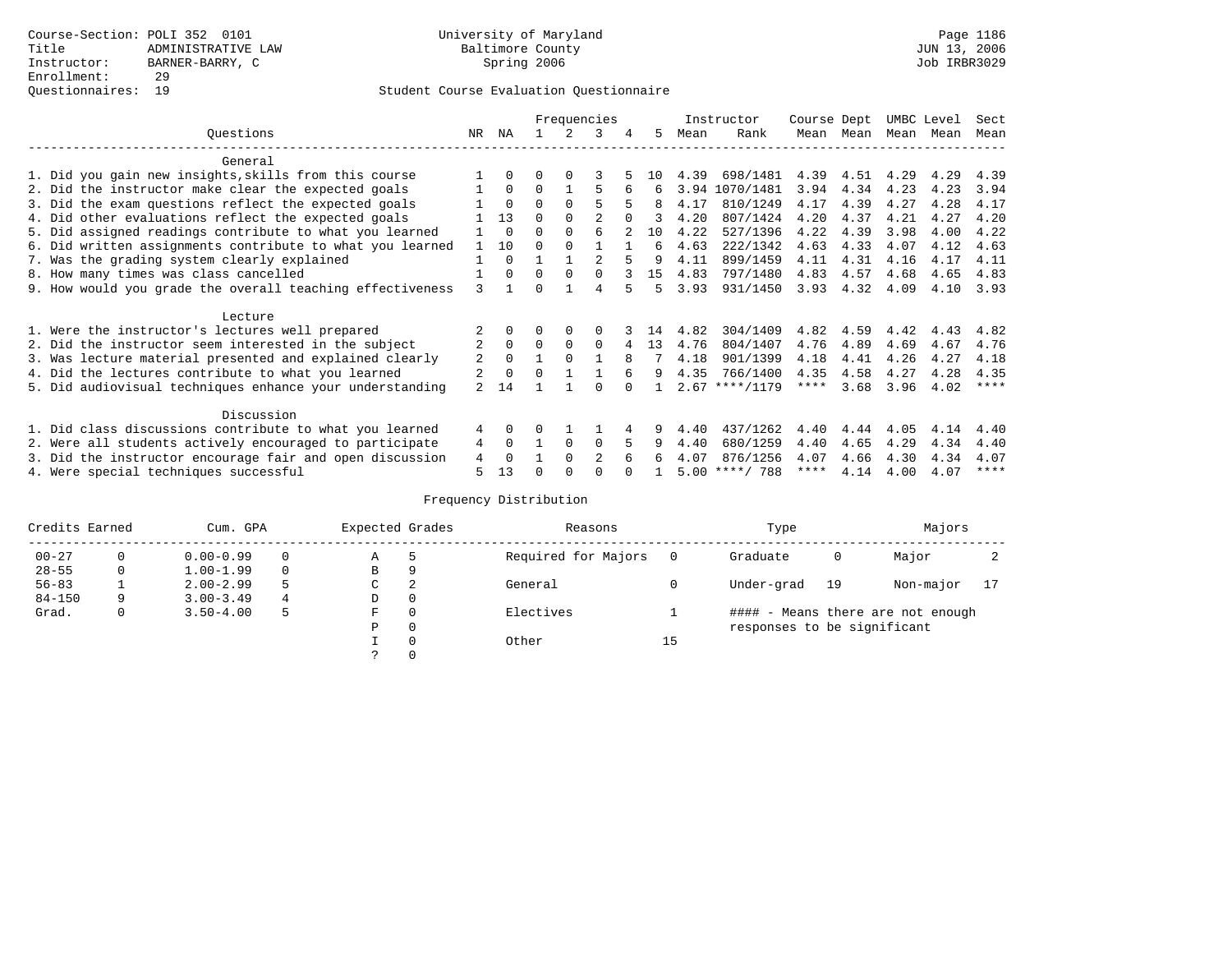|                                                           |                |              |                | Frequencies  |                |                |              |      | Instructor         | Course Dept UMBC Level |         |      |           | Sect        |
|-----------------------------------------------------------|----------------|--------------|----------------|--------------|----------------|----------------|--------------|------|--------------------|------------------------|---------|------|-----------|-------------|
| Ouestions                                                 |                | NR NA        | 1              | 2            | 3              | 4              | 5            | Mean | Rank               | Mean Mean              |         |      | Mean Mean | Mean        |
|                                                           |                |              |                |              |                |                |              |      |                    |                        |         |      |           |             |
| General                                                   |                |              |                |              |                |                |              |      |                    |                        |         |      |           |             |
| 1. Did you gain new insights, skills from this course     | 1              | $\mathbf 0$  | 1              | $\Omega$     | 2              | 8              | 18           | 4.45 | 626/1481           | 4.44                   | 4.51    | 4.29 | 4.45      | 4.45        |
| 2. Did the instructor make clear the expected goals       | 1              | 0            | $\mathbf 0$    | $\mathbf{0}$ | $\overline{4}$ | 7              | 18           | 4.48 | 545/1481           | 4.46                   | 4.34    | 4.23 | 4.32      | 4.48        |
| 3. Did the exam questions reflect the expected goals      | 1              | 15           | 0              | 0            | 1              | 3              | 10           | 4.64 | 357/1249           | 4.65                   | 4.39    | 4.27 | 4.44      | 4.64        |
| 4. Did other evaluations reflect the expected goals       | 3              | $\mathbf{0}$ | $\mathbf 0$    | $\mathbf{0}$ | $\mathbf{1}$   | $\overline{4}$ | 22           | 4.78 | 201/1424           | 4.70                   | 4.37    | 4.21 | 4.35      | 4.78        |
| 5. Did assigned readings contribute to what you learned   | 1              | $\mathbf 0$  | $\overline{2}$ | $\mathbf{1}$ | $\overline{2}$ | 8              | 16           | 4.21 | 545/1396           | 3.98                   | 4.39    | 3.98 | 4.09      | 4.21        |
| 6. Did written assignments contribute to what you learned | $\overline{2}$ | $\mathbf 0$  | $\mathbf 0$    | $\mathbf{1}$ | $\mathbf{1}$   | $\mathbf{1}$   | 25           | 4.79 | 121/1342           | 4.66                   | 4.33    | 4.07 | 4.21      | 4.79        |
| 7. Was the grading system clearly explained               | 3              | $\mathbf{0}$ | $\mathbf 0$    | $\mathbf 0$  | $\overline{4}$ | 7              | 16           | 4.44 | 550/1459           | 4.45                   | 4.31    | 4.16 | 4.25      | 4.44        |
| 8. How many times was class cancelled                     | 3              | $\mathbf 0$  | $\mathbf 0$    | $\mathbf{0}$ | 2              | 17             | 8            |      | 4.22 1238/1480     | 4.09                   | 4.57    | 4.68 | 4.74      | 4.22        |
| 9. How would you grade the overall teaching effectiveness | 6              | $\mathbf{1}$ | $\mathbf{1}$   | $\Omega$     | $\overline{a}$ | 5              | 15           | 4.43 | 431/1450           | 4.39                   | 4.32    | 4.09 | 4.28      | 4.43        |
| Lecture                                                   |                |              |                |              |                |                |              |      |                    |                        |         |      |           |             |
| 1. Were the instructor's lectures well prepared           | $\overline{2}$ | $\mathbf 0$  | $\mathbf 0$    | $\mathbf{0}$ | 2              | 4              | 22           | 4.71 | 483/1409           | 4.62                   | 4.59    | 4.42 | 4.51      | 4.71        |
| 2. Did the instructor seem interested in the subject      | 2              | $\mathbf 0$  | $\mathbf 0$    | 0            | $\mathbf 0$    | 0              | 28           | 5.00 | 1/1407             | 4.96                   | 4.89    | 4.69 | 4.79      | 5.00        |
| 3. Was lecture material presented and explained clearly   | 3              | 0            | 0              | 0            | 3              | 3              | 21           | 4.67 | 376/1399           | 4.58                   | 4.41    | 4.26 | 4.36      | 4.67        |
| 4. Did the lectures contribute to what you learned        | 3              | $\mathbf 0$  | $\mathbf 0$    | $\mathbf 0$  | $\mathbf 0$    | 3              | 24           | 4.89 | 166/1400           | 4.69                   | 4.58    | 4.27 | 4.38      | 4.89        |
| 5. Did audiovisual techniques enhance your understanding  | $\overline{4}$ | 9            | $\mathbf{1}$   | $\mathbf{1}$ | $\overline{2}$ | 3              | 10           | 4.18 | 503/1179           | 3.85                   | 3.68    | 3.96 | 4.07 4.18 |             |
| Discussion                                                |                |              |                |              |                |                |              |      |                    |                        |         |      |           |             |
| 1. Did class discussions contribute to what you learned   | 6              | 0            | 0              | 0            | 2              | 2              | 20           | 4.75 | 205/1262           | 4.51                   | 4.44    | 4.05 | 4.33      | 4.75        |
| 2. Were all students actively encouraged to participate   | 7              | $\Omega$     | $\Omega$       | $\Omega$     | $\Omega$       | $\Omega$       | 23           | 5.00 | 1/1259             | 4.84                   | 4.65    | 4.29 | 4.57      | 5.00        |
| 3. Did the instructor encourage fair and open discussion  | 7              | $\mathbf 0$  | $\mathbf 0$    | $\mathbf{0}$ | $\mathbf 0$    | $\overline{2}$ | 21           | 4.91 | 194/1256           | 4.77                   | 4.66    | 4.30 | 4.60      | 4.91        |
| 4. Were special techniques successful                     | 8              | 6            | $\mathbf 0$    | $\mathbf{0}$ | $\mathbf 0$    | $\overline{a}$ | 14           | 4.88 | 81/ 788            | 4.44 4.14              |         | 4.00 | 4.26      | 4.88        |
|                                                           |                |              |                |              |                |                |              |      |                    |                        |         |      |           |             |
| Laboratory                                                |                |              |                |              |                |                |              |      |                    |                        |         |      |           |             |
| 1. Did the lab increase understanding of the material     | 29             | $\mathbf 0$  | 0              | $\mathbf 0$  | $\Omega$       | 0              | 1            |      | $5.00$ ****/ 246   | ****                   | ****    | 4.20 | 4.45      | $* * * *$   |
| 2. Were you provided with adequate background information | 29             | $\Omega$     | $\mathbf 0$    | $\mathbf{0}$ | $\mathbf 0$    | $\Omega$       | $\mathbf{1}$ | 5.00 | ****/ 249          | ****                   | ****    | 4.11 | 3.87      | ****        |
| 3. Were necessary materials available for lab activities  | 29             | $\mathbf 0$  | $\mathbf 0$    | $\mathbf{0}$ | $\mathbf{0}$   | 0              | 1            | 5.00 | ****/ 242          | ****                   | ****    | 4.40 | 4.45      | $***$       |
| 4. Did the lab instructor provide assistance              | 29             | $\mathsf 0$  | $\mathbf 0$    | $\mathsf 0$  | $\mathsf 0$    | $\Omega$       | $\mathbf{1}$ |      | $5.00$ ****/ 240   | ****                   | $***$ * | 4.20 | 4.43      | $***$       |
| 5. Were requirements for lab reports clearly specified    | 29             | $\mathbf 0$  | $\mathbf 0$    | $\Omega$     | $\mathbf 0$    | $\Omega$       | $\mathbf{1}$ |      | $5.00$ ****/ 217   | ****                   | ****    | 4.04 | 3.86      | $***$       |
| Seminar                                                   |                |              |                |              |                |                |              |      |                    |                        |         |      |           |             |
| 1. Were assigned topics relevant to the announced theme   | 29             | $\mathbf 0$  | 0              | $\Omega$     | $\Omega$       | $\Omega$       | 1.           |      | $5.00$ ****/<br>68 | ****                   | 5.00    | 4.49 | 4.68      | ****        |
| 2. Was the instructor available for individual attention  | 29             | $\mathbf 0$  | 0              | $\mathsf 0$  | $\mathsf 0$    | 0              | 1            |      | $5.00$ ****/<br>69 | ****                   | 5.00    | 4.53 | 4.64      | ****        |
| 3. Did research projects contribute to what you learned   | 29             | $\mathbf 0$  | $\mathbf 0$    | $\mathbf{0}$ | $\mathbf 0$    | $\mathbf 0$    | $\mathbf{1}$ |      | $5.00$ ****/<br>63 | $***$ * * *            | 5.00    | 4.44 | 4.49      |             |
| 4. Did presentations contribute to what you learned       | 29             | $\mathbf{0}$ | $\mathbf 0$    | $\mathsf 0$  | $\mathbf 0$    | 0              | 1            |      | $5.00$ ****/<br>69 | $***$ * * *            | 5.00    | 4.35 | 4.53      | $***$       |
| 5. Were criteria for grading made clear                   | 29             | $\mathbf 0$  | 0              | $\mathbf{0}$ | $\mathbf{0}$   | 0              | $\mathbf{1}$ |      | $5.00$ ****/<br>68 | $***$ * * *            | 5.00    | 3.92 | 4.10      | ****        |
| Field Work                                                |                |              |                |              |                |                |              |      |                    |                        |         |      |           |             |
| 1. Did field experience contribute to what you learned    | 29             | 0            | $\mathbf 0$    | $\mathbf{0}$ | 0              | 0              | п.           | 5.00 | 59<br>$***$ /      |                        | ****    | 4.30 | 4.93      |             |
| 2. Did you clearly understand your evaluation criteria    | 29             | $\mathbf 0$  | $\mathbf 0$    | $\mathbf{0}$ | $\mathbf 0$    | 0              | 1            | 5.00 | $***$ /<br>51      |                        | ****    | 4.00 | 4.56      | ****        |
| 3. Was the instructor available for consultation          | 29             | $\mathbf 0$  | 0              | $\mathsf 0$  | $\mathbf 0$    | $\mathbf 0$    | 1            | 5.00 | $***/$<br>36       | $***$ * * *            | ****    | 4.60 | 4.91      | $***$ * * * |
| 4. To what degree could you discuss your evaluations      | 29             | $\mathbf 0$  | $\mathbf 0$    | $\mathbf 0$  | $\mathbf 0$    | $\Omega$       | $\mathbf{1}$ | 5.00 | $***/$<br>41       | $***$ * * *            | $***$   | 4.26 | 4.72      | $***$       |
| 5. Did conferences help you carry out field activities    | 29             | $\Omega$     | $\Omega$       | $\Omega$     | $\Omega$       | $\Omega$       | $\mathbf{1}$ |      | $5.00$ ****/<br>31 | $***$ * *              | ****    | 4.42 | 4.83      | $***$       |
| Self Paced                                                |                |              |                |              |                |                |              |      |                    |                        |         |      |           |             |
| 1. Did self-paced system contribute to what you learned   | 29             | 0            | 0              | $\mathbf 0$  | 0              | 0              | 1            | 5.00 | $***/$<br>55       | ****                   | ****    | 4.55 | 4.86      | ****        |
| 2. Did study questions make clear the expected goal       | 29             | $\mathbf 0$  | $\mathbf 0$    | $\mathbf 0$  | 0              | 0              | 1            | 5.00 | $***$ /<br>31      | ****                   | ****    | 4.75 | 5.00      | ****        |
| 3. Were your contacts with the instructor helpful         | 29             | $\Omega$     | $\mathbf 0$    | $\Omega$     | $\mathbf{0}$   | $\Omega$       | $\mathbf{1}$ |      | $5.00$ ****/<br>51 | ****                   | $***$ * | 4.65 | 4.71      | ****        |
| 4. Was the feedback/tutoring by proctors helpful          | 29             | $\mathbf 0$  | $\mathbf 0$    | $\mathbf{0}$ | $\Omega$       |                | 1            |      | $5.00$ ****/<br>34 | $***$ * * *            | $***$ * | 4.83 | 5.00      | ****        |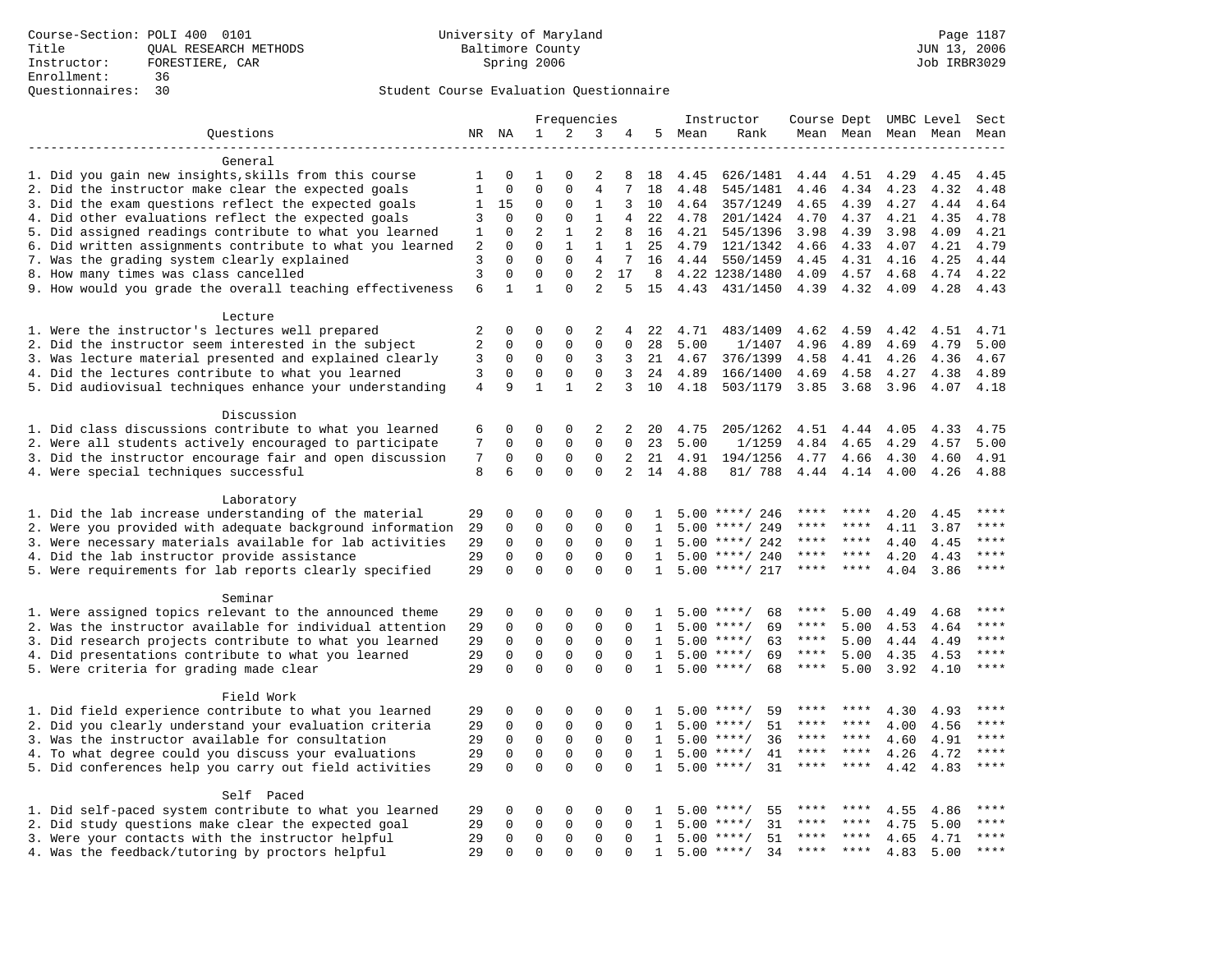| Course-Section: POLI 400 0101 |                       | University of Maryland                  | Page 1187    |
|-------------------------------|-----------------------|-----------------------------------------|--------------|
| Title                         | OUAL RESEARCH METHODS | Baltimore County                        | JUN 13, 2006 |
| Instructor:                   | FORESTIERE, CAR       | Spring 2006                             | Job IRBR3029 |
| Enrollment:                   | 36                    |                                         |              |
| Ouestionnaires: 30            |                       | Student Course Evaluation Questionnaire |              |

| Credits Earned |    | Cum. GPA      |          |   | Expected Grades | Reasons             |    | Type                        |    | Majors                            |    |
|----------------|----|---------------|----------|---|-----------------|---------------------|----|-----------------------------|----|-----------------------------------|----|
| $00 - 27$      |    | $0.00 - 0.99$ |          | Α | 16              | Required for Majors |    | Graduate                    | 0  | Major                             | 27 |
| $28 - 55$      |    | $1.00 - 1.99$ | $\Omega$ | B | 9               |                     |    |                             |    |                                   |    |
| $56 - 83$      | ∠  | $2.00 - 2.99$ | 2        | C | 2               | General             |    | Under-grad                  | 30 | Non-major                         |    |
| $84 - 150$     | 18 | $3.00 - 3.49$ | 11       | D | $\Omega$        |                     |    |                             |    |                                   |    |
| Grad.          |    | $3.50 - 4.00$ | 5        | F | $\Omega$        | Electives           |    |                             |    | #### - Means there are not enough |    |
|                |    |               |          | Ρ | 0               |                     |    | responses to be significant |    |                                   |    |
|                |    |               |          |   | $\Omega$        | Other               | 25 |                             |    |                                   |    |
|                |    |               |          |   |                 |                     |    |                             |    |                                   |    |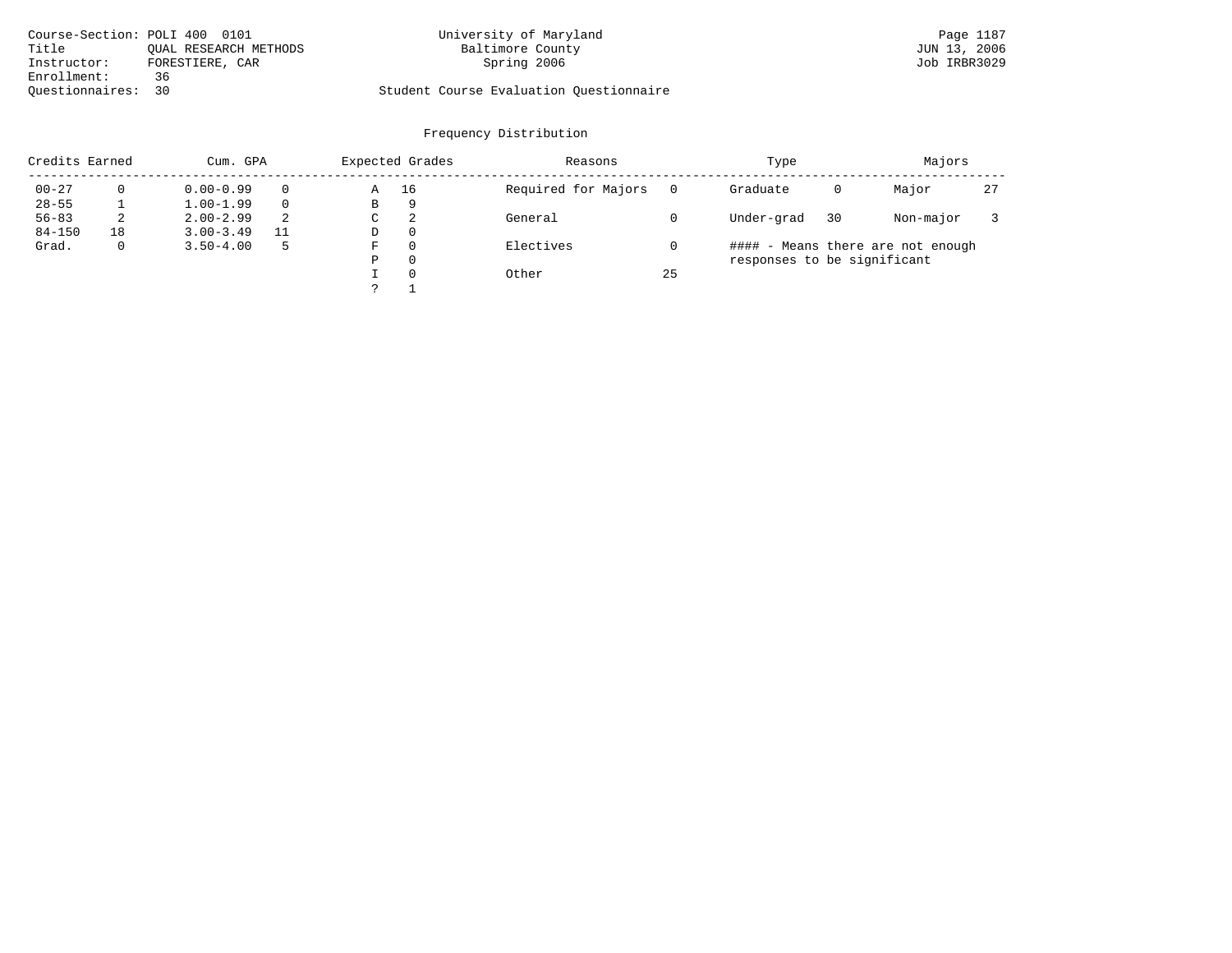|                                                           |              |              |                | Frequencies    |                |                |                 |        | Instructor          | Course Dept UMBC Level |                     |      |                     | Sect         |
|-----------------------------------------------------------|--------------|--------------|----------------|----------------|----------------|----------------|-----------------|--------|---------------------|------------------------|---------------------|------|---------------------|--------------|
| Questions                                                 |              | NR NA        | $\mathbf{1}$   | 2              | 3              | 4              |                 | 5 Mean | Rank                |                        |                     |      | Mean Mean Mean Mean | Mean         |
|                                                           |              |              |                |                |                |                |                 |        |                     |                        |                     |      |                     |              |
| General                                                   |              |              |                |                |                |                |                 |        |                     |                        |                     |      |                     |              |
| 1. Did you gain new insights, skills from this course     | 1            | 0            | 1              | $\Omega$       | 2              | 8              | 17              | 4.43   | 652/1481            | 4.44                   | 4.51                | 4.29 | 4.45                | 4.43         |
| 2. Did the instructor make clear the expected goals       | $\mathbf 1$  | $\mathsf 0$  | $\mathbf 0$    | $\mathbf{1}$   | $\overline{4}$ | 5              | 18              | 4.43   | 632/1481            | 4.46                   | 4.34                | 4.23 | 4.32                | 4.43         |
| 3. Did the exam questions reflect the expected goals      | 1            | 16           | $\mathbf 0$    | $\mathbf{0}$   | $\mathbf{1}$   | 2              | 9               | 4.67   | 334/1249            | 4.65                   | 4.39                | 4.27 | 4.44                | 4.67         |
| 4. Did other evaluations reflect the expected goals       | 1            | 1            | $\mathbf 0$    | $\mathbf{0}$   | $\overline{3}$ | 4              | 20              | 4.63   | 318/1424            | 4.70                   | 4.37                | 4.21 | 4.35                | 4.63         |
| 5. Did assigned readings contribute to what you learned   | 1            | $\Omega$     | 3              | $\overline{a}$ | 6              | 5              | 12              | 3.75   | 918/1396            | 3.98                   | 4.39                | 3.98 | 4.09                | 3.75         |
| 6. Did written assignments contribute to what you learned | 1            | $\Omega$     | $\Omega$       | $\Omega$       | 3              | 7              | 18              | 4.54   | 283/1342            | 4.66                   | 4.33                | 4.07 | 4.21                | 4.54         |
| 7. Was the grading system clearly explained               | 1            | $\mathbf 0$  | $\mathbf 0$    | 2              | $\mathbf{1}$   | 7              | 18              | 4.46   | 520/1459            | 4.45                   | 4.31                | 4.16 | 4.25                | 4.46         |
| 8. How many times was class cancelled                     | $\mathbf{1}$ | $\mathbf 0$  | $\mathbf 0$    | $\mathbf{1}$   | $\overline{4}$ | 18             | 5               |        | 3.96 1377/1480      | 4.09                   | 4.57                | 4.68 | 4.74                | 3.96         |
| 9. How would you grade the overall teaching effectiveness | 12           | 0            | $\mathbf{1}$   | $\Omega$       | 1              | 5              | 10              | 4.35   | 525/1450            |                        | 4.39 4.32           | 4.09 | 4.28                | 4.35         |
| Lecture                                                   |              |              |                |                |                |                |                 |        |                     |                        |                     |      |                     |              |
| 1. Were the instructor's lectures well prepared           | 4            | $\mathbf 0$  | 1              | $\Omega$       | 1              | 6              | 17              | 4.52   | 739/1409            | 4.62                   | 4.59                | 4.42 | 4.51                | 4.52         |
| 2. Did the instructor seem interested in the subject      | 3            | $\mathbf 0$  | $\Omega$       | $\mathbf{0}$   | $\mathbf 0$    | 2              | 24              | 4.92   | 400/1407            | 4.96                   | 4.89                | 4.69 | 4.79                | 4.92         |
| 3. Was lecture material presented and explained clearly   | 3            | 0            | 1              | 0              | 1              | 7              | 17              | 4.50   | 567/1399            | 4.58                   | 4.41                | 4.26 | 4.36                | 4.50         |
| 4. Did the lectures contribute to what you learned        | 3            | 0            | $\mathbf 0$    | $\mathbf{0}$   | $\overline{4}$ | 5              | 17              | 4.50   | 591/1400            | 4.69                   | 4.58                | 4.27 | 4.38                | 4.50         |
| 5. Did audiovisual techniques enhance your understanding  | 4            | 10           | $\overline{3}$ | 2              | $\mathbf{1}$   | 2              | $7\phantom{.0}$ | 3.53   | 883/1179            | 3.85                   | 3.68                | 3.96 | 4.07                | 3.53         |
|                                                           |              |              |                |                |                |                |                 |        |                     |                        |                     |      |                     |              |
| Discussion                                                |              |              |                |                |                |                |                 |        |                     |                        |                     |      |                     |              |
| 1. Did class discussions contribute to what you learned   | 7            | 0            | 0              | $\Omega$       | 5              | 6              | 11              | 4.27   | 556/1262            | 4.51                   | 4.44                | 4.05 | 4.33                | 4.27         |
| 2. Were all students actively encouraged to participate   | 7            | 0            | $\mathbf 0$    | $\mathbf{0}$   | 2              | 3              | 17              | 4.68   | 432/1259            | 4.84                   | 4.65                | 4.29 | 4.57                | 4.68         |
| 3. Did the instructor encourage fair and open discussion  | 7            | $\mathbf 0$  | $\mathbf 0$    | $\mathbf{0}$   | 3              | $\overline{2}$ | 17              | 4.64   | 486/1256            | 4.77                   | 4.66                | 4.30 | 4.60                | 4.64         |
| 4. Were special techniques successful                     | 7            | 4            | $\mathbf 0$    | 3              | 3              | 3              | 9               | 4.00   | 394/788             |                        | 4.44 4.14           | 4.00 | 4.26                | 4.00         |
| Laboratory                                                |              |              |                |                |                |                |                 |        |                     |                        |                     |      |                     |              |
| 2. Were you provided with adequate background information | 27           | 0            | $\Omega$       | $\Omega$       | $\Omega$       | 0              | 2               | 5.00   | ****/ 249           |                        |                     | 4.11 | 3.87                | ****         |
| 3. Were necessary materials available for lab activities  | 27           | $\mathbf{1}$ | $\mathbf 0$    | $\mathbf{0}$   | $\mathbf 0$    | $\Omega$       | $\mathbf{1}$    | 5.00   | ****/ 242           |                        |                     | 4.40 | 4.45                | ****         |
| 4. Did the lab instructor provide assistance              | 27           | $\mathbf{1}$ | $\mathbf 0$    | 0              | $\mathbf 0$    | $\mathbf 0$    | $\mathbf{1}$    |        | $5.00$ ****/ 240    | $***$ * *              | ****                | 4.20 | 4.43                | $***$ * * *  |
| 5. Were requirements for lab reports clearly specified    | 27           | $\mathbf{1}$ | $\Omega$       | $\Omega$       | $\Omega$       | $\Omega$       | $\mathbf{1}$    |        | $5.00$ ****/ 217    | $***$ * * *            | $***$ *             | 4.04 | 3.86                | $***$        |
|                                                           |              |              |                |                |                |                |                 |        |                     |                        |                     |      |                     |              |
| Seminar                                                   |              |              |                |                |                |                |                 |        |                     |                        |                     |      |                     |              |
| 1. Were assigned topics relevant to the announced theme   | 27           | 0            | 0              | $\mathbf{0}$   | $\Omega$       | 0              | 2               |        | $5.00$ ****/<br>68  | $***$ * * *            | 5.00                | 4.49 | 4.68                |              |
| 2. Was the instructor available for individual attention  | 27           | 0            | $\mathbf 0$    | 0              | $\mathbf 0$    | 0              | 2               | 5.00   | $***$ /<br>69       | ****                   | 5.00                | 4.53 | 4.64                | ****         |
| 3. Did research projects contribute to what you learned   | 27           | $\mathbf 0$  | $\mathbf 0$    | $\mathsf 0$    | $\mathbf 0$    | $\Omega$       | 2               |        | $5.00$ ****/<br>63  | $***$ * * *            | 5.00                | 4.44 | 4.49                | $***$        |
| 4. Did presentations contribute to what you learned       | 27           | $\mathbf 0$  | $\mathbf 0$    | $\mathbf 0$    | $\mathbf 0$    | $\mathbf 0$    | 2               |        | $5.00$ ****/<br>69  | $***$ * * *            | 5.00                | 4.35 | 4.53                | ****         |
| 5. Were criteria for grading made clear                   | 27           | $\Omega$     | $\Omega$       | $\Omega$       | $\Omega$       | $\Omega$       | $\overline{2}$  |        | $5.00$ ****/<br>68  | ****                   | 5.00                | 3.92 | 4.10                | ****         |
| Field Work                                                |              |              |                |                |                |                |                 |        |                     |                        |                     |      |                     |              |
| 1. Did field experience contribute to what you learned    | 27           | 0            | 0              | 0              | 0              | 0              | 2               |        | $5.00$ ****/<br>59  |                        |                     | 4.30 | 4.93                | $***$        |
| 2. Did you clearly understand your evaluation criteria    | 27           | 0            | $\mathbf 0$    | 0              | $\mathbf{1}$   | $\mathbf 0$    | 1               |        | 51<br>$4.00$ ****/  | ****                   | ****                | 4.00 | 4.56                | ****         |
| 3. Was the instructor available for consultation          | 27           | $\Omega$     | $\mathbf 0$    | $\mathbf{0}$   | $\mathbf 0$    | $\Omega$       | 2               |        | $5.00$ ****/<br>36  | ****                   | $***$ *             | 4.60 | 4.91                | $***$ * * *  |
| 4. To what degree could you discuss your evaluations      | 27           | $\mathbf 0$  | $\mathbf 0$    | $\mathbf 0$    | $\mathbf 0$    | $\Omega$       | 2               | 5.00   | $***$ /<br>41       | ****                   | ****                | 4.26 | 4.72                | $***$ * * *  |
| 5. Did conferences help you carry out field activities    | 27           | $\Omega$     | $\Omega$       | $\Omega$       | $\Omega$       | $\Omega$       | $\overline{2}$  |        | $5.00$ ****/<br>31  | ****                   | ****                | 4.42 | 4.83                | ****         |
|                                                           |              |              |                |                |                |                |                 |        |                     |                        |                     |      |                     |              |
| Self Paced                                                |              |              |                |                |                |                |                 |        |                     |                        |                     |      |                     | ****         |
| 1. Did self-paced system contribute to what you learned   | 27           | 0            | 0              | 0              | $\Omega$       | 0              | 2               |        | $5.00$ ****/<br>55  |                        | ****                | 4.55 | 4.86                |              |
| 2. Did study questions make clear the expected goal       | 27           | $\Omega$     | 0              | 0              | 0              | $\Omega$       | 2               | 5.00   | $***/$<br>31        | ****                   | ****                | 4.75 | 5.00                | ****         |
| 3. Were your contacts with the instructor helpful         | 27           | $\Omega$     | $\mathbf 0$    | 0              | $\mathbf 0$    | $\Omega$       | 2               | 5.00   | 51<br>$***/$        | ****<br>****           | ****                | 4.65 | 4.71                | ****         |
| 4. Was the feedback/tutoring by proctors helpful          | 27           | $\mathbf{1}$ | $\mathbf 0$    | $\mathbf{0}$   | 0              | 0              | 1               |        | $5.00$ ****/<br>34  | ****                   | ****<br>$* * * * *$ | 4.83 | 5.00                | ****<br>**** |
| 5. Were there enough proctors for all the students        | 27           | $\mathbf{1}$ | $\Omega$       | $\Omega$       | $\Omega$       | $\Omega$       | $\mathbf{1}$    |        | $5.00$ ****/<br>2.4 |                        |                     | 4.82 | 5.00                |              |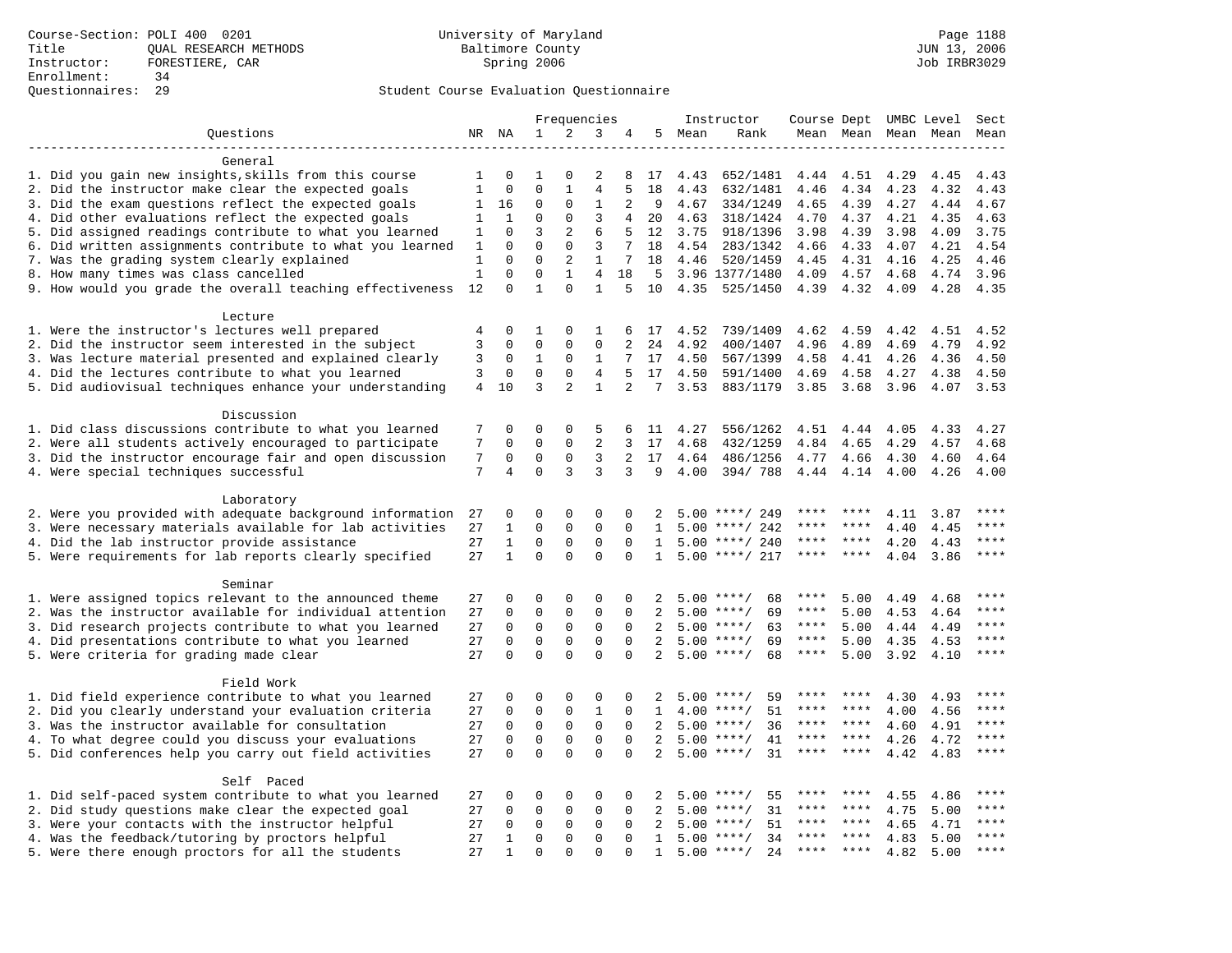| Course-Section: POLI 400 0201 |                       | University of Maryland                  | Page 1188    |
|-------------------------------|-----------------------|-----------------------------------------|--------------|
| Title                         | OUAL RESEARCH METHODS | Baltimore County                        | JUN 13, 2006 |
| Instructor:                   | FORESTIERE, CAR       | Spring 2006                             | Job IRBR3029 |
| Enrollment:                   | 34                    |                                         |              |
| Ouestionnaires: 29            |                       | Student Course Evaluation Questionnaire |              |

| Credits Earned |    | Cum. GPA      |          |   | Expected Grades | Reasons             |    | Type                        | Majors |                                   |    |
|----------------|----|---------------|----------|---|-----------------|---------------------|----|-----------------------------|--------|-----------------------------------|----|
| $00 - 27$      |    | $0.00 - 0.99$ |          | A | 15              | Required for Majors |    | Graduate                    | 0      | Major                             | 24 |
| $28 - 55$      |    | $1.00 - 1.99$ | $\Omega$ | В | 8               |                     |    |                             |        |                                   |    |
| $56 - 83$      | 2  | $2.00 - 2.99$ |          | C |                 | General             |    | Under-grad                  | 29     | Non-major                         |    |
| $84 - 150$     | 14 | $3.00 - 3.49$ | 9        | D | 0               |                     |    |                             |        |                                   |    |
| Grad.          |    | $3.50 - 4.00$ | 8        | F | $\Omega$        | Electives           |    |                             |        | #### - Means there are not enough |    |
|                |    |               |          | Ρ | 0               |                     |    | responses to be significant |        |                                   |    |
|                |    |               |          |   | $\Omega$        | Other               | 21 |                             |        |                                   |    |
|                |    |               |          |   | $\Omega$        |                     |    |                             |        |                                   |    |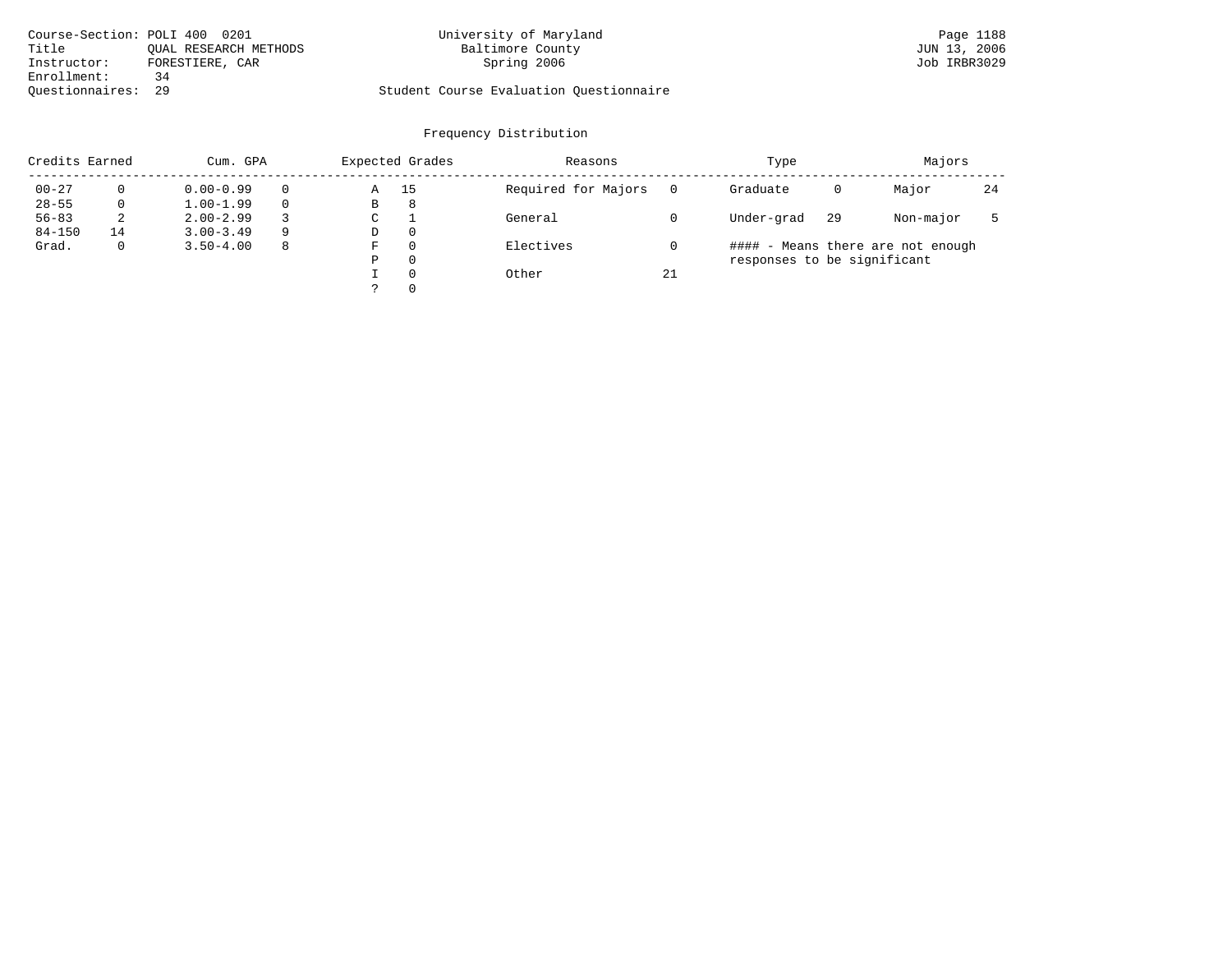|                                                           |                |                      |          |          | Frequencies |          |     |      | Instructor       | Course Dept |      | UMBC Level |      | Sect        |
|-----------------------------------------------------------|----------------|----------------------|----------|----------|-------------|----------|-----|------|------------------|-------------|------|------------|------|-------------|
| Ouestions                                                 | NR.            | ΝA                   |          |          | 3           | 4        | 5.  | Mean | Rank             | Mean        | Mean | Mean       | Mean | Mean        |
| General                                                   |                |                      |          |          |             |          |     |      |                  |             |      |            |      |             |
| 1. Did you gain new insights, skills from this course     |                | <sup>n</sup>         |          | $\Omega$ | O           |          | 1 O | 4.50 | 549/1481         | 4.50        | 4.51 | 4.29       | 4.45 | 4.50        |
| 2. Did the instructor make clear the expected goals       | 0              | $\Omega$             | $\Omega$ |          |             |          | 9   | 4.36 | 715/1481         | 4.36        | 4.34 | 4.23       | 4.32 | 4.36        |
| 3. Did the exam questions reflect the expected goals      |                |                      | $\Omega$ | $\Omega$ |             |          |     | 4.64 | 369/1249         | 4.64        | 4.39 | 4.27       | 4.44 | 4.64        |
| 4. Did other evaluations reflect the expected goals       | O              |                      | $\Omega$ | $\Omega$ |             |          | 8   | 4.64 | 310/1424         | 4.64        | 4.37 | 4.21       | 4.35 | 4.64        |
| 5. Did assigned readings contribute to what you learned   | $\mathbf 0$    |                      | $\Omega$ | $\Omega$ | $\Omega$    |          | 11  | 4.79 | 121/1396         | 4.79        | 4.39 | 3.98       | 4.09 | 4.79        |
| 6. Did written assignments contribute to what you learned | $\mathbf 0$    |                      | $\Omega$ |          |             |          | 8   | 4.64 | 214/1342         | 4.64        | 4.33 | 4.07       | 4.21 | 4.64        |
| 7. Was the grading system clearly explained               | $\Omega$       |                      |          | $\Omega$ |             |          |     | 4.21 | 809/1459         | 4.21        | 4.31 | 4.16       | 4.25 | 4.21        |
| 8. How many times was class cancelled                     |                |                      | $\Omega$ | $\Omega$ | $\Omega$    | $\cap$   | 14  | 5.00 | 1/1480           | 5.00        | 4.57 | 4.68       | 4.74 | 5.00        |
| 9. How would you grade the overall teaching effectiveness | $\overline{4}$ |                      | U        | ∩        | U           | २        | б.  | 4.67 | 217/1450         | 4.67        | 4.32 | 4.09       | 4.28 | 4.67        |
| Lecture                                                   |                |                      |          |          |             |          |     |      |                  |             |      |            |      |             |
| 1. Were the instructor's lectures well prepared           |                |                      |          |          |             |          |     | 4.78 | 383/1409         | 4.78        | 4.59 | 4.42       | 4.51 | 4.78        |
| 2. Did the instructor seem interested in the subject      | 3              | $\Omega$             | $\Omega$ | $\Omega$ | $\Omega$    |          | 10  | 4.91 | 500/1407         | 4.91        | 4.89 | 4.69       | 4.79 | 4.91        |
| 3. Was lecture material presented and explained clearly   | 4              | $\Omega$             | $\Omega$ | $\Omega$ |             |          |     | 4.60 | 459/1399         | 4.60        | 4.41 | 4.26       | 4.36 | 4.60        |
| 4. Did the lectures contribute to what you learned        | 4              | $\Omega$             | $\Omega$ |          |             |          | 8   | 4.60 | 492/1400         | 4.60        | 4.58 | 4.27       | 4.38 | 4.60        |
| 5. Did audiovisual techniques enhance your understanding  | 6              |                      |          |          |             |          |     |      | $5.00$ ****/1179 | $***$ * * * | 3.68 | 3.96       | 4.07 | $* * * * *$ |
|                                                           |                |                      |          |          |             |          |     |      |                  |             |      |            |      |             |
| Discussion                                                |                |                      |          |          |             |          |     |      |                  |             |      |            |      |             |
| 1. Did class discussions contribute to what you learned   |                | 0                    | O        | $\Omega$ | $\Omega$    |          |     | 5.00 | 1/1262           | 5.00        | 4.44 | 4.05       | 4.33 | 5.00        |
| 2. Were all students actively encouraged to participate   |                | $\Omega$<br>$\Omega$ | $\Omega$ | $\Omega$ | $\Omega$    | $\Omega$ | 12  | 5.00 | 1/1259           | 5.00        | 4.65 | 4.29       | 4.57 | 5.00        |
| 3. Did the instructor encourage fair and open discussion  |                |                      | O        | $\Omega$ | $\Omega$    | $\cap$   | 12  | 5.00 | 1/1256           | 5.00        | 4.66 | 4.30       | 4.60 | 5.00        |
| 4. Were special techniques successful                     | 2              |                      |          |          |             |          |     | 4.56 | 164/788          | 4.56        | 4.14 | 4.00       | 4.26 | 4.56        |

| Credits Earned |              | Cum. GPA      |          |    | Expected Grades | Reasons             | Type                        | Majors |                                   |  |
|----------------|--------------|---------------|----------|----|-----------------|---------------------|-----------------------------|--------|-----------------------------------|--|
| $00 - 27$      |              | $0.00 - 0.99$ |          | Α  | - 11            | Required for Majors | Graduate                    |        | Major                             |  |
| $28 - 55$      | $\mathbf{0}$ | $1.00 - 1.99$ | $\Omega$ | В  | 3               |                     |                             |        |                                   |  |
| $56 - 83$      |              | $2.00 - 2.99$ |          | C. | $\Omega$        | General             | Under-grad                  | 13     | Non-major                         |  |
| $84 - 150$     | 8            | $3.00 - 3.49$ | 4        | D  | 0               |                     |                             |        |                                   |  |
| Grad.          |              | $3.50 - 4.00$ | -8       | F  | $\Omega$        | Electives           |                             |        | #### - Means there are not enough |  |
|                |              |               |          | Ρ  | 0               |                     | responses to be significant |        |                                   |  |
|                |              |               |          |    | $\Omega$        | Other               |                             |        |                                   |  |
|                |              |               |          |    |                 |                     |                             |        |                                   |  |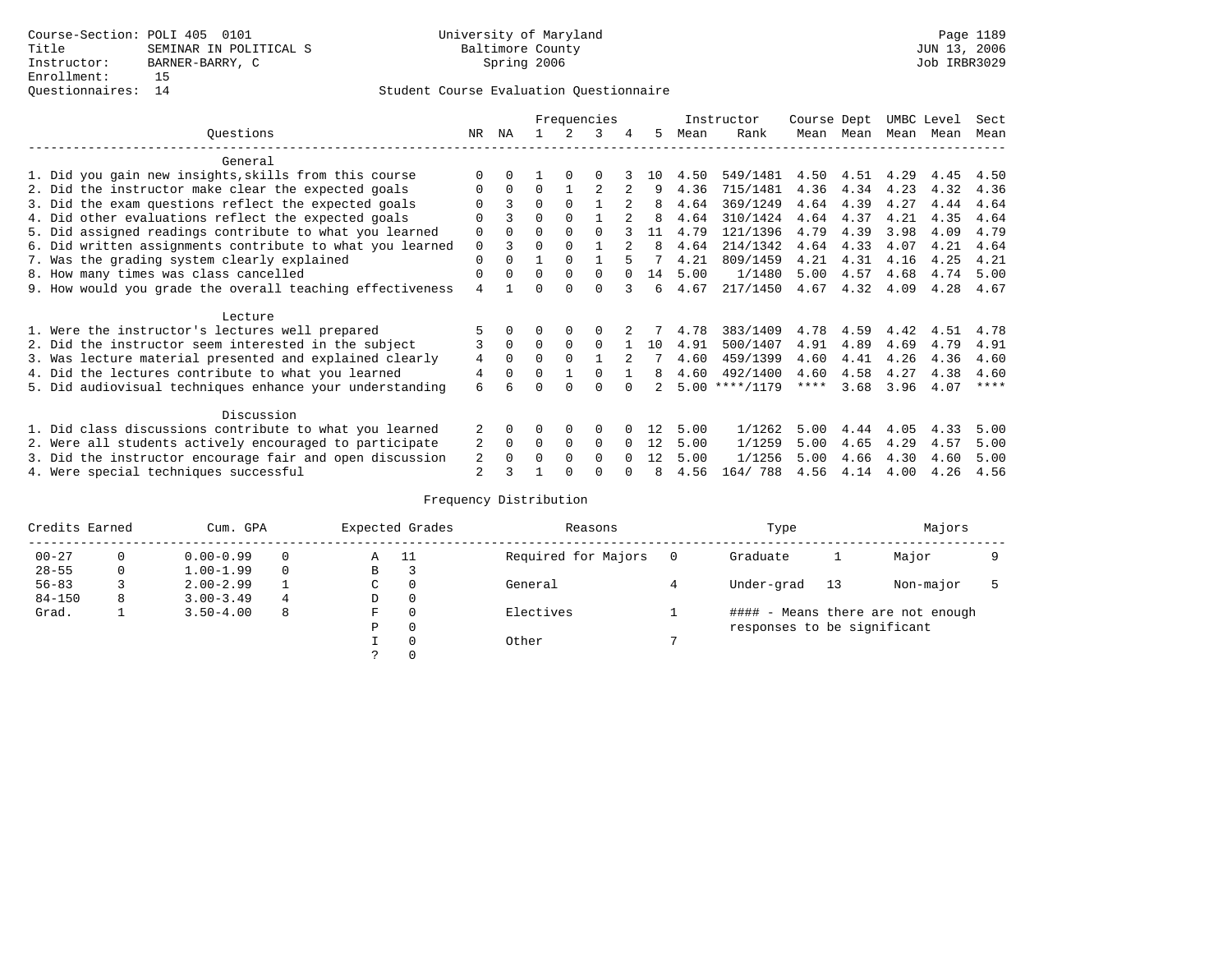|                                                           |             |          | Frequencies |          |          |   | Instructor | Course Dept |                  | UMBC Level |      | Sect      |      |             |
|-----------------------------------------------------------|-------------|----------|-------------|----------|----------|---|------------|-------------|------------------|------------|------|-----------|------|-------------|
| Questions                                                 | NR          | ΝA       |             |          | २        | 4 | 5          | Mean        | Rank             | Mean       | Mean | Mean Mean |      | Mean        |
| General                                                   |             |          |             |          |          |   |            |             |                  |            |      |           |      |             |
| 1. Did you gain new insights, skills from this course     |             | $\Omega$ |             |          |          |   |            | 4.75        | 292/1481         | 4.75       | 4.51 | 4.29      | 4.45 | 4.75        |
| 2. Did the instructor make clear the expected goals       |             | $\Omega$ | O           | $\Omega$ |          |   | 1 O        | 4.56        | 446/1481         | 4.56       | 4.34 | 4.23      | 4.32 | 4.56        |
| 3. Did the exam questions reflect the expected goals      |             | 12       | $\Omega$    | $\Omega$ | $\Omega$ |   | 3          | 4.75        | 245/1249         | 4.75       | 4.39 | 4.27      | 4.44 | 4.75        |
| 4. Did other evaluations reflect the expected goals       | 0           | $\Omega$ | $\Omega$    | $\Omega$ |          |   | 10         | 4.50        | 437/1424         | 4.50       | 4.37 | 4.21      | 4.35 | 4.50        |
| 5. Did assigned readings contribute to what you learned   | $\mathbf 0$ | $\Omega$ | $\Omega$    | $\Omega$ | $\cap$   |   | 14         | 4.88        | 90/1396          | 4.88       | 4.39 | 3.98      | 4.09 | 4.88        |
| 6. Did written assignments contribute to what you learned | 2           | $\Omega$ |             |          |          |   |            | 4.43        | 384/1342         | 4.43       | 4.33 | 4.07      | 4.21 | 4.43        |
| 7. Was the grading system clearly explained               | $\Omega$    |          |             | $\Omega$ |          |   | 10         | 4.33        | 695/1459         | 4.33       | 4.31 | 4.16      | 4.25 | 4.33        |
| 8. How many times was class cancelled                     | $\Omega$    | $\Omega$ | $\Omega$    | $\Omega$ | $\cap$   |   | 15         | 4.94        | 491/1480         | 4.94       | 4.57 | 4.68      | 4.74 | 4.94        |
| 9. How would you grade the overall teaching effectiveness | 3           | n.       |             |          | U        |   | 8          | 4.38        | 494/1450         | 4.38       | 4.32 | 4.09      | 4.28 | 4.38        |
| Lecture                                                   |             |          |             |          |          |   |            |             |                  |            |      |           |      |             |
| 1. Were the instructor's lectures well prepared           |             |          |             |          |          |   | 12.        | 4.80        | 334/1409         | 4.80       | 4.59 | 4.42      | 4.51 | 4.80        |
| 2. Did the instructor seem interested in the subject      |             | $\Omega$ | $\Omega$    | $\Omega$ | $\Omega$ |   | 14         | 4.93        | 350/1407         | 4.93       | 4.89 | 4.69      | 4.79 | 4.93        |
| 3. Was lecture material presented and explained clearly   | 2           | $\Omega$ |             |          | $\Omega$ |   | q          | 4.64        | 404/1399         | 4.64       | 4.41 | 4.26      | 4.36 | 4.64        |
| 4. Did the lectures contribute to what you learned        |             | $\Omega$ | $\Omega$    | $\Omega$ |          |   | 13         | 4.87        | 187/1400         | 4.87       | 4.58 | 4.27      | 4.38 | 4.87        |
| 5. Did audiovisual techniques enhance your understanding  | 3           | Q        |             | $\cap$   |          |   |            | 3.75        | 793/1179         | 3.75       | 3.68 | 3.96      | 4.07 | 3.75        |
| Discussion                                                |             |          |             |          |          |   |            |             |                  |            |      |           |      |             |
| 1. Did class discussions contribute to what you learned   |             | 0        | 0           |          |          |   | 1 N        | 4.50        | 345/1262         | 4.50       | 4.44 | 4.05      | 4.33 | 4.50        |
| 2. Were all students actively encouraged to participate   |             | $\Omega$ | 0           | $\Omega$ |          |   | 10         | 4.57        | 532/1259         | 4.57       | 4.65 | 4.29      | 4.57 | 4.57        |
| 3. Did the instructor encourage fair and open discussion  |             |          | U           | $\Omega$ | $\cap$   |   | 12         | 4.86        | 256/1256         | 4.86       | 4.66 | 4.30      | 4.60 | 4.86        |
| 4. Were special techniques successful                     | 3           | 10       |             |          |          |   |            |             | $4.00$ ****/ 788 | ****       | 4.14 | 4.00      | 4.26 | $***$ * * * |

| Credits Earned |   | Cum. GPA      |   | Expected Grades |          | Reasons             |    | Type                        |    | Majors                            |    |
|----------------|---|---------------|---|-----------------|----------|---------------------|----|-----------------------------|----|-----------------------------------|----|
| $00 - 27$      | 0 | $0.00 - 0.99$ |   | Α               | 6        | Required for Majors |    | Graduate                    | 0  | Major                             | 13 |
| $28 - 55$      |   | $1.00 - 1.99$ |   | B               |          |                     |    |                             |    |                                   |    |
| $56 - 83$      | 2 | $2.00 - 2.99$ |   | C               | 0        | General             |    | Under-grad                  | 16 | Non-major                         |    |
| $84 - 150$     | 6 | $3.00 - 3.49$ | 7 | D               | 0        |                     |    |                             |    |                                   |    |
| Grad.          | 0 | $3.50 - 4.00$ | 2 | F               | 0        | Electives           |    |                             |    | #### - Means there are not enough |    |
|                |   |               |   | Ρ               | 0        |                     |    | responses to be significant |    |                                   |    |
|                |   |               |   |                 | $\Omega$ | Other               | 12 |                             |    |                                   |    |
|                |   |               |   | っ               |          |                     |    |                             |    |                                   |    |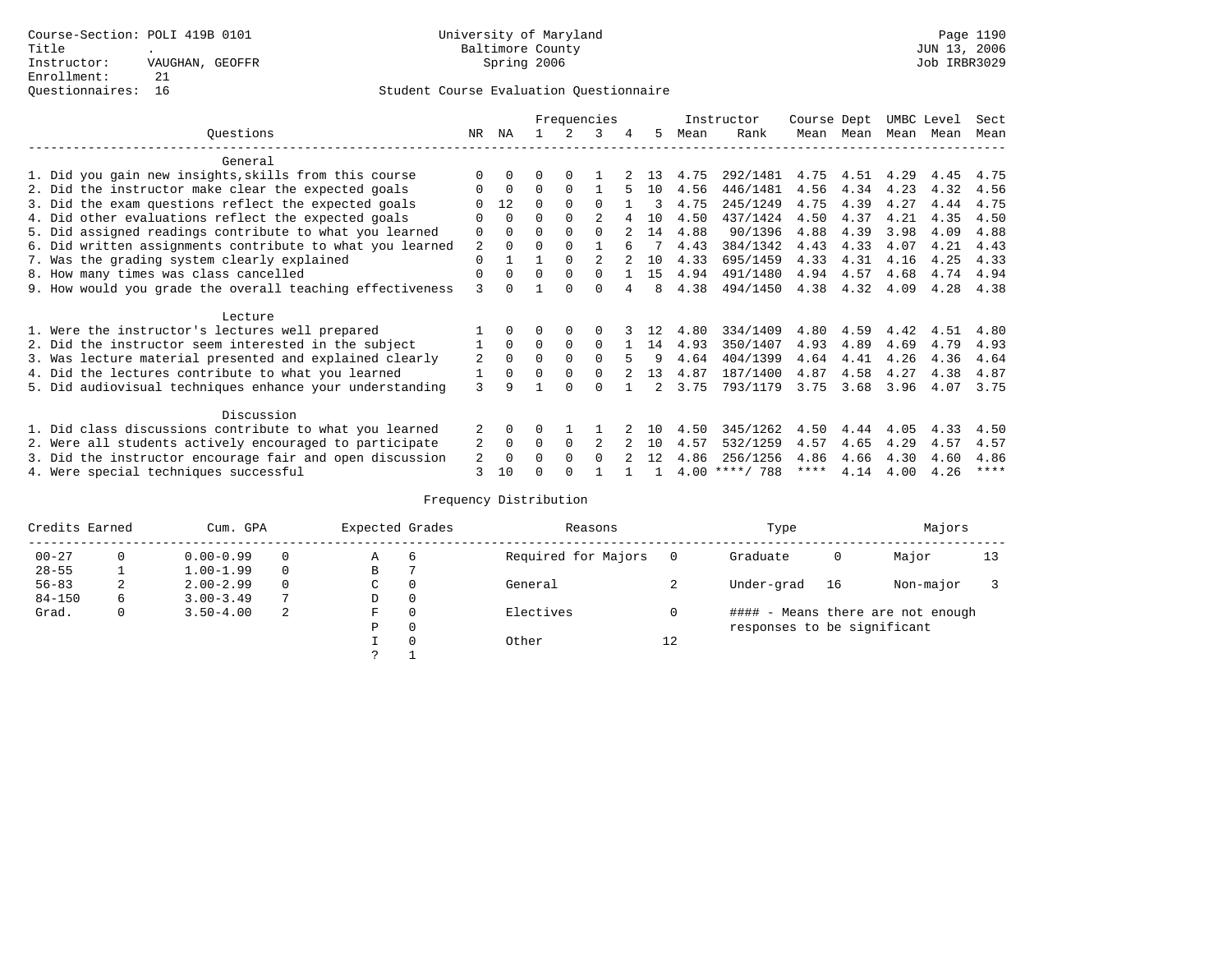|                                                           |              |          |              |          | Frequencies  |              |    |      | Instructor | Course Dept |      |      | UMBC Level | Sect |
|-----------------------------------------------------------|--------------|----------|--------------|----------|--------------|--------------|----|------|------------|-------------|------|------|------------|------|
| Ouestions                                                 | NR.          | ΝA       |              |          |              | 4            | 5. | Mean | Rank       | Mean        | Mean | Mean | Mean       | Mean |
| General                                                   |              |          |              |          |              |              |    |      |            |             |      |      |            |      |
| 1. Did you gain new insights, skills from this course     | <sup>n</sup> |          |              |          |              |              |    | 5.00 | 1/1481     | 5.00        | 4.51 | 4.29 | 4.45       | 5.00 |
| 2. Did the instructor make clear the expected goals       | 0            |          | 0            | $\Omega$ | $\Omega$     | $\Omega$     |    | 5.00 | 1/1481     | 5.00        | 4.34 | 4.23 | 4.32       | 5.00 |
| 3. Did the exam questions reflect the expected goals      |              | $\Omega$ | $\Omega$     |          | $\Omega$     | <sup>0</sup> |    | 5.00 | 1/1249     | 5.00        | 4.39 | 4.27 | 4.44       | 5.00 |
| 4. Did other evaluations reflect the expected goals       | $\Omega$     | $\Omega$ | $\Omega$     |          | $\Omega$     |              |    | 5.00 | 1/1424     | 5.00        | 4.37 | 4.21 | 4.35       | 5.00 |
| 5. Did assigned readings contribute to what you learned   | $\Omega$     | $\Omega$ | $\Omega$     |          |              |              | 0. | 4.00 | 707/1396   | 4.00        | 4.39 | 3.98 | 4.09       | 4.00 |
| 6. Did written assignments contribute to what you learned | $\Omega$     | $\Omega$ | 0            |          |              |              | 0. | 4.00 | 755/1342   | 4.00        | 4.33 | 4.07 | 4.21       | 4.00 |
| 7. Was the grading system clearly explained               | $\Omega$     | $\Omega$ | $\Omega$     | $\Omega$ |              |              |    | 4.00 | 961/1459   | 4.00        | 4.31 | 4.16 | 4.25       | 4.00 |
| 8. How many times was class cancelled                     | $\Omega$     | $\cap$   | $\Omega$     | $\Omega$ | $\Omega$     |              |    | 5.00 | 1/1480     | 5.00        | 4.57 | 4.68 | 4.74       | 5.00 |
| 9. How would you grade the overall teaching effectiveness | $\Omega$     | $\cap$   | <sup>n</sup> |          | <sup>n</sup> |              |    | 5.00 | 1/1450     | 5.00        | 4.32 | 4.09 | 4.28       | 5.00 |
| Lecture                                                   |              |          |              |          |              |              |    |      |            |             |      |      |            |      |
| 1. Were the instructor's lectures well prepared           |              |          |              |          |              |              |    | 5.00 | 1/1409     | 5.00        | 4.59 | 4.42 | 4.51       | 5.00 |
| 2. Did the instructor seem interested in the subject      | $\Omega$     |          |              |          |              |              |    | 5.00 | 1/1407     | 5.00        | 4.89 | 4.69 | 4.79       | 5.00 |
| 4. Did the lectures contribute to what you learned        | 0            |          |              |          | $\Omega$     |              |    | 5.00 | 1/1400     | 5.00        | 4.58 | 4.27 | 4.38       | 5.00 |
| 5. Did audiovisual techniques enhance your understanding  | $\Omega$     |          |              |          |              |              |    | 5.00 | 1/1179     | 5.00        | 3.68 | 3.96 | 4.07       | 5.00 |

| Credits Earned |   | Cum. GPA      |          | Expected Grades | Reasons             | Type                        | Majors                            |  |
|----------------|---|---------------|----------|-----------------|---------------------|-----------------------------|-----------------------------------|--|
| $00 - 27$      |   | $0.00 - 0.99$ | 0        | Α               | Required for Majors | Graduate                    | Major                             |  |
| $28 - 55$      | 0 | $1.00 - 1.99$ | $\Omega$ | В               |                     |                             |                                   |  |
| $56 - 83$      |   | $2.00 - 2.99$ | $\Omega$ | C               | General             | Under-grad                  | Non-major                         |  |
| $84 - 150$     |   | $3.00 - 3.49$ | $\Omega$ | D               |                     |                             |                                   |  |
| Grad.          |   | $3.50 - 4.00$ |          | F               | Electives           |                             | #### - Means there are not enough |  |
|                |   |               |          | P               |                     | responses to be significant |                                   |  |
|                |   |               |          |                 | Other               |                             |                                   |  |
|                |   |               |          |                 |                     |                             |                                   |  |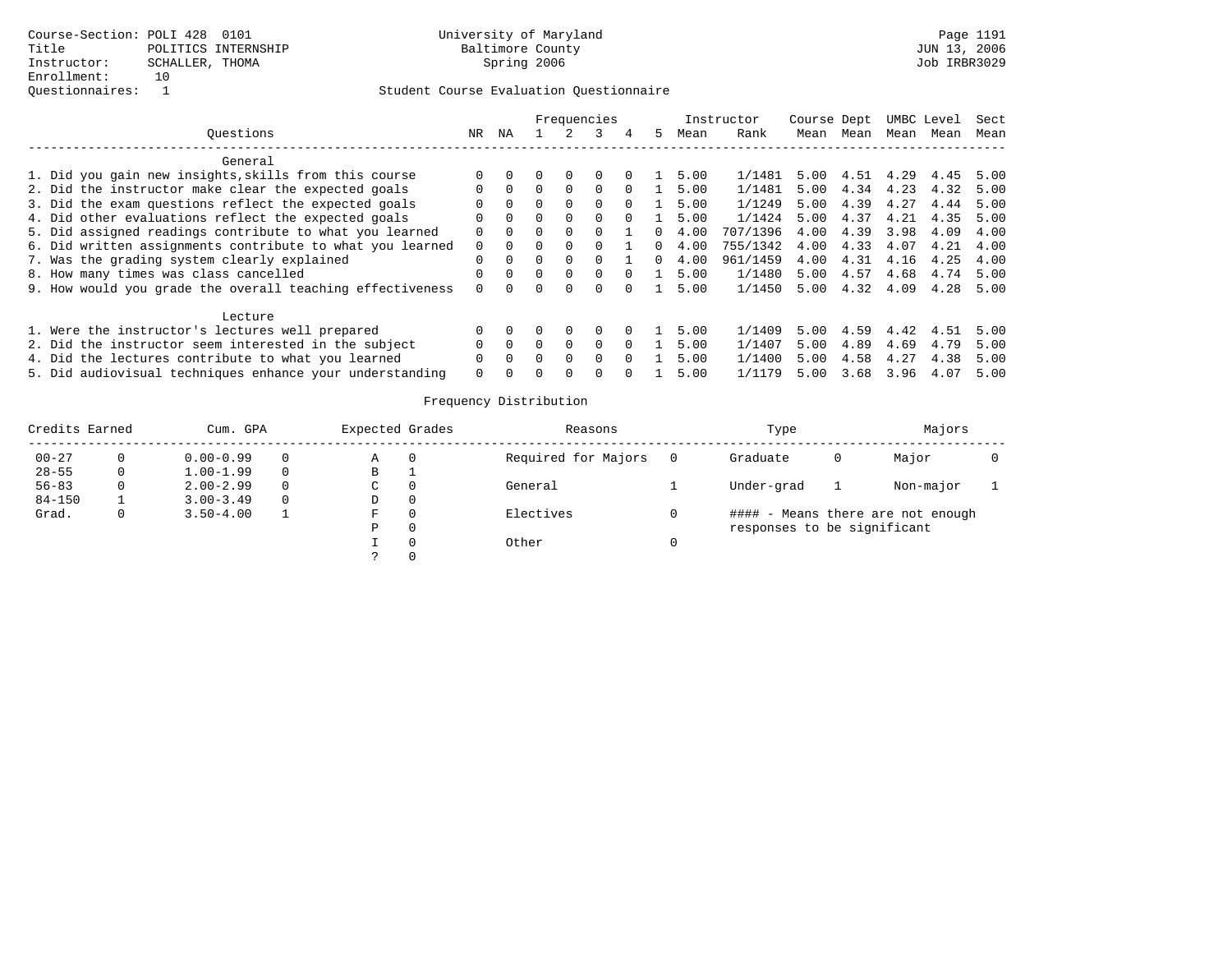|                                                           |                |          |          |          | Frequencies |          |      |      | Instructor | Course Dept |      | UMBC Level |      | Sect |
|-----------------------------------------------------------|----------------|----------|----------|----------|-------------|----------|------|------|------------|-------------|------|------------|------|------|
| Ouestions                                                 | NR.            | ΝA       |          |          | 3           |          | 5.   | Mean | Rank       | Mean        | Mean | Mean       | Mean | Mean |
| General                                                   |                |          |          |          |             |          |      |      |            |             |      |            |      |      |
| 1. Did you gain new insights, skills from this course     | ∩              |          | O        | 0        |             |          | 19   | 4.63 | 439/1481   | 4.63        | 4.51 | 4.29       | 4.45 | 4.63 |
| 2. Did the instructor make clear the expected goals       | $\Omega$       | $\Omega$ | $\Omega$ |          |             |          | 20   | 4.56 | 458/1481   | 4.56        | 4.34 | 4.23       | 4.32 | 4.56 |
| 3. Did the exam questions reflect the expected goals      |                | $\Omega$ | $\Omega$ |          |             |          | 2.2. | 4.70 | 287/1249   | 4.70        | 4.39 | 4.27       | 4.44 | 4.70 |
| 4. Did other evaluations reflect the expected goals       | $\Omega$       | 4        | $\Omega$ |          |             |          | 1 R  | 4.65 | 295/1424   | 4.65        | 4.37 | 4.21       | 4.35 | 4.65 |
| 5. Did assigned readings contribute to what you learned   | 0              |          | $\Omega$ |          |             |          | 2.1  | 4.74 | 141/1396   | 4.74        | 4.39 | 3.98       | 4.09 | 4.74 |
| 6. Did written assignments contribute to what you learned | $\mathbf 0$    | ζ        |          |          | $\Omega$    |          | 17   | 4.58 | 251/1342   | 4.58        | 4.33 | 4.07       | 4.21 | 4.58 |
| 7. Was the grading system clearly explained               | $\Omega$       |          | $\Omega$ |          |             |          | 19   | 4.59 | 355/1459   | 4.59        | 4.31 | 4.16       | 4.25 | 4.59 |
| 8. How many times was class cancelled                     | $\Omega$       |          | $\Omega$ | $\Omega$ | $\Omega$    | $\Omega$ | 26   | 5.00 | 1/1480     | 5.00        | 4.57 | 4.68       | 4.74 | 5.00 |
| 9. How would you grade the overall teaching effectiveness | 4              |          | U        | ∩        |             |          | 15   | 4.57 | 289/1450   | 4.57        | 4.32 | 4.09       | 4.28 | 4.57 |
| Lecture                                                   |                |          |          |          |             |          |      |      |            |             |      |            |      |      |
| 1. Were the instructor's lectures well prepared           |                |          |          |          | $\Omega$    |          | 24   | 4.89 | 217/1409   | 4.89        | 4.59 | 4.42       | 4.51 | 4.89 |
| 2. Did the instructor seem interested in the subject      | 0              | $\Omega$ | $\Omega$ | $\Omega$ | $\Omega$    |          | 2.4  | 4.89 | 545/1407   | 4.89        | 4.89 | 4.69       | 4.79 | 4.89 |
| 3. Was lecture material presented and explained clearly   | $\mathbf 0$    | $\Omega$ |          |          | $\cap$      |          | 1 R  | 4.48 | 590/1399   | 4.48        | 4.41 | 4.26       | 4.36 | 4.48 |
| 4. Did the lectures contribute to what you learned        | $\mathbf 0$    |          | $\Omega$ |          |             |          | 21   | 4.77 | 299/1400   | 4.77        | 4.58 | 4.27       | 4.38 | 4.77 |
| 5. Did audiovisual techniques enhance your understanding  | $\overline{a}$ |          | U        |          | ี           |          | 8    | 4.11 | 549/1179   | 4.11        | 3.68 | 3.96       | 4.07 | 4.11 |
|                                                           |                |          |          |          |             |          |      |      |            |             |      |            |      |      |
| Discussion                                                |                |          |          |          |             |          |      |      |            |             |      |            |      |      |
| 1. Did class discussions contribute to what you learned   | 5              | 0        | U        |          | 4           |          | 14   | 4.36 | 477/1262   | 4.36        | 4.44 | 4.05       | 4.33 | 4.36 |
| 2. Were all students actively encouraged to participate   | 5              | $\Omega$ | 0        | $\Omega$ | $\Omega$    |          | 19   | 4.86 | 248/1259   | 4.86        | 4.65 | 4.29       | 4.57 | 4.86 |
| 3. Did the instructor encourage fair and open discussion  | 5              |          | O        | $\Omega$ |             |          | 19   | 4.82 | 288/1256   | 4.82        | 4.66 | 4.30       | 4.60 | 4.82 |
| 4. Were special techniques successful                     | 5              |          |          |          | ∩           |          | 16   | 4.80 | 89/788     | 4.80        | 4.14 | 4.00       | 4.26 | 4.80 |

| Credits Earned |          | Cum. GPA      |   |   | Expected Grades | Reasons             |          | Type                        |     | Majors                            |    |
|----------------|----------|---------------|---|---|-----------------|---------------------|----------|-----------------------------|-----|-----------------------------------|----|
| $00 - 27$      | $\Omega$ | $0.00 - 0.99$ |   | Α | 5               | Required for Majors | $\Omega$ | Graduate                    |     | Major                             |    |
| $28 - 55$      | ┻        | $1.00 - 1.99$ |   | B | 14              |                     |          |                             |     |                                   |    |
| $56 - 83$      | 5        | $2.00 - 2.99$ |   | C |                 | General             |          | Under-grad                  | -26 | Non-major                         | 10 |
| $84 - 150$     | 12       | $3.00 - 3.49$ | 8 | D | 0               |                     |          |                             |     |                                   |    |
| Grad.          |          | $3.50 - 4.00$ | 5 | F | 0               | Electives           |          |                             |     | #### - Means there are not enough |    |
|                |          |               |   | Ρ | 0               |                     |          | responses to be significant |     |                                   |    |
|                |          |               |   |   | $\Omega$        | Other               | 22       |                             |     |                                   |    |
|                |          |               |   | C |                 |                     |          |                             |     |                                   |    |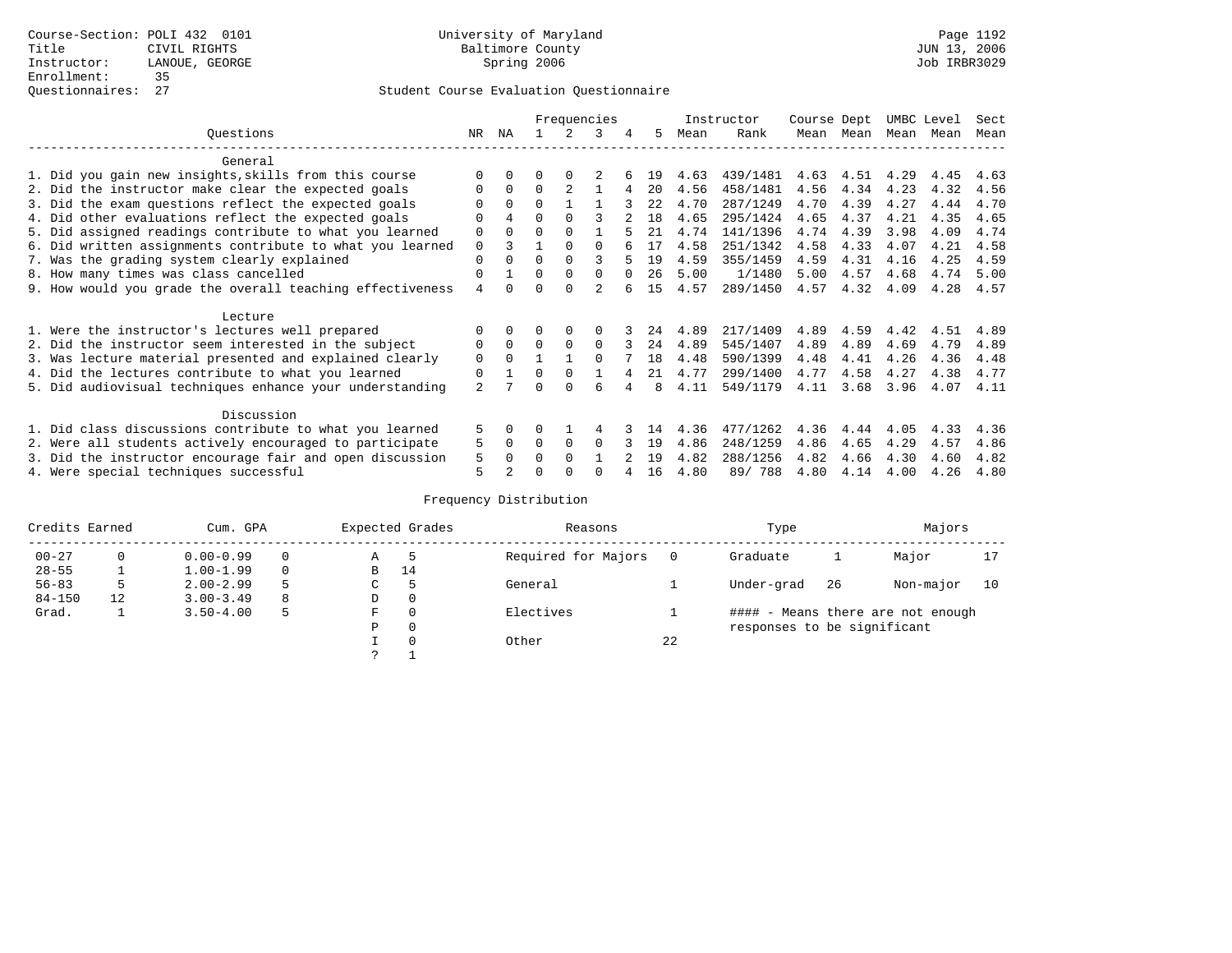|                                                           |             |              |              |              | Frequencies    |          |                |      | Instructor         | Course Dept |           | UMBC Level |      | Sect        |
|-----------------------------------------------------------|-------------|--------------|--------------|--------------|----------------|----------|----------------|------|--------------------|-------------|-----------|------------|------|-------------|
| Ouestions                                                 | NR          | ΝA           | $\mathbf{1}$ | $2^{1}$      | 3              |          | 5.             | Mean | Rank               |             | Mean Mean | Mean       | Mean | Mean        |
| General                                                   |             |              |              |              |                |          |                |      |                    |             |           |            |      |             |
| 1. Did you gain new insights, skills from this course     | $\Omega$    |              |              |              |                |          |                | 4.33 | 749/1481           | 4.33        | 4.51      | 4.29       | 4.45 | 4.33        |
| 2. Did the instructor make clear the expected goals       | 0           | $\Omega$     | $\Omega$     |              |                |          | 5              | 4.22 | 854/1481           | 4.22        | 4.34      | 4.23       | 4.32 | 4.22        |
| 3. Did the exam questions reflect the expected goals      | $\Omega$    |              | $\Omega$     |              | $\Omega$       | $\Omega$ |                | 4.25 | 742/1249           | 4.25        | 4.39      | 4.27       | 4.44 | 4.25        |
| 4. Did other evaluations reflect the expected goals       | $\Omega$    | $\cap$       | $\Omega$     |              | $\mathfrak{D}$ | $\Omega$ |                | 4.22 | 773/1424           | 4.22        | 4.37      | 4.21       | 4.35 | 4.22        |
| 5. Did assigned readings contribute to what you learned   | $\mathbf 0$ | $\Omega$     | $\Omega$     | $\Omega$     | $\overline{a}$ | $\Omega$ |                | 4.56 | 269/1396           | 4.56        | 4.39      | 3.98       | 4.09 | 4.56        |
| 6. Did written assignments contribute to what you learned | $\mathbf 0$ | $\Omega$     | $\Omega$     | $\Omega$     | $\overline{2}$ |          | 5              | 4.33 | 474/1342           | 4.33        | 4.33      | 4.07       | 4.21 | 4.33        |
| 7. Was the grading system clearly explained               | $\Omega$    | $\cap$       | $\Omega$     |              |                |          |                | 4.22 | 800/1459           | 4.22        | 4.31      | 4.16       | 4.25 | 4.22        |
| 8. How many times was class cancelled                     | $\mathbf 0$ | $\Omega$     |              | $\Omega$     | $\Omega$       |          |                |      | 4.44 1086/1480     | 4.44 4.57   |           | 4.68       | 4.74 | 4.44        |
| 9. How would you grade the overall teaching effectiveness | 5           |              | $\Omega$     | $\cap$       | $\Omega$       |          | 3              | 4.75 | 164/1450           | 4.75        | 4.32      | 4.09       | 4.28 | 4.75        |
| Lecture                                                   |             |              |              |              |                |          |                |      |                    |             |           |            |      |             |
| 1. Were the instructor's lectures well prepared           |             |              | ∩            |              |                |          |                | 4.78 | 383/1409           | 4.78        | 4.59      | 4.42       | 4.51 | 4.78        |
| 2. Did the instructor seem interested in the subject      | 0           | $\Omega$     | $\Omega$     | $\mathbf{0}$ | 1              | $\Omega$ | 8              | 4.78 | 785/1407           | 4.78        | 4.89      | 4.69       | 4.79 | 4.78        |
| 3. Was lecture material presented and explained clearly   | 0           | $\Omega$     | $\Omega$     | $\mathbf 0$  | $\mathbf{1}$   | $\Omega$ | 8              | 4.78 | 245/1399           | 4.78        | 4.41      | 4.26       | 4.36 | 4.78        |
| 4. Did the lectures contribute to what you learned        | 0           | $\Omega$     | $\Omega$     |              | $\Omega$       | $\Omega$ | 8              | 4.67 | 421/1400           | 4.67        | 4.58      | 4.27       | 4.38 | 4.67        |
| 5. Did audiovisual techniques enhance your understanding  | 1           |              |              |              | $\Omega$       |          | 5              | 4.00 | 590/1179           | 4.00        | 3.68      | 3.96       | 4.07 | 4.00        |
| Discussion                                                |             |              |              |              |                |          |                |      |                    |             |           |            |      |             |
| 1. Did class discussions contribute to what you learned   | 4           |              | ∩            |              |                |          | 4              | 4.60 | 295/1262           | 4.60        | 4.44      | 4.05       | 4.33 | 4.60        |
| 2. Were all students actively encouraged to participate   | 4           | $\Omega$     | $\Omega$     | 0            | 1              | $\Omega$ | 4              | 4.60 | 509/1259           | 4.60        | 4.65      | 4.29       | 4.57 | 4.60        |
| 3. Did the instructor encourage fair and open discussion  | 4           | $\Omega$     | $\Omega$     | $\Omega$     | $\mathbf{1}$   | $\Omega$ | 4              | 4.60 | 516/1256           | 4.60        | 4.66      | 4.30       | 4.60 | 4.60        |
| 4. Were special techniques successful                     | 4           | 2            | $\Omega$     | $\cap$       | $\mathbf{1}$   | $\Omega$ | $\overline{2}$ | 4.33 | 254/788            | 4.33        | 4.14      | 4.00       | 4.26 | 4.33        |
| Field Work                                                |             |              |              |              |                |          |                |      |                    |             |           |            |      |             |
| 1. Did field experience contribute to what you learned    | 8           | <sup>0</sup> | ∩            | 0            | O              |          |                |      | 59<br>$5.00$ ****/ | ****        | ****      | 4.30       | 4.93 | ****        |
| 2. Did you clearly understand your evaluation criteria    | 8           | $\Omega$     | 0            | $\Omega$     | $\Omega$       | $\Omega$ | $\mathbf{1}$   |      | $5.00$ ****/<br>51 | ****        | ****      | 4.00       | 4.56 | ****        |
| 3. Was the instructor available for consultation          | 8           | $\Omega$     | $\Omega$     | $\Omega$     | $\Omega$       |          |                |      | $5.00$ ****/<br>36 | ****        | ****      | 4.60       | 4.91 | $* * * * *$ |
| 4. To what degree could you discuss your evaluations      | 8           | $\Omega$     | $\Omega$     | $\Omega$     | $\Omega$       |          |                |      | $5.00$ ****/<br>41 | ****        | $***$ *   | 4.26       | 4.72 | ****        |
| 5. Did conferences help you carry out field activities    | 8           |              | $\Omega$     |              | $\cap$         |          |                |      | $5.00$ ****/<br>31 | ****        | ****      | 4.42       | 4.83 | ****        |

| Credits Earned |   | Cum. GPA      |          | Expected Grades | Reasons             |          | Type                        |   | Majors                            |  |
|----------------|---|---------------|----------|-----------------|---------------------|----------|-----------------------------|---|-----------------------------------|--|
| $00 - 27$      |   | $0.00 - 0.99$ | $\Omega$ | Α               | Required for Majors | $\Omega$ | Graduate                    | 0 | Major                             |  |
| $28 - 55$      | 0 | $1.00 - 1.99$ | $\Omega$ | В               |                     |          |                             |   |                                   |  |
| $56 - 83$      | ∠ | $2.00 - 2.99$ | $\Omega$ | С               | General             |          | Under-grad                  | 9 | Non-major                         |  |
| $84 - 150$     |   | $3.00 - 3.49$ | 4        | D               |                     |          |                             |   |                                   |  |
| Grad.          |   | $3.50 - 4.00$ | 4        | F               | Electives           |          |                             |   | #### - Means there are not enough |  |
|                |   |               |          | D               |                     |          | responses to be significant |   |                                   |  |
|                |   |               |          |                 | Other               |          |                             |   |                                   |  |
|                |   |               |          |                 |                     |          |                             |   |                                   |  |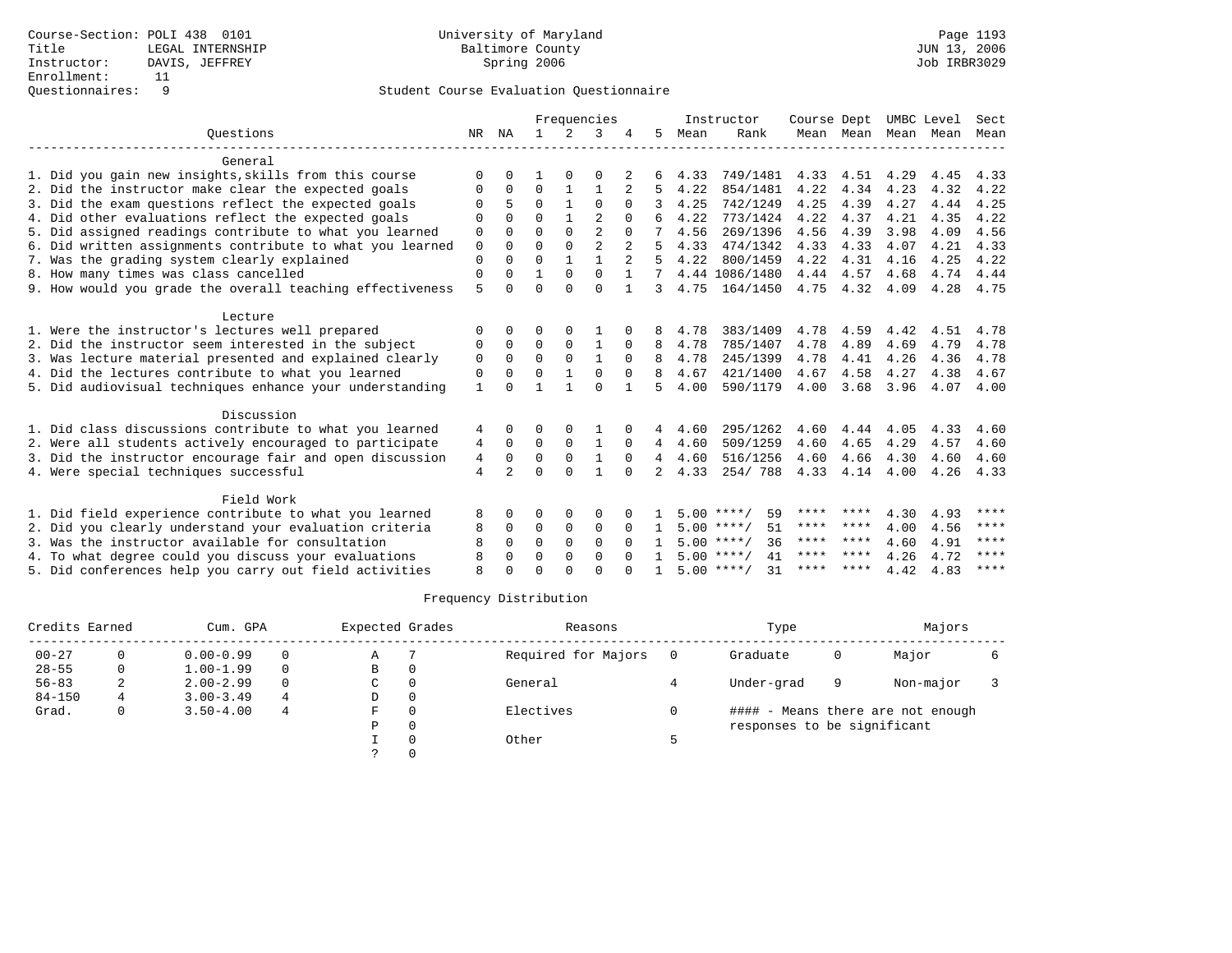|                                                           |          |          |          |          | Frequencies    |   |     |      | Instructor     | Course Dept |      | UMBC Level |      | Sect |
|-----------------------------------------------------------|----------|----------|----------|----------|----------------|---|-----|------|----------------|-------------|------|------------|------|------|
| Questions                                                 | NR.      | ΝA       |          |          | 3              | 4 | 5.  | Mean | Rank           | Mean        | Mean | Mean       | Mean | Mean |
| General                                                   |          |          |          |          |                |   |     |      |                |             |      |            |      |      |
| 1. Did you gain new insights, skills from this course     |          | $\Omega$ | U        | $\Omega$ | O              |   | 1 O | 4.77 | 280/1481       | 4.77        | 4.51 | 4.29       | 4.45 | 4.77 |
| 2. Did the instructor make clear the expected goals       |          | $\Omega$ | $\Omega$ | $\Omega$ | 3              | 4 | 6   | 4.23 | 843/1481       | 4.23        | 4.34 | 4.23       | 4.32 | 4.23 |
| 3. Did the exam questions reflect the expected goals      |          |          | O        | $\Omega$ | $\Omega$       |   |     | 4.83 | 184/1249       | 4.83        | 4.39 | 4.27       | 4.44 | 4.83 |
| 4. Did other evaluations reflect the expected goals       | $\Omega$ |          | O        | $\Omega$ | $\Omega$       |   |     | 4.75 | 217/1424       | 4.75        | 4.37 | 4.21       | 4.35 | 4.75 |
| 5. Did assigned readings contribute to what you learned   | 0        | $\Omega$ |          | $\Omega$ | $\Omega$       |   | 11  | 4.85 | 99/1396        | 4.85        | 4.39 | 3.98       | 4.09 | 4.85 |
| 6. Did written assignments contribute to what you learned | 0        |          |          |          | $\mathfrak{D}$ |   | 9   | 4.58 | 251/1342       | 4.58        | 4.33 | 4.07       | 4.21 | 4.58 |
| 7. Was the grading system clearly explained               | 0        |          |          |          | $\mathfrak{D}$ |   |     | 4.00 | 961/1459       | 4.00        | 4.31 | 4.16       | 4.25 | 4.00 |
| 8. How many times was class cancelled                     | $\Omega$ | $\Omega$ | 0        | $\Omega$ | $\Omega$       | 9 | 4   |      | 4.31 1178/1480 | 4.31        | 4.57 | 4.68       | 4.74 | 4.31 |
| 9. How would you grade the overall teaching effectiveness | ζ        |          |          |          | U              |   |     | 4.60 | 259/1450       | 4.60        | 4.32 | 4.09       | 4.28 | 4.60 |
| Lecture                                                   |          |          |          |          |                |   |     |      |                |             |      |            |      |      |
| 1. Were the instructor's lectures well prepared           |          |          |          |          |                |   |     | 4.58 | 670/1409       | 4.58        | 4.59 | 4.42       | 4.51 | 4.58 |
| 2. Did the instructor seem interested in the subject      | 0        | $\Omega$ | $\Omega$ | $\Omega$ |                |   | 12  | 4.85 | 636/1407       | 4.85        | 4.89 | 4.69       | 4.79 | 4.85 |
| 3. Was lecture material presented and explained clearly   | 0        | $\Omega$ | 0        | $\Omega$ |                |   | 11  | 4.77 | 256/1399       | 4.77        | 4.41 | 4.26       | 4.36 | 4.77 |
| 4. Did the lectures contribute to what you learned        | 0        | $\Omega$ |          | $\Omega$ | <sup>0</sup>   |   | 11  | 4.85 | 208/1400       | 4.85        | 4.58 | 4.27       | 4.38 | 4.85 |
| 5. Did audiovisual techniques enhance your understanding  |          | R        |          |          |                |   |     | 3.50 | 894/1179       | 3.50        | 3.68 | 3.96       | 4.07 | 3.50 |
| Discussion                                                |          |          |          |          |                |   |     |      |                |             |      |            |      |      |
| 1. Did class discussions contribute to what you learned   | 3        | $\Omega$ | U        | $\Omega$ | O              |   |     | 4.90 | 126/1262       | 4.90        | 4.44 | 4.05       | 4.33 | 4.90 |
| 2. Were all students actively encouraged to participate   | 3        | $\Omega$ | $\Omega$ | 0        | $\Omega$       |   | 9   | 4.90 | 211/1259       | 4.90        | 4.65 | 4.29       | 4.57 | 4.90 |
| 3. Did the instructor encourage fair and open discussion  | 3        | $\Omega$ | U        | $\Omega$ | <sup>0</sup>   |   | 1 O | 5.00 | 1/1256         | 5.00        | 4.66 | 4.30       | 4.60 | 5.00 |
| 4. Were special techniques successful                     | 3        |          |          |          |                |   |     | 4.40 | 218/ 788       | 4.40        | 4.14 | 4.00       | 4.26 | 4.40 |

| Credits Earned |   | Cum. GPA      |   | Expected Grades |          | Reasons             |   | Type                        |     | Majors                            |    |
|----------------|---|---------------|---|-----------------|----------|---------------------|---|-----------------------------|-----|-----------------------------------|----|
| $00 - 27$      |   | $0.00 - 0.99$ |   | Α               | 9        | Required for Majors |   | Graduate                    | 0   | Major                             | 13 |
| $28 - 55$      | 0 | $1.00 - 1.99$ |   | В               | 2        |                     |   |                             |     |                                   |    |
| $56 - 83$      |   | $2.00 - 2.99$ | 2 | $\sim$<br>◡     | 0        | General             |   | Under-grad                  | -13 | Non-major                         |    |
| $84 - 150$     | 5 | $3.00 - 3.49$ | 6 | D               | 0        |                     |   |                             |     |                                   |    |
| Grad.          | 0 | $3.50 - 4.00$ | 2 | F               | 0        | Electives           |   |                             |     | #### - Means there are not enough |    |
|                |   |               |   | Ρ               | 0        |                     |   | responses to be significant |     |                                   |    |
|                |   |               |   |                 | $\Omega$ | Other               | 6 |                             |     |                                   |    |
|                |   |               |   | C               |          |                     |   |                             |     |                                   |    |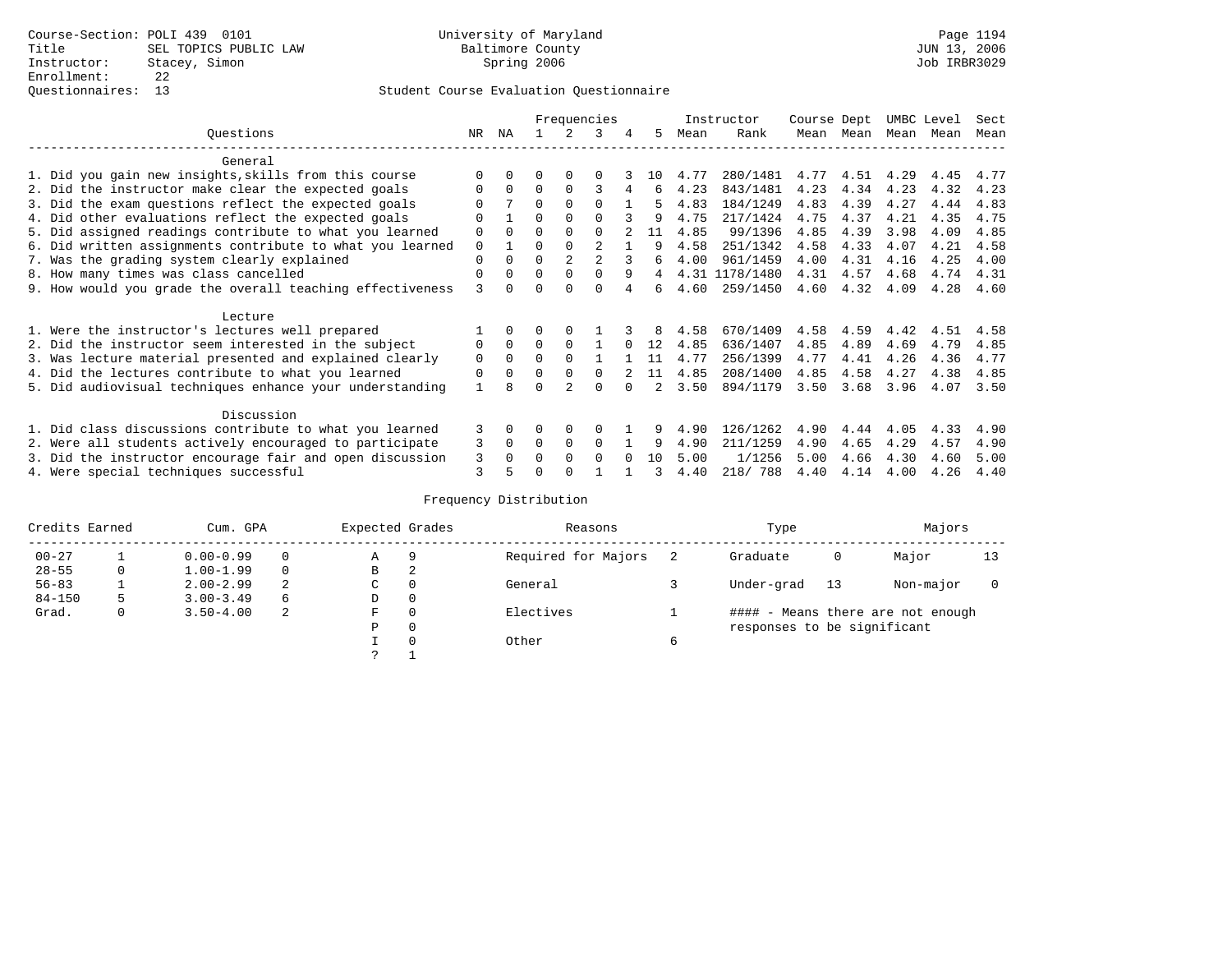|                                                           |             |          |              |          | Frequencies  |          |              |      | Instructor     | Course Dept |           | UMBC Level |      | Sect |
|-----------------------------------------------------------|-------------|----------|--------------|----------|--------------|----------|--------------|------|----------------|-------------|-----------|------------|------|------|
| Ouestions                                                 | NR.         | NA       | $\mathbf{1}$ | $2^{1}$  | 3            |          | 5            | Mean | Rank           |             | Mean Mean | Mean       | Mean | Mean |
| General                                                   |             |          |              |          |              |          |              |      |                |             |           |            |      |      |
| 1. Did you gain new insights, skills from this course     | ∩           |          | $\Omega$     |          |              |          |              |      | 3.50 1358/1481 | 3.50        | 4.51      | 4.29       | 4.45 | 3.50 |
| 2. Did the instructor make clear the expected goals       | O           | $\Omega$ | $\Omega$     | $\Omega$ | $\mathbf{1}$ |          | <sup>0</sup> |      | 3.50 1320/1481 | 3.50        | 4.34      | 4.23       | 4.32 | 3.50 |
| 3. Did the exam questions reflect the expected goals      | ∩           | $\Omega$ | $\Omega$     | $\Omega$ |              | $\Omega$ |              | 4.00 | 893/1249       | 4.00        | 4.39      | 4.27       | 4.44 | 4.00 |
| 4. Did other evaluations reflect the expected goals       | $\Omega$    |          | $\Omega$     | $\Omega$ | 1            |          | <sup>0</sup> |      | 3.50 1275/1424 | 3.50        | 4.37      | 4.21       | 4.35 | 3.50 |
| 5. Did assigned readings contribute to what you learned   | 0           | $\Omega$ | $\Omega$     | $\Omega$ | $\Omega$     |          |              | 4.50 | 297/1396       | 4.50        | 4.39      | 3.98       | 4.09 | 4.50 |
| 6. Did written assignments contribute to what you learned | $\mathbf 0$ | $\Omega$ | $\Omega$     | $\Omega$ | $\Omega$     | 2        | $\Omega$     | 4.00 | 755/1342       | 4.00        | 4.33      | 4.07       | 4.21 | 4.00 |
| 7. Was the grading system clearly explained               | $\Omega$    |          | $\Omega$     |          | $\Omega$     |          |              |      | 3.50 1256/1459 | 3.50        | 4.31      | 4.16       | 4.25 | 3.50 |
| 8. How many times was class cancelled                     | 0           | $\Omega$ | $\Omega$     | $\Omega$ | $\Omega$     |          | $\mathbf{1}$ |      | 4.50 1044/1480 | 4.50        | 4.57      | 4.68       | 4.74 | 4.50 |
| 9. How would you grade the overall teaching effectiveness | $\mathbf 0$ |          | $\Omega$     | $\cap$   |              |          | $\Omega$     |      | 3.50 1223/1450 | 3.50        | 4.32      | 4.09       | 4.28 | 3.50 |
| Lecture                                                   |             |          |              |          |              |          |              |      |                |             |           |            |      |      |
| 1. Were the instructor's lectures well prepared           | $\Omega$    |          | O            |          |              |          |              |      | 3.00 1356/1409 | 3.00        | 4.59      | 4.42       | 4.51 | 3.00 |
| 2. Did the instructor seem interested in the subject      | $\Omega$    | $\Omega$ | $\Omega$     | $\Omega$ | $\Omega$     |          |              | 5.00 | 1/1407         | 5.00        | 4.89      | 4.69       | 4.79 | 5.00 |
| 3. Was lecture material presented and explained clearly   | 0           | $\Omega$ | $\Omega$     |          | $\Omega$     |          | $\Omega$     |      | 3.00 1325/1399 | 3.00        | 4.41      | 4.26       | 4.36 | 3.00 |
| 4. Did the lectures contribute to what you learned        | 0           | $\Omega$ | $\Omega$     |          | $\Omega$     | $\Omega$ |              |      | 3.50 1230/1400 | 3.50        | 4.58      | 4.27       | 4.38 | 3.50 |
| 5. Did audiovisual techniques enhance your understanding  | $\Omega$    |          | $\Omega$     |          | $\Omega$     | $\Omega$ | <sup>0</sup> |      | 2.00 1156/1179 | 2.00        | 3.68      | 3.96       | 4.07 | 2.00 |
| Discussion                                                |             |          |              |          |              |          |              |      |                |             |           |            |      |      |
| 1. Did class discussions contribute to what you learned   | 0           |          | O            |          | O            |          |              | 4.50 | 345/1262       | 4.50        | 4.44      | 4.05       | 4.33 | 4.50 |
| 2. Were all students actively encouraged to participate   | 0           | $\Omega$ | $\Omega$     | $\Omega$ | $\Omega$     | $\Omega$ | 2            | 5.00 | 1/1259         | 5.00        | 4.65      | 4.29       | 4.57 | 5.00 |
| 3. Did the instructor encourage fair and open discussion  | 0           | $\Omega$ | $\Omega$     | $\Omega$ | $\mathbf 0$  | $\Omega$ | 2            | 5.00 | 1/1256         | 5.00        | 4.66      | 4.30       | 4.60 | 5.00 |
| 4. Were special techniques successful                     | $\Omega$    |          | $\Omega$     | $\Omega$ | $\Omega$     |          | $\Omega$     | 4.00 | 394/788        | 4.00        | 4.14      | 4.00       | 4.26 | 4.00 |
| Seminar                                                   |             |          |              |          |              |          |              |      |                |             |           |            |      |      |
| 1. Were assigned topics relevant to the announced theme   |             |          |              |          | $\Omega$     |          |              | 5.00 | 1/<br>68       | 5.00        | 5.00      | 4.49       | 4.68 | 5.00 |
| 2. Was the instructor available for individual attention  | 1           | $\Omega$ | 0            | 0        | 0            | $\Omega$ | $\mathbf{1}$ | 5.00 | 1/<br>69       | 5.00        | 5.00      | 4.53       | 4.64 | 5.00 |
| 3. Did research projects contribute to what you learned   | 1           | $\Omega$ | $\Omega$     | $\Omega$ | 0            | $\Omega$ | 1.           | 5.00 | 63<br>1/       | 5.00        | 5.00      | 4.44       | 4.49 | 5.00 |
| 4. Did presentations contribute to what you learned       |             | $\Omega$ | $\Omega$     | $\Omega$ | $\Omega$     | $\Omega$ |              | 5.00 | 1/<br>69       | 5.00        | 5.00      | 4.35       | 4.53 | 5.00 |
| 5. Were criteria for grading made clear                   |             |          | $\Omega$     |          | $\cap$       |          |              | 5.00 | 1/<br>68       | 5.00        | 5.00      | 3.92       | 4.10 | 5.00 |

| Credits Earned |   | Cum. GPA      |   | Expected Grades |          | Reasons             | Type                        |    | Majors                            |  |
|----------------|---|---------------|---|-----------------|----------|---------------------|-----------------------------|----|-----------------------------------|--|
| $00 - 27$      |   | $0.00 - 0.99$ |   | Α               |          | Required for Majors | Graduate                    | 0  | Major                             |  |
| $28 - 55$      | 0 | $1.00 - 1.99$ |   | В               | 0        |                     |                             |    |                                   |  |
| $56 - 83$      | 0 | $2.00 - 2.99$ | 0 | C.              | 0        | General             | Under-grad                  | -2 | Non-major                         |  |
| $84 - 150$     |   | $3.00 - 3.49$ |   | D               | 0        |                     |                             |    |                                   |  |
| Grad.          | 0 | $3.50 - 4.00$ | 0 | F               | $\Omega$ | Electives           |                             |    | #### - Means there are not enough |  |
|                |   |               |   | Ρ               | 0        |                     | responses to be significant |    |                                   |  |
|                |   |               |   |                 | $\Omega$ | Other               |                             |    |                                   |  |
|                |   |               |   |                 |          |                     |                             |    |                                   |  |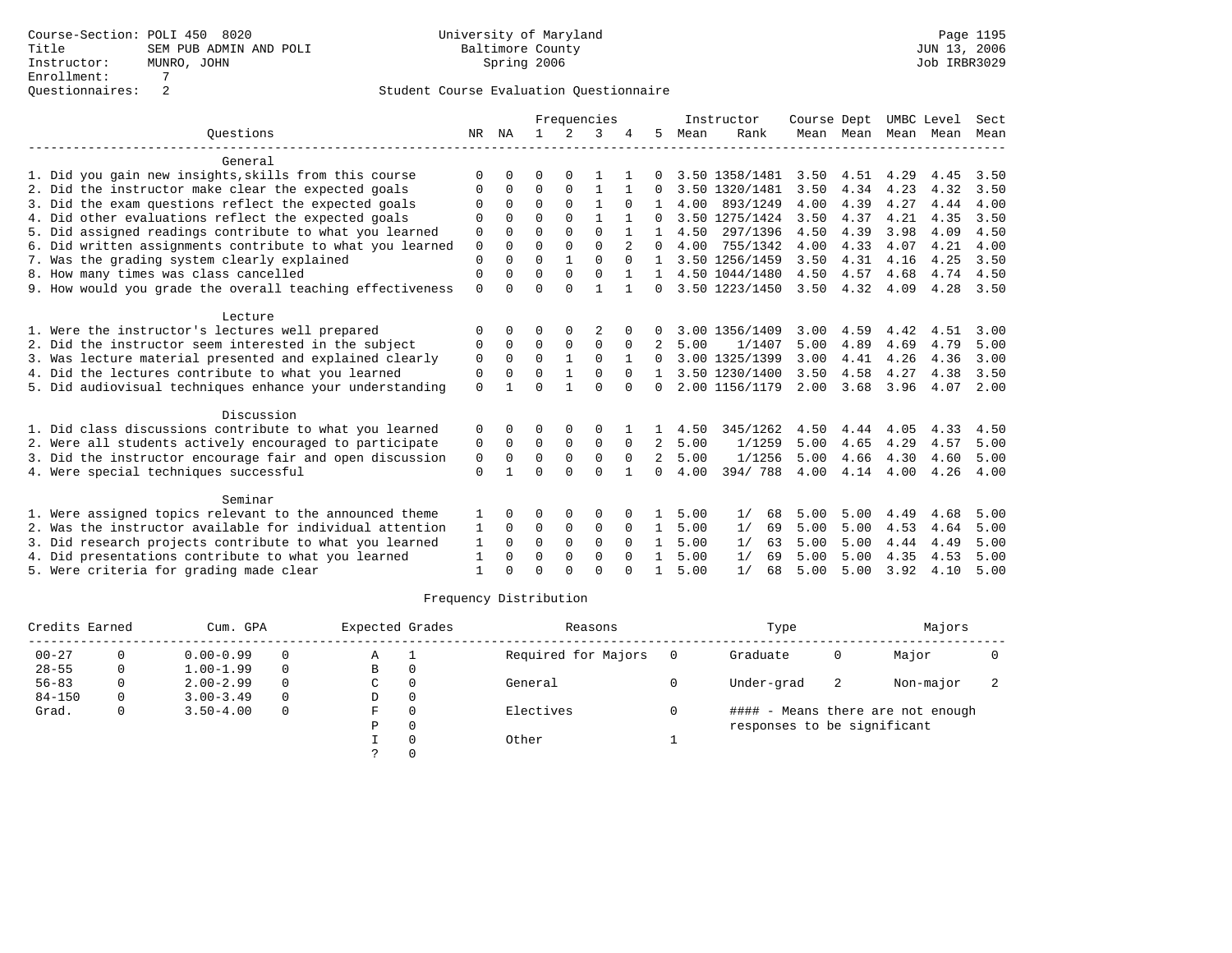|                                                           |             |              |          |          | Frequencies |          |    |      | Instructor | Course Dept |      | UMBC Level |      | Sect |
|-----------------------------------------------------------|-------------|--------------|----------|----------|-------------|----------|----|------|------------|-------------|------|------------|------|------|
| Ouestions                                                 | NR.         | ΝA           |          |          | 3           |          | 5. | Mean | Rank       | Mean        | Mean | Mean       | Mean | Mean |
| General                                                   |             |              |          |          |             |          |    |      |            |             |      |            |      |      |
| 1. Did you gain new insights, skills from this course     | ∩           |              | O        | 0        | $\Omega$    |          |    | 4.67 | 395/1481   | 4.67        | 4.51 | 4.29       | 4.45 | 4.67 |
| 2. Did the instructor make clear the expected goals       | $\Omega$    | $\Omega$     | $\Omega$ | $\Omega$ | $\Omega$    |          | 4  | 4.67 | 324/1481   | 4.67        | 4.34 | 4.23       | 4.32 | 4.67 |
| 3. Did the exam questions reflect the expected goals      |             | 4            | $\Omega$ | $\Omega$ | $\Omega$    |          |    | 4.50 | 498/1249   | 4.50        | 4.39 | 4.27       | 4.44 | 4.50 |
| 4. Did other evaluations reflect the expected goals       | $\Omega$    |              | $\Omega$ |          |             |          |    | 4.33 | 645/1424   | 4.33        | 4.37 | 4.21       | 4.35 | 4.33 |
| 5. Did assigned readings contribute to what you learned   | 0           |              | $\Omega$ |          | $\Omega$    |          | 4  | 4.67 | 193/1396   | 4.67        | 4.39 | 3.98       | 4.09 | 4.67 |
| 6. Did written assignments contribute to what you learned | $\mathbf 0$ |              | $\Omega$ |          |             |          | 3  | 4.60 | 238/1342   | 4.60        | 4.33 | 4.07       | 4.21 | 4.60 |
| 7. Was the grading system clearly explained               | $\Omega$    |              | $\Omega$ |          | $\cap$      |          | 4  | 4.33 | 695/1459   | 4.33        | 4.31 | 4.16       | 4.25 | 4.33 |
| 8. How many times was class cancelled                     | $\Omega$    | <sup>0</sup> | $\Omega$ | $\Omega$ | $\Omega$    |          | 4  | 4.67 | 951/1480   | 4.67        | 4.57 | 4.68       | 4.74 | 4.67 |
| 9. How would you grade the overall teaching effectiveness | 3           |              | U        | ∩        | $\cap$      | $\cap$   |    | 5.00 | 1/1450     | 5.00        | 4.32 | 4.09       | 4.28 | 5.00 |
| Lecture                                                   |             |              |          |          |             |          |    |      |            |             |      |            |      |      |
| 1. Were the instructor's lectures well prepared           |             |              |          |          |             |          |    | 4.50 | 762/1409   | 4.50        | 4.59 | 4.42       | 4.51 | 4.50 |
| 2. Did the instructor seem interested in the subject      | 0           | $\Omega$     | $\Omega$ | $\Omega$ | $\Omega$    |          | 4  | 4.67 | 963/1407   | 4.67        | 4.89 | 4.69       | 4.79 | 4.67 |
| 3. Was lecture material presented and explained clearly   | $\mathbf 0$ | $\Omega$     | $\Omega$ |          |             |          |    | 4.17 | 910/1399   | 4.17        | 4.41 | 4.26       | 4.36 | 4.17 |
| 4. Did the lectures contribute to what you learned        | 0           |              | $\Omega$ |          | $\Omega$    |          | 4  | 4.67 | 421/1400   | 4.67        | 4.58 | 4.27       | 4.38 | 4.67 |
| 5. Did audiovisual techniques enhance your understanding  | $\Omega$    |              |          |          | $\cap$      |          |    | 3.00 | 1041/1179  | 3.00        | 3.68 | 3.96       | 4.07 | 3.00 |
| Discussion                                                |             |              |          |          |             |          |    |      |            |             |      |            |      |      |
| 1. Did class discussions contribute to what you learned   |             |              | 0        | 0        | $\Omega$    |          |    | 5.00 | 1/1262     | 5.00        | 4.44 | 4.05       | 4.33 | 5.00 |
| 2. Were all students actively encouraged to participate   |             | $\Omega$     | 0        | 0        | $\Omega$    | $\Omega$ | 5  | 5.00 | 1/1259     | 5.00        | 4.65 | 4.29       | 4.57 | 5.00 |
| 3. Did the instructor encourage fair and open discussion  |             |              | O        | $\Omega$ | $\Omega$    | $\Omega$ |    | 5.00 | 1/1256     | 5.00        | 4.66 | 4.30       | 4.60 | 5.00 |
| 4. Were special techniques successful                     |             |              | U        |          |             |          |    | 4.00 | 394/788    | 4.00        | 4.14 | 4.00       | 4.26 | 4.00 |

| Credits Earned |          | Cum. GPA      |   | Expected Grades |          | Reasons             |   | Type                        |   | Majors                            |  |
|----------------|----------|---------------|---|-----------------|----------|---------------------|---|-----------------------------|---|-----------------------------------|--|
| $00 - 27$      | $\Omega$ | $0.00 - 0.99$ |   | Α               |          | Required for Majors | 0 | Graduate                    | 0 | Major                             |  |
| $28 - 55$      | 0        | $1.00 - 1.99$ |   | В               | ÷        |                     |   |                             |   |                                   |  |
| $56 - 83$      |          | $2.00 - 2.99$ |   | $\sim$<br>◡     | 0        | General             |   | Under-grad                  | 6 | Non-major                         |  |
| $84 - 150$     | 4        | $3.00 - 3.49$ |   | D               | 0        |                     |   |                             |   |                                   |  |
| Grad.          | 0        | $3.50 - 4.00$ | 2 | F               | 0        | Electives           | 0 |                             |   | #### - Means there are not enough |  |
|                |          |               |   | Ρ               | 0        |                     |   | responses to be significant |   |                                   |  |
|                |          |               |   |                 | $\Omega$ | Other               | 6 |                             |   |                                   |  |
|                |          |               |   | C               |          |                     |   |                             |   |                                   |  |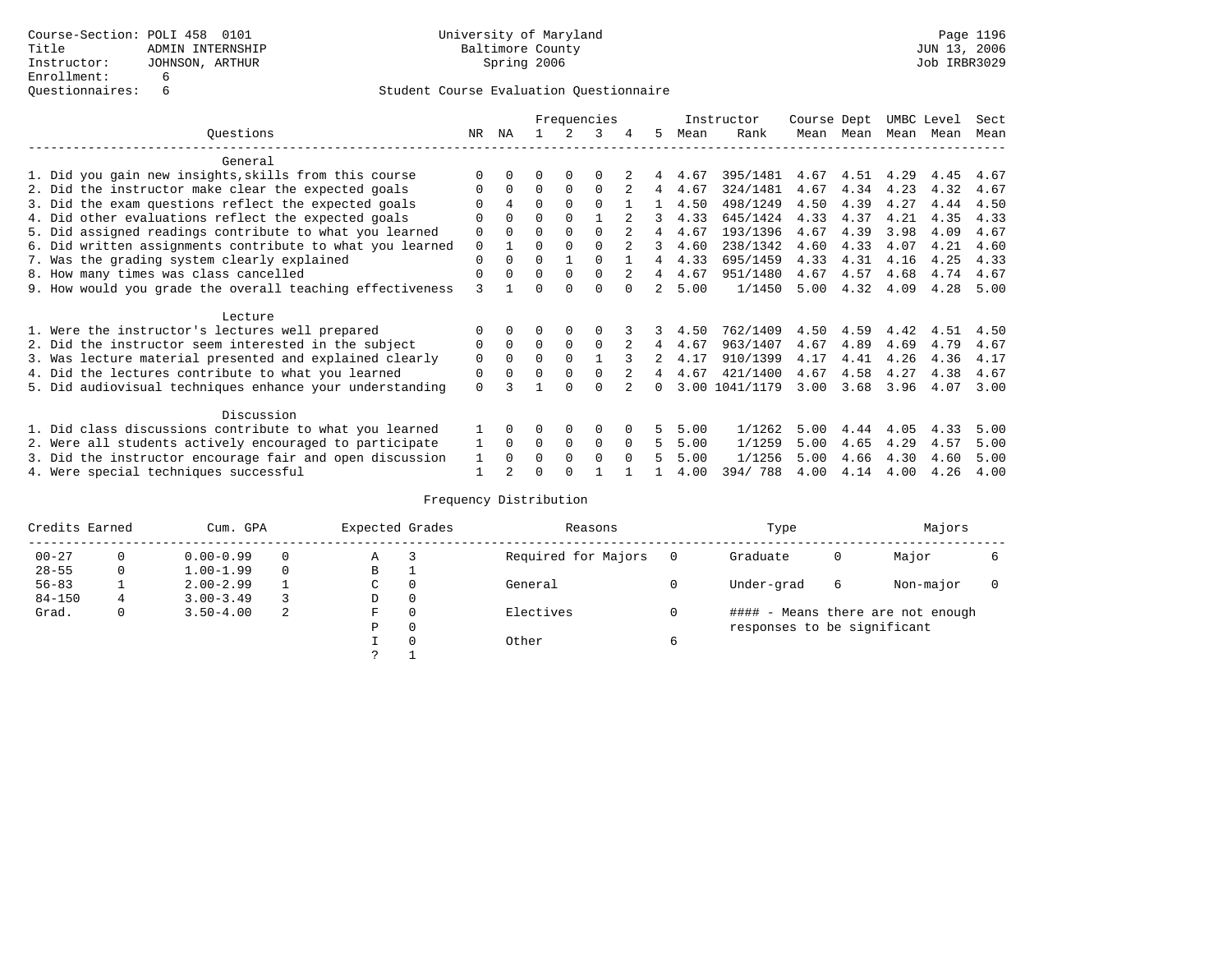|                                                           |              |          |          |             | Frequencies |          |              |      | Instructor     | Course Dept |           | UMBC Level |      | Sect |
|-----------------------------------------------------------|--------------|----------|----------|-------------|-------------|----------|--------------|------|----------------|-------------|-----------|------------|------|------|
| Ouestions                                                 | NR           | ΝA       |          | 2           | 3           |          | 5            | Mean | Rank           |             | Mean Mean | Mean Mean  |      | Mean |
| General                                                   |              |          |          |             |             |          |              |      |                |             |           |            |      |      |
| 1. Did you gain new insights, skills from this course     |              |          | ∩        |             | O           |          |              | 5.00 | 1/1481         | 5.00        | 4.51      | 4.29       | 4.45 | 5.00 |
| 2. Did the instructor make clear the expected goals       | 0            | $\Omega$ | $\Omega$ | $\Omega$    | $\Omega$    |          | 2            | 4.67 | 324/1481       | 4.67        | 4.34      | 4.23       | 4.32 | 4.67 |
| 3. Did the exam questions reflect the expected goals      | $\Omega$     | 2        | $\Omega$ | $\Omega$    | $\Omega$    |          | $\Omega$     | 4.00 | 893/1249       | 4.00        | 4.39      | 4.27       | 4.44 | 4.00 |
| 4. Did other evaluations reflect the expected goals       | O            |          | $\Omega$ | $\Omega$    | $\cap$      |          | 2            | 5.00 | 1/1424         | 5.00        | 4.37      | 4.21       | 4.35 | 5.00 |
| 5. Did assigned readings contribute to what you learned   | $\mathbf 0$  |          | $\Omega$ |             | $\Omega$    |          | 2            | 4.67 | 193/1396       | 4.67        | 4.39      | 3.98       | 4.09 | 4.67 |
| 6. Did written assignments contribute to what you learned | $\mathbf 0$  | $\Omega$ | $\Omega$ | $\Omega$    | $\Omega$    |          | $\mathbf{1}$ | 4.33 | 474/1342       | 4.33        | 4.33      | 4.07       | 4.21 | 4.33 |
| 7. Was the grading system clearly explained               | $\Omega$     | $\cap$   | $\Omega$ | $\Omega$    | $\Omega$    |          | $\mathbf{1}$ | 4.33 | 695/1459       | 4.33        | 4.31      | 4.16       | 4.25 | 4.33 |
| 8. How many times was class cancelled                     | $\Omega$     |          | $\Omega$ | $\Omega$    | $\Omega$    |          | $\mathbf{1}$ |      | 4.33 1158/1480 | 4.33        | 4.57      | 4.68       | 4.74 | 4.33 |
| 9. How would you grade the overall teaching effectiveness | $\Omega$     | $\Omega$ | $\Omega$ | $\cap$      | $\cap$      |          | $\mathbf{1}$ | 4.33 | 546/1450       | 4.33        | 4.32      | 4.09       | 4.28 | 4.33 |
| Lecture                                                   |              |          |          |             |             |          |              |      |                |             |           |            |      |      |
| 1. Were the instructor's lectures well prepared           | $\Omega$     | $\Omega$ | $\Omega$ | 0           | 0           |          |              | 4.67 | 559/1409       | 4.67        | 4.59      | 4.42       | 4.51 | 4.67 |
| 2. Did the instructor seem interested in the subject      | $\Omega$     | $\Omega$ | $\Omega$ | $\mathbf 0$ | $\Omega$    | $\Omega$ | 3            | 5.00 | 1/1407         | 5.00        | 4.89      | 4.69       | 4.79 | 5.00 |
| 3. Was lecture material presented and explained clearly   | $\mathbf 0$  | $\Omega$ | $\Omega$ | $\Omega$    | $\Omega$    |          | $\mathbf{1}$ | 4.33 | 753/1399       | 4.33        | 4.41      | 4.26       | 4.36 | 4.33 |
| 4. Did the lectures contribute to what you learned        | $\Omega$     | $\cap$   | $\Omega$ | $\cap$      | $\Omega$    |          | $2^{\circ}$  | 4.67 | 421/1400       |             | 4.67 4.58 | 4.27       | 4.38 | 4.67 |
| Discussion                                                |              |          |          |             |             |          |              |      |                |             |           |            |      |      |
| 1. Did class discussions contribute to what you learned   |              |          | $\Omega$ | 0           | 0           |          |              | 4.50 | 345/1262       | 4.50        | 4.44      | 4.05       | 4.33 | 4.50 |
| 2. Were all students actively encouraged to participate   | 1            | $\Omega$ | 0        | $\mathbf 0$ | 0           | $\Omega$ | 2            | 5.00 | 1/1259         | 5.00        | 4.65      | 4.29       | 4.57 | 5.00 |
| 3. Did the instructor encourage fair and open discussion  | 1            | $\Omega$ | $\Omega$ | $\Omega$    | $\Omega$    | $\Omega$ | 2            | 5.00 | 1/1256         | 5.00        | 4.66      | 4.30       | 4.60 | 5.00 |
| 4. Were special techniques successful                     | $\mathbf{1}$ | $\Omega$ | $\Omega$ | $\Omega$    | $\Omega$    |          | $\mathbf{1}$ | 4.50 | 176/788        | 4.50        | 4.14 4.00 |            | 4.26 | 4.50 |
|                                                           |              |          |          |             |             |          |              |      |                |             |           |            |      |      |
| Seminar                                                   |              |          |          |             |             |          |              |      |                |             |           |            |      |      |
| 1. Were assigned topics relevant to the announced theme   | 2            |          | 0        | 0           | $\Omega$    |          |              | 5.00 | 1/<br>68       | 5.00        | 5.00      | 4.49       | 4.68 | 5.00 |
| 2. Was the instructor available for individual attention  | 2            | $\Omega$ | $\Omega$ | $\Omega$    | 0           | $\Omega$ | $\mathbf{1}$ | 5.00 | 69<br>1/       | 5.00        | 5.00      | 4.53       | 4.64 | 5.00 |
| 3. Did research projects contribute to what you learned   | 2            | $\Omega$ | $\Omega$ | $\Omega$    | $\Omega$    | $\Omega$ | 1.           | 5.00 | 1/<br>63       | 5.00        | 5.00      | 4.44       | 4.49 | 5.00 |
| 4. Did presentations contribute to what you learned       | 2            | $\Omega$ | $\Omega$ | $\Omega$    | $\Omega$    | $\Omega$ |              | 5.00 | 1/<br>69       | 5.00        | 5.00      | 4.35       | 4.53 | 5.00 |
| 5. Were criteria for grading made clear                   | 2            | $\cap$   | ∩        | $\cap$      | ∩           |          |              | 5.00 | 1/<br>68       | 5.00        | 5.00      | 3.92       | 4.10 | 5.00 |

| Credits Earned |          | Cum. GPA      |          | Expected Grades |          | Reasons             |     | Type                        |   | Majors                            |   |
|----------------|----------|---------------|----------|-----------------|----------|---------------------|-----|-----------------------------|---|-----------------------------------|---|
| $00 - 27$      | 0        | $0.00 - 0.99$ | $\Omega$ | Α               |          | Required for Majors | - 0 | Graduate                    | 0 | Major                             | ∠ |
| $28 - 55$      | 0        | $1.00 - 1.99$ | $\Omega$ | в               | 0        |                     |     |                             |   |                                   |   |
| $56 - 83$      | 0        | $2.00 - 2.99$ | $\Omega$ | C               | $\Omega$ | General             |     | Under-grad                  |   | Non-major                         |   |
| $84 - 150$     | $\Omega$ | $3.00 - 3.49$ | $\Omega$ | D               | 0        |                     |     |                             |   |                                   |   |
| Grad.          | $\Omega$ | $3.50 - 4.00$ |          | F.              | $\Omega$ | Electives           |     |                             |   | #### - Means there are not enough |   |
|                |          |               |          | Ρ               | 0        |                     |     | responses to be significant |   |                                   |   |
|                |          |               |          |                 |          | Other               |     |                             |   |                                   |   |
|                |          |               |          |                 |          |                     |     |                             |   |                                   |   |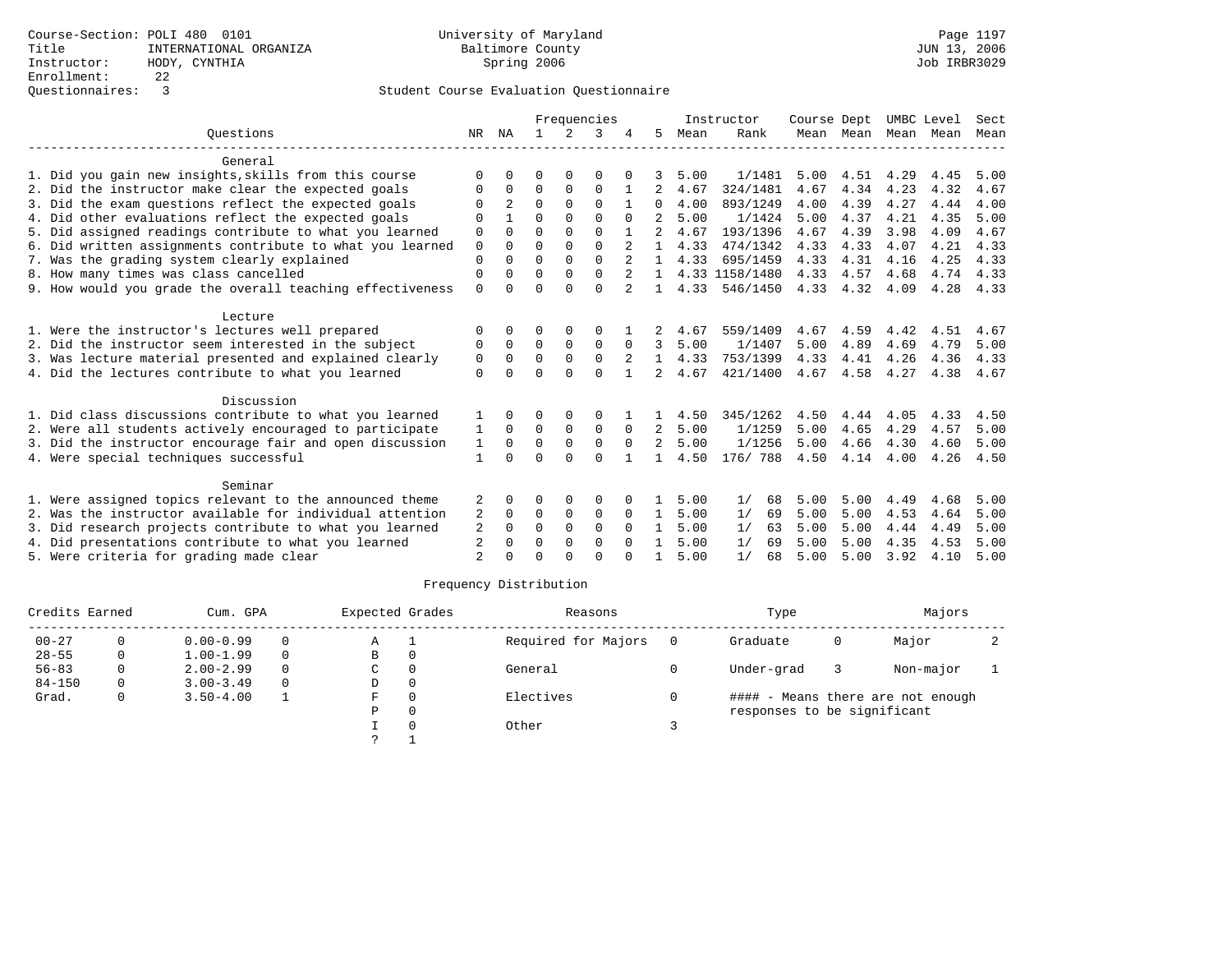## Questionnaires: 20 Student Course Evaluation Questionnaire

|                                                           |                |             |          |          | Frequencies    |          |              |      | Instructor       | Course Dept |           | UMBC Level |      | Sect        |
|-----------------------------------------------------------|----------------|-------------|----------|----------|----------------|----------|--------------|------|------------------|-------------|-----------|------------|------|-------------|
| Ouestions                                                 | NR.            | ΝA          |          |          | 3              | 4        | 5.           | Mean | Rank             | Mean        | Mean      | Mean       | Mean | Mean        |
| General                                                   |                |             |          |          |                |          |              |      |                  |             |           |            |      |             |
| 1. Did you gain new insights, skills from this course     |                | $\Omega$    | O        | $\Omega$ |                |          | 16           | 4.74 | 316/1481         |             | 4.74 4.51 | 4.29       | 4.45 | 4.74        |
| 2. Did the instructor make clear the expected goals       |                | $\Omega$    | $\Omega$ | $\Omega$ |                |          | 13           | 4.63 | 361/1481         | 4.63        | 4.34      | 4.23       | 4.32 | 4.63        |
| 3. Did the exam questions reflect the expected goals      |                | $\Omega$    | $\Omega$ | $\Omega$ |                | 4        | 14           | 4.68 | 310/1249         | 4.68        | 4.39      | 4.27       | 4.44 | 4.68        |
| 4. Did other evaluations reflect the expected goals       |                | 10          | $\Omega$ | $\Omega$ |                | 4        | 4            | 4.33 | 645/1424         | 4.33        | 4.37      | 4.21       | 4.35 | 4.33        |
| 5. Did assigned readings contribute to what you learned   |                | $\Omega$    |          | $\Omega$ | 4              |          | 12           | 4.28 | 484/1396         | 4.28        | 4.39      | 3.98       | 4.09 | 4.28        |
| 6. Did written assignments contribute to what you learned | $\mathfrak{D}$ | 11          | $\cap$   |          |                |          | 3            | 4.00 | 755/1342         | 4.00        | 4.33      | 4.07       | 4.21 | 4.00        |
| 7. Was the grading system clearly explained               | 3              | $\Omega$    | $\Omega$ | $\Omega$ | 4              |          | q            | 4.29 | 740/1459         | 4.29        | 4.31      | 4.16       | 4.25 | 4.29        |
| 8. How many times was class cancelled                     |                | $\Omega$    | $\Omega$ | $\Omega$ | $\Omega$       |          | 12           | 4.71 | 921/1480         | 4.71        | 4.57      | 4.68       | 4.74 | 4.71        |
| 9. How would you grade the overall teaching effectiveness | $\mathfrak{D}$ | $\cap$      | U        | $\cap$   | $\mathfrak{D}$ |          | 10           | 4.44 | 417/1450         | 4.44        | 4.32      | 4.09       | 4.28 | 4.44        |
|                                                           |                |             |          |          |                |          |              |      |                  |             |           |            |      |             |
| Lecture                                                   |                |             |          |          |                |          |              |      |                  |             |           |            |      |             |
| 1. Were the instructor's lectures well prepared           |                |             |          |          |                |          | 16           | 4.79 | 367/1409         | 4.79        | 4.59      | 4.42       | 4.51 | 4.79        |
| 2. Did the instructor seem interested in the subject      |                | $\Omega$    | $\Omega$ | $\Omega$ |                | $\Omega$ | 18           | 4.89 | 522/1407         | 4.89        | 4.89      | 4.69       | 4.79 | 4.89        |
| 3. Was lecture material presented and explained clearly   | 1              | $\Omega$    | $\Omega$ | $\Omega$ |                |          | 14           | 4.63 | 417/1399         | 4.63        | 4.41      | 4.26       | 4.36 | 4.63        |
| 4. Did the lectures contribute to what you learned        |                | $\Omega$    | $\Omega$ | $\Omega$ |                |          | 16           | 4.79 | 274/1400         | 4.79        | 4.58      | 4.27       | 4.38 | 4.79        |
| 5. Did audiovisual techniques enhance your understanding  |                | 14          |          |          |                |          |              | 3.40 | 945/1179         | 3.40        | 3.68      | 3.96       | 4.07 | 3.40        |
|                                                           |                |             |          |          |                |          |              |      |                  |             |           |            |      |             |
| Discussion                                                |                |             |          |          |                |          |              |      |                  |             |           |            |      |             |
| 1. Did class discussions contribute to what you learned   |                | $\Omega$    |          | $\Omega$ |                |          |              | 3.77 | 882/1262         | 3.77        | 4.44      | 4.05       | 4.33 | 3.77        |
| 2. Were all students actively encouraged to participate   |                | $\mathbf 0$ | $\Omega$ | $\Omega$ |                |          |              | 4.46 | 624/1259         | 4.46        | 4.65      | 4.29       | 4.57 | 4.46        |
| 3. Did the instructor encourage fair and open discussion  | 7              | $\Omega$    | 0        |          |                |          | 1 O          | 4.54 | 554/1256         | 4.54        | 4.66      | 4.30       | 4.60 | 4.54        |
| 4. Were special techniques successful                     | 7              | 11          |          |          |                |          | <sup>n</sup> |      | $2.50$ ****/ 788 | ****        | 4.14      | 4.00       | 4.26 | $***$ * * * |

| Credits Earned |   | Cum. GPA      |   |             | Expected Grades | Reasons             |    | Type                        |    | Majors                            |  |
|----------------|---|---------------|---|-------------|-----------------|---------------------|----|-----------------------------|----|-----------------------------------|--|
| $00 - 27$      |   | $0.00 - 0.99$ |   | Α           | - 11            | Required for Majors | 0  | Graduate                    |    | Major                             |  |
| $28 - 55$      | ᅩ | $1.00 - 1.99$ |   | В           | 6               |                     |    |                             |    |                                   |  |
| $56 - 83$      | 2 | $2.00 - 2.99$ |   | $\sim$<br>◡ |                 | General             |    | Under-grad                  | 19 | Non-major                         |  |
| $84 - 150$     | 6 | $3.00 - 3.49$ |   | D           | 0               |                     |    |                             |    |                                   |  |
| Grad.          |   | $3.50 - 4.00$ | 8 | F           | 0               | Electives           |    |                             |    | #### - Means there are not enough |  |
|                |   |               |   | Ρ           | 0               |                     |    | responses to be significant |    |                                   |  |
|                |   |               |   |             | $\Omega$        | Other               | 12 |                             |    |                                   |  |
|                |   |               |   | C           |                 |                     |    |                             |    |                                   |  |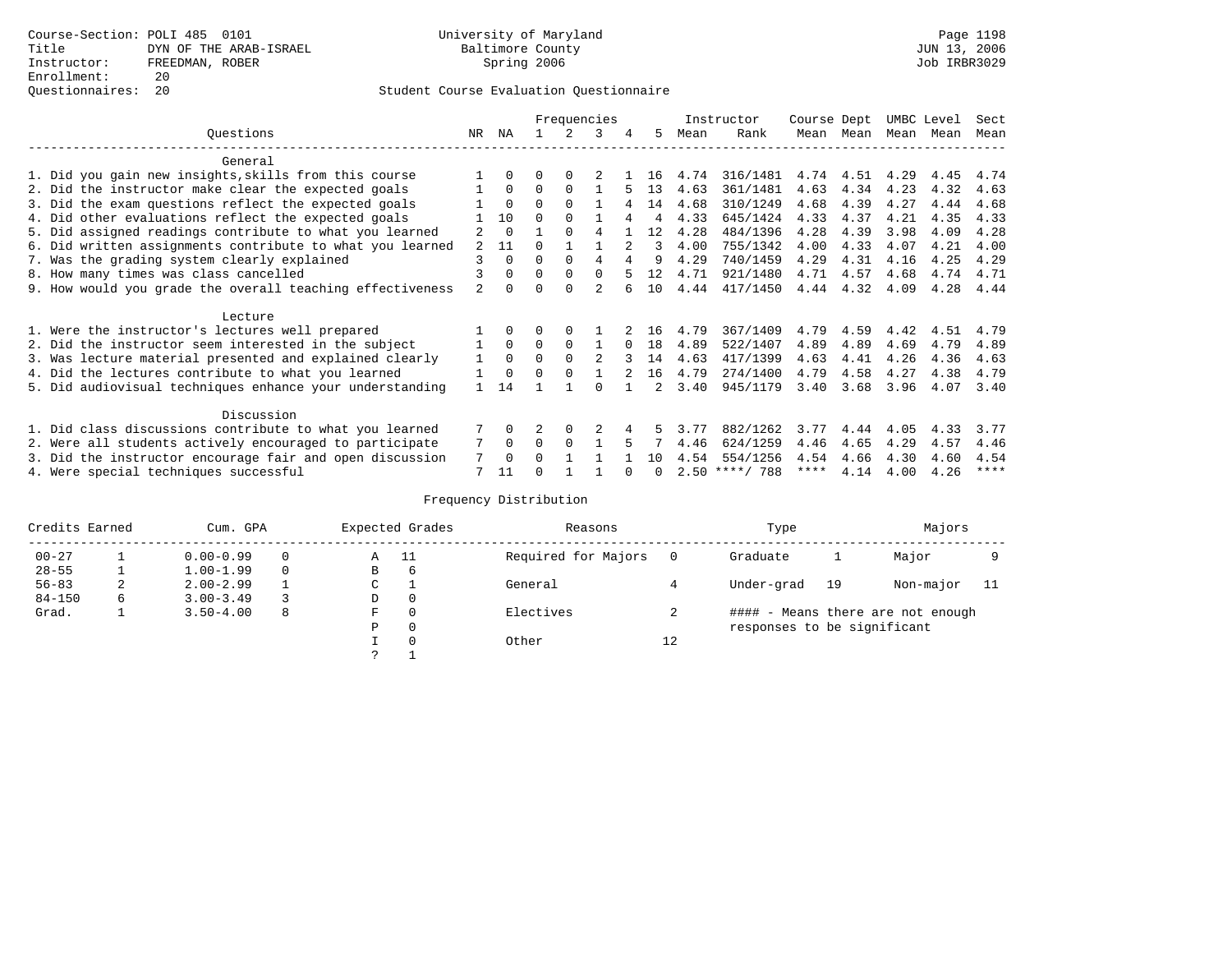|                                                            |                |                            |                             |                         | Frequencies                |                         |              |              | Instructor              | Course Dept UMBC Level |                     |      |      | Sect        |
|------------------------------------------------------------|----------------|----------------------------|-----------------------------|-------------------------|----------------------------|-------------------------|--------------|--------------|-------------------------|------------------------|---------------------|------|------|-------------|
| Questions                                                  |                | NR NA                      | $\mathbf 1$                 | 2                       | 3                          | 4                       | 5            | Mean         | Rank                    |                        | Mean Mean Mean Mean |      |      | Mean        |
|                                                            |                |                            |                             |                         |                            |                         |              |              |                         |                        |                     |      |      |             |
| General                                                    |                |                            |                             |                         |                            |                         |              |              |                         |                        |                     |      |      |             |
| 1. Did you gain new insights, skills from this course      | 1              | $\Omega$                   | $\mathbf 0$                 | $\Omega$                | 3                          |                         | 32           | 4.69         | 362/1481                | 4.69                   | 4.51                | 4.29 | 4.45 | 4.69        |
| 2. Did the instructor make clear the expected goals        | $\mathbf{1}$   | $\mathbf 0$                | $\mathbf{0}$                | $\overline{2}$          | $\mathbf 0$                | 9                       | 31           | 4.64         | 349/1481                | 4.64                   | 4.34                | 4.23 | 4.32 | 4.64        |
| 3. Did the exam questions reflect the expected goals       | 1              | $\Omega$                   | $\Omega$                    | $\Omega$                | $\overline{c}$             | 9                       | 31           | 4.69         | 298/1249                | 4.69                   | 4.39                | 4.27 | 4.44 | 4.69        |
| 4. Did other evaluations reflect the expected goals        | $\mathbf{1}$   | 2                          | $\overline{2}$              | $\mathbf 0$             | $\mathbf{1}$               | 5                       | 32           | 4.63         | 318/1424                | 4.63                   | 4.37                | 4.21 | 4.35 | 4.63        |
| 5. Did assigned readings contribute to what you learned    | 2              | $\mathbf 0$                | $\mathbf{1}$                | $\mathbf 0$             | $\mathbf{1}$               | 8                       | 31           | 4.66         | 201/1396                | 4.66                   | 4.39                | 3.98 | 4.09 | 4.66        |
| 6. Did written assignments contribute to what you learned  | 1              | 7                          | $\mathbf{1}$                | $\mathbf 0$             | $\mathbf{1}$               | 8                       | 25           | 4.60         | 238/1342                | 4.60                   | 4.33                | 4.07 | 4.21 | 4.60        |
| 7. Was the grading system clearly explained                | 1              | $\Omega$                   | $\mathbf{1}$                | $\mathbf{1}$            | $\mathbf{1}$               | 8                       | 31           | 4.60         | 355/1459                | 4.60                   | 4.31                | 4.16 | 4.25 | 4.60        |
| 8. How many times was class cancelled                      | $\mathbf{1}$   | $\Omega$                   | $\mathbf{0}$                | $\Omega$                | $\Omega$                   | 6                       | 36           | 4.86         | 770/1480                | 4.86                   | 4.57                | 4.68 | 4.74 | 4.86        |
| 9. How would you grade the overall teaching effectiveness  | 10             | $\Omega$                   | $\mathbf{1}$                | $\Omega$                | 3                          | 11                      | 18           | 4.36         | 515/1450                | 4.36                   | 4.32                | 4.09 | 4.28 | 4.36        |
|                                                            |                |                            |                             |                         |                            |                         |              |              |                         |                        |                     |      |      |             |
| Lecture<br>1. Were the instructor's lectures well prepared | 1              | 0                          | 1                           | $\mathbf 0$             | 2                          | 7                       | 32           | 4.64         | 588/1409                | 4.64                   | 4.59                | 4.42 | 4.51 | 4.64        |
| 2. Did the instructor seem interested in the subject       | $\mathbf{1}$   | 0                          | $\mathbf{0}$                | $\mathbf 0$             | $\mathbf{0}$               | $\Omega$                | 42           | 5.00         | 1/1407                  | 5.00                   | 4.89                | 4.69 | 4.79 | 5.00        |
| 3. Was lecture material presented and explained clearly    | $\overline{a}$ | $\mathbf 0$                | $\mathbf 0$                 | 1                       | $\mathbf{1}$               | 7                       | 32           | 4.71         | 322/1399                | 4.71                   | 4.41                | 4.26 | 4.36 | 4.71        |
| 4. Did the lectures contribute to what you learned         | $\mathbf{1}$   | $\mathbf 0$                | $\mathbf{0}$                | $\mathbf 0$             | $\mathbf{1}$               | 3                       | 38           | 4.88         | 166/1400                | 4.88                   | 4.58                | 4.27 | 4.38 | 4.88        |
| 5. Did audiovisual techniques enhance your understanding   | 3              | 15                         | $\mathbf 0$                 | $\mathbf{1}$            | $\overline{a}$             | 2                       | 20           | 4.64         | 187/1179                | 4.64                   | 3.68                | 3.96 | 4.07 | 4.64        |
|                                                            |                |                            |                             |                         |                            |                         |              |              |                         |                        |                     |      |      |             |
| Discussion                                                 |                |                            |                             |                         |                            |                         |              |              |                         |                        |                     |      |      |             |
| 1. Did class discussions contribute to what you learned    | 14             | 0                          | 1                           | 1                       | 1                          | 5                       | 21           | 4.52         | 340/1262                | 4.52                   | 4.44                | 4.05 | 4.33 | 4.52        |
| 2. Were all students actively encouraged to participate    | 14             | $\mathbf 0$                | $\mathbf 0$                 | $\mathbf 0$             | $\mathbf 0$                | $\overline{4}$          | 25           | 4.86         | 248/1259                | 4.86                   | 4.65                | 4.29 | 4.57 | 4.86        |
| 3. Did the instructor encourage fair and open discussion   | 14             | $\mathbf 0$                | $\mathbf 0$                 | $\mathbf 0$             | $\mathbf{1}$               | 5                       | 23           | 4.76         | 357/1256                | 4.76                   | 4.66                | 4.30 | 4.60 | 4.76        |
| 4. Were special techniques successful                      | 14             | 11                         | 2                           | 0                       | 2                          | 3                       | 11           | 4.17         | 335/788                 | 4.17                   | 4.14                | 4.00 | 4.26 | 4.17        |
|                                                            |                |                            |                             |                         |                            |                         |              |              |                         |                        |                     |      |      |             |
| Laboratory                                                 |                |                            |                             |                         |                            |                         |              |              |                         |                        |                     |      |      |             |
| 1. Did the lab increase understanding of the material      | 42             | 0                          | $\mathbf 0$                 | $\Omega$                | 0                          | $\Omega$                | $\mathbf{1}$ |              | $5.00$ ****/ 246        |                        |                     | 4.20 | 4.45 |             |
| 2. Were you provided with adequate background information  | 42             | $\mathbf 0$                | $\mathbf 0$                 | $\mathbf 0$             | $\mathbf 0$                | 1                       | $\mathbf 0$  | 4.00         | ****/ 249               | ****                   | ****                | 4.11 | 3.87 | $***$ * * * |
| 3. Were necessary materials available for lab activities   | 42             | $\mathsf{O}\xspace$        | $\mathbf{0}$                | $\mathbf 0$             | $\mathbf 0$                | $\Omega$                | 1            | 5.00         | ****/ 242               | ****                   | ****                | 4.40 | 4.45 | $***$ * * * |
| 4. Did the lab instructor provide assistance               | 42             | $\mathbf 0$                | $\mathbf{0}$                | $\mathbf 0$             | $\mathbf{0}$               | $\mathbf 1$             | $\Omega$     |              | $4.00$ ****/ 240        | ****                   | ****                | 4.20 | 4.43 | ****        |
| 5. Were requirements for lab reports clearly specified     | 42             | $\Omega$                   | $\Omega$                    | $\Omega$                | $\Omega$                   | $\Omega$                | $\mathbf{1}$ | 5.00         | ****/ 217               | ****                   | ****                | 4.04 | 3.86 | ****        |
|                                                            |                |                            |                             |                         |                            |                         |              |              |                         |                        |                     |      |      |             |
| Seminar                                                    |                |                            |                             |                         |                            |                         |              |              |                         |                        |                     |      |      |             |
| 1. Were assigned topics relevant to the announced theme    | 42             | $\mathbf 0$                | $\mathbf 0$                 | $\mathsf 0$             | $\mathbf{0}$               | 0                       | 1            |              | 68<br>$5.00$ ****/      | ****                   | 5.00                | 4.49 | 4.68 | ****        |
| 2. Was the instructor available for individual attention   | 42             | 0                          | $\mathbf 0$                 | 0                       | $\mathsf 0$                | 0                       | 1            | 5.00         | $***/$<br>69            | ****                   | 5.00                | 4.53 | 4.64 | $***$       |
| 3. Did research projects contribute to what you learned    | 42             | $\mathbf 0$                | $\mathbf{0}$                | $\mathbf 0$             | $\mathbf{0}$               | $\Omega$                | $\mathbf{1}$ |              | $5.00$ ****/<br>63      | $***$ * *              | 5.00                | 4.44 | 4.49 | $***$       |
| 4. Did presentations contribute to what you learned        | 42             | $\Omega$                   | $\mathbf{0}$                | $\Omega$                | $\Omega$                   | $\Omega$                | $\mathbf{1}$ | 5.00         | $***$ /<br>69           | $***$ * *              | 5.00                | 4.35 | 4.53 | $***$ * * * |
| 5. Were criteria for grading made clear                    | 42             | $\Omega$                   | $\Omega$                    | $\Omega$                | $\Omega$                   | $\Omega$                | $\mathbf{1}$ |              | $5.00$ ****/<br>68      | ****                   | 5.00                | 3.92 | 4.10 | ****        |
|                                                            |                |                            |                             |                         |                            |                         |              |              |                         |                        |                     |      |      |             |
| Field Work                                                 |                |                            |                             |                         |                            |                         |              |              |                         | ****                   |                     |      |      | * * * *     |
| 1. Did field experience contribute to what you learned     | 42             | 0                          | $\mathbf 0$                 | $\mathbf 0$             | 0                          | $\Omega$                | -1           | 5.00         | 59<br>$***$ /           | ****                   | ****                | 4.30 | 4.93 | ****        |
| 2. Did you clearly understand your evaluation criteria     | 42             | $\mathbf 0$                | $\mathbf 0$                 | $\mathbf 0$             | $\mathbf 0$                | $\Omega$                | $\mathbf{1}$ | 5.00         | 51<br>$***/$<br>$***$ / | ****                   | $***$ *             | 4.00 | 4.56 | ****        |
| 3. Was the instructor available for consultation           | 42             | $\mathbf 0$                | $\mathbf{0}$                | $\mathbf 0$             | $\mathbf{0}$               | $\Omega$                | $\mathbf{1}$ | 5.00         | 36<br>$***/$            | $***$ * * *            | $***$ *             | 4.60 | 4.91 | $***$       |
| 4. To what degree could you discuss your evaluations       | 42             | $\mathbf 0$<br>$\mathbf 0$ | $\mathbf 0$<br>$\mathbf{0}$ | $\mathsf 0$<br>$\Omega$ | $\mathsf 0$<br>$\mathbf 0$ | $\mathbf 0$<br>$\Omega$ | 1            | 5.00<br>5.00 | 41<br>$***$ /<br>31     | $***$ * * *            | $***$               | 4.26 | 4.72 | $***$       |
| 5. Did conferences help you carry out field activities     | 42             |                            |                             |                         |                            |                         | 1            |              |                         |                        |                     | 4.42 | 4.83 |             |
| Self Paced                                                 |                |                            |                             |                         |                            |                         |              |              |                         |                        |                     |      |      |             |
| 1. Did self-paced system contribute to what you learned    | 42             | 0                          | $\mathbf 0$                 | $\mathbf 0$             | 0                          | $\mathbf 0$             | 1            | 5.00         | $***/$<br>55            |                        |                     | 4.55 | 4.86 | ****        |
| 2. Did study questions make clear the expected goal        | 42             | $\Omega$                   | $\mathbf 0$                 | $\mathsf 0$             | $\mathsf 0$                | $\Omega$                | $\mathbf{1}$ | 5.00         | $***/$<br>31            | ****                   | $***$ *             | 4.75 | 5.00 | ****        |
| 3. Were your contacts with the instructor helpful          | 42             | $\mathsf{O}\xspace$        | $\mathsf 0$                 | $\mathsf{O}\xspace$     | $\mathsf 0$                | $\mathbf 0$             | 1            | 5.00         | 51<br>$***/$            | ****                   | ****                | 4.65 | 4.71 | $***$       |
| 4. Was the feedback/tutoring by proctors helpful           | 42             | 0                          | $\mathbf 0$                 | $\mathbf 0$             | $\mathbf 0$                | 1                       | $\Omega$     | 4.00         | $***/$<br>34            | ****                   | ****                | 4.83 | 5.00 | ****        |
| 5. Were there enough proctors for all the students         | 42             | $\Omega$                   | $\mathbf{0}$                | $\Omega$                | $\Omega$                   | $\Omega$                | 1            |              | $5.00$ ****/<br>24      | $***$ * * *            | ****                | 4.82 | 5.00 | ****        |
|                                                            |                |                            |                             |                         |                            |                         |              |              |                         |                        |                     |      |      |             |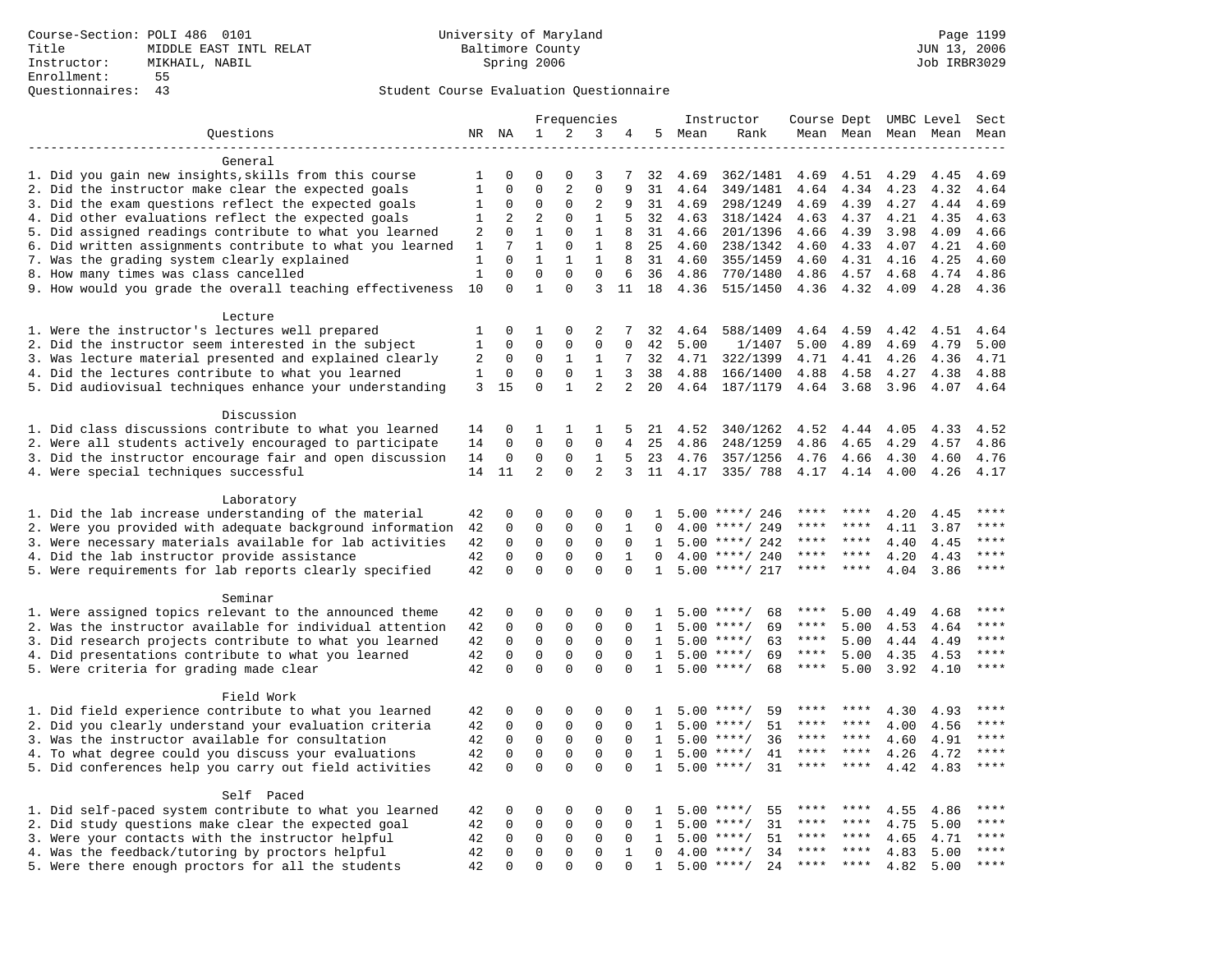| Course-Section: POLI 486 0101 |                        | University of Maryland                  | Page 1199    |
|-------------------------------|------------------------|-----------------------------------------|--------------|
| Title                         | MIDDLE EAST INTL RELAT | Baltimore County                        | JUN 13, 2006 |
| Instructor:                   | MIKHAIL, NABIL         | Spring 2006                             | Job IRBR3029 |
| Enrollment:                   | 55                     |                                         |              |
| Ouestionnaires: 43            |                        | Student Course Evaluation Questionnaire |              |

| Credits Earned |    | Cum. GPA      |          |   | Expected Grades | Reasons             |    | Type                        |    | Majors                            |    |
|----------------|----|---------------|----------|---|-----------------|---------------------|----|-----------------------------|----|-----------------------------------|----|
| $00 - 27$      |    | $0.00 - 0.99$ |          | Α | 25              | Required for Majors |    | Graduate                    | 0  | Major                             | 29 |
| $28 - 55$      |    | $1.00 - 1.99$ | $\Omega$ | в | 12              |                     |    |                             |    |                                   |    |
| $56 - 83$      |    | $2.00 - 2.99$ | 6        | C |                 | General             |    | Under-grad                  | 43 | Non-major                         | 14 |
| $84 - 150$     | 16 | $3.00 - 3.49$ | 13       | D | $\mathbf{0}$    |                     |    |                             |    |                                   |    |
| Grad.          | 0  | $3.50 - 4.00$ | 10       | F | $\Omega$        | Electives           |    |                             |    | #### - Means there are not enough |    |
|                |    |               |          | Ρ | $\Omega$        |                     |    | responses to be significant |    |                                   |    |
|                |    |               |          |   | $\Omega$        | Other               | 29 |                             |    |                                   |    |
|                |    |               |          |   |                 |                     |    |                             |    |                                   |    |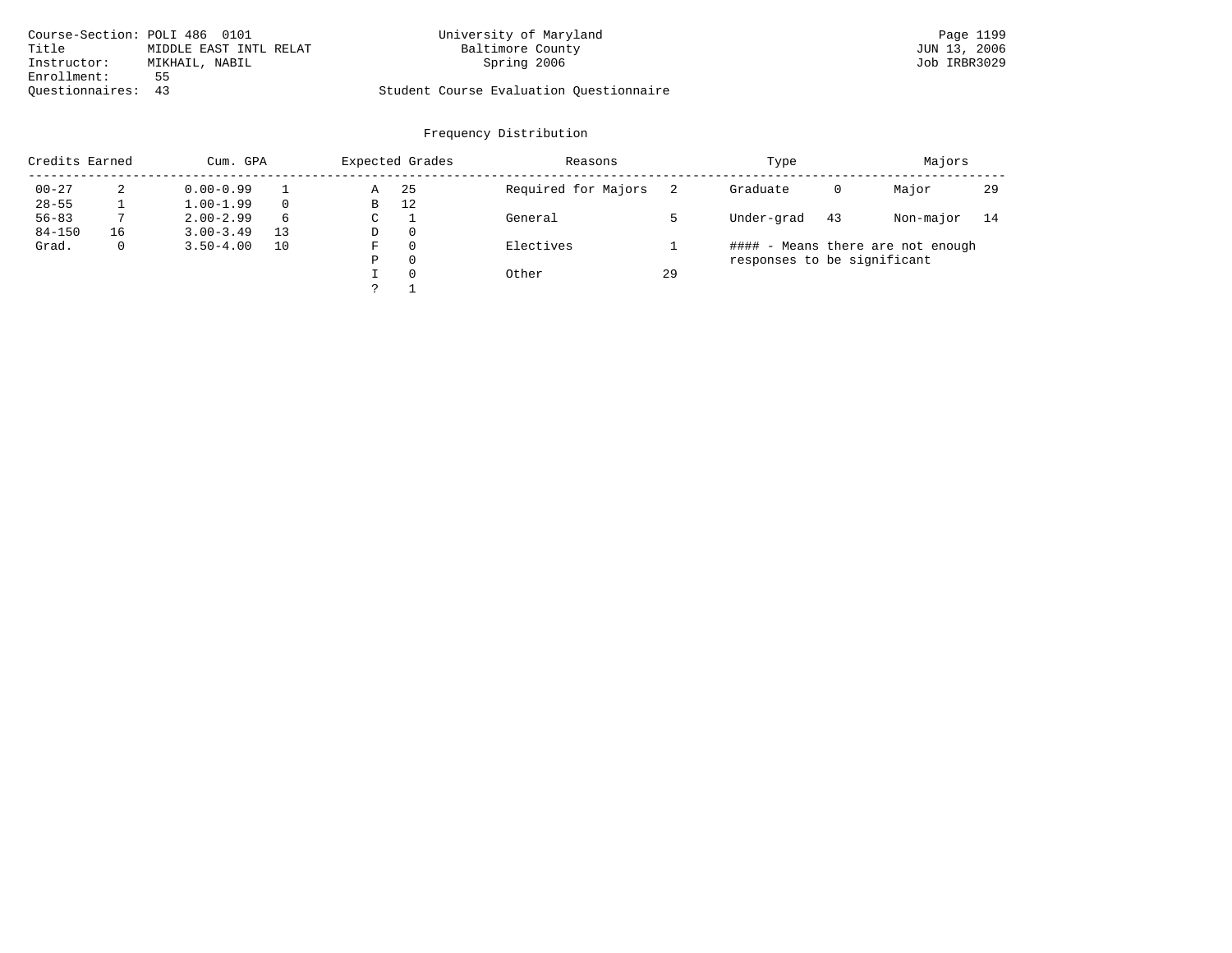|                                                           |          |          |              |             | Frequencies    |          |              |      | Instructor         | Course Dept |           | UMBC Level |      | Sect        |
|-----------------------------------------------------------|----------|----------|--------------|-------------|----------------|----------|--------------|------|--------------------|-------------|-----------|------------|------|-------------|
| Ouestions                                                 | NR       | NA       | $\mathbf{1}$ | $2^{1}$     | 3              |          | 5.           | Mean | Rank               |             | Mean Mean | Mean       | Mean | Mean        |
| General                                                   |          |          |              |             |                |          |              |      |                    |             |           |            |      |             |
| 1. Did you gain new insights, skills from this course     | $\Omega$ |          | $\Omega$     | $\Omega$    | O              |          | -17          | 4.94 | 95/1481            | 4.94        | 4.51      | 4.29       | 4.45 | 4.94        |
| 2. Did the instructor make clear the expected goals       | 0        | $\Omega$ | $\Omega$     | $\Omega$    | $\Omega$       |          | 15           | 4.83 | 162/1481           | 4.83        | 4.34      | 4.23       | 4.32 | 4.83        |
| 3. Did the exam questions reflect the expected goals      |          | 11       | $\Omega$     | $\Omega$    | $\Omega$       |          | 6            | 4.86 | 172/1249           | 4.86        | 4.39      | 4.27       | 4.44 | 4.86        |
| 4. Did other evaluations reflect the expected goals       | $\Omega$ | $\Omega$ | $\Omega$     | $\Omega$    |                |          | 15           | 4.78 | 201/1424           | 4.78        | 4.37      | 4.21       | 4.35 | 4.78        |
| 5. Did assigned readings contribute to what you learned   | $\Omega$ | $\Omega$ | $\Omega$     | $\Omega$    |                |          | 16           | 4.83 | 102/1396           | 4.83        | 4.39      | 3.98       | 4.09 | 4.83        |
| 6. Did written assignments contribute to what you learned | $\Omega$ | $\Omega$ | $\Omega$     | $\Omega$    | $\Omega$       |          | 17           | 4.94 | 52/1342            | 4.94        | 4.33      | 4.07       | 4.21 | 4.94        |
| 7. Was the grading system clearly explained               | $\Omega$ | $\Omega$ | $\Omega$     | $\Omega$    |                |          | 1.5          | 4.78 | 182/1459           | 4.78        | 4.31      | 4.16       | 4.25 | 4.78        |
| 8. How many times was class cancelled                     | $\Omega$ | $\Omega$ | $\Omega$     | $\Omega$    | $\mathfrak{D}$ |          | 11           |      | 4.50 1044/1480     | 4.50        | 4.57      | 4.68       | 4.74 | 4.50        |
| 9. How would you grade the overall teaching effectiveness | 4        |          | $\Omega$     | $\cap$      | $\Omega$       |          | 10           | 4.77 | 159/1450           | 4.77        | 4.32      | 4.09       | 4.28 | 4.77        |
| Lecture                                                   |          |          |              |             |                |          |              |      |                    |             |           |            |      |             |
| 1. Were the instructor's lectures well prepared           | O        |          | ∩            |             |                |          | 14           | 4.67 | 559/1409           | 4.67        | 4.59      | 4.42       | 4.51 | 4.67        |
| 2. Did the instructor seem interested in the subject      | 0        | $\Omega$ | $\Omega$     | $\Omega$    | $\Omega$       |          | 17           | 4.94 | 300/1407           | 4.94        | 4.89      | 4.69       | 4.79 | 4.94        |
| 3. Was lecture material presented and explained clearly   | 0        | $\Omega$ | $\Omega$     | $\Omega$    | $\overline{a}$ |          | 14           | 4.67 | 376/1399           | 4.67        | 4.41      | 4.26       | 4.36 | 4.67        |
| 4. Did the lectures contribute to what you learned        | 0        | $\Omega$ | $\Omega$     | $\Omega$    | $\mathbf{1}$   |          | 16           | 4.83 | 218/1400           | 4.83        | 4.58      | 4.27       | 4.38 | 4.83        |
| 5. Did audiovisual techniques enhance your understanding  | $\Omega$ | 14       |              |             |                | $\cap$   | $\mathbf{1}$ |      | $3.00$ ****/1179   | $***$ * * * | 3.68      | 3.96       | 4.07 | $***$ * * * |
| Discussion                                                |          |          |              |             |                |          |              |      |                    |             |           |            |      |             |
| 1. Did class discussions contribute to what you learned   | 3        |          | $\Omega$     | $\Omega$    |                |          | 12           | 4.73 | 220/1262           | 4.73        | 4.44      | 4.05       | 4.33 | 4.73        |
| 2. Were all students actively encouraged to participate   | 3        | $\Omega$ | $\Omega$     |             | $\Omega$       | $\Omega$ | 14           | 4.80 | 304/1259           | 4.80        | 4.65      | 4.29       | 4.57 | 4.80        |
| 3. Did the instructor encourage fair and open discussion  | 3        | $\Omega$ | $\Omega$     | $\Omega$    | $\mathbf{1}$   | $\Omega$ | 14           | 4.87 | 248/1256           | 4.87        | 4.66      | 4.30       | 4.60 | 4.87        |
| 4. Were special techniques successful                     | 3        | R        | $\Omega$     | $\Omega$    | $\Omega$       |          | 5            | 4.71 | 117/ 788           | 4.71        | 4.14 4.00 |            | 4.26 | 4.71        |
| Seminar                                                   |          |          |              |             |                |          |              |      |                    |             |           |            |      |             |
| 1. Were assigned topics relevant to the announced theme   | 17       |          | $\Omega$     | $\Omega$    | $\Omega$       |          |              |      | $5.00$ ****/<br>68 | ****        | 5.00      | 4.49       | 4.68 | ****        |
| 2. Was the instructor available for individual attention  | 17       | $\Omega$ | $\Omega$     | $\mathbf 0$ | 0              |          |              |      | $5.00$ ****/<br>69 | ****        | 5.00      | 4.53       | 4.64 | $***$ * * * |
| 3. Did research projects contribute to what you learned   | 17       | $\Omega$ | $\Omega$     | $\Omega$    | $\Omega$       | $\cap$   |              |      | $5.00$ ****/<br>63 | ****        | 5.00      | 4.44       | 4.49 | ****        |
| 4. Did presentations contribute to what you learned       | 17       | $\Omega$ | $\Omega$     | $\Omega$    | $\Omega$       |          |              |      | $5.00$ ****/<br>69 | ****        | 5.00      | 4.35       | 4.53 | ****        |
| 5. Were criteria for grading made clear                   | 17       |          | $\cap$       | $\cap$      | $\cap$         |          |              |      | $5.00$ ****/<br>68 | ****        | 5.00      | 3.92       | 4.10 | $***$ * * * |

| Credits Earned |   | Cum. GPA      |          |   | Expected Grades | Reasons             |  | Type                        |    | Majors                            |    |
|----------------|---|---------------|----------|---|-----------------|---------------------|--|-----------------------------|----|-----------------------------------|----|
| $00 - 27$      |   | $0.00 - 0.99$ | $\Omega$ | Α | - 11            | Required for Majors |  | Graduate                    | 0  | Major                             | 12 |
| $28 - 55$      | 0 | $1.00 - 1.99$ | $\Omega$ | B | 4               |                     |  |                             |    |                                   |    |
| $56 - 83$      |   | $2.00 - 2.99$ | $\Omega$ | C |                 | General             |  | Under-grad                  | 18 | Non-major                         |    |
| $84 - 150$     | 4 | $3.00 - 3.49$ | 2        | D |                 |                     |  |                             |    |                                   |    |
| Grad.          | 0 | $3.50 - 4.00$ | 9        | F |                 | Electives           |  |                             |    | #### - Means there are not enough |    |
|                |   |               |          | P |                 |                     |  | responses to be significant |    |                                   |    |
|                |   |               |          |   | Other           | 12                  |  |                             |    |                                   |    |
|                |   |               |          |   |                 |                     |  |                             |    |                                   |    |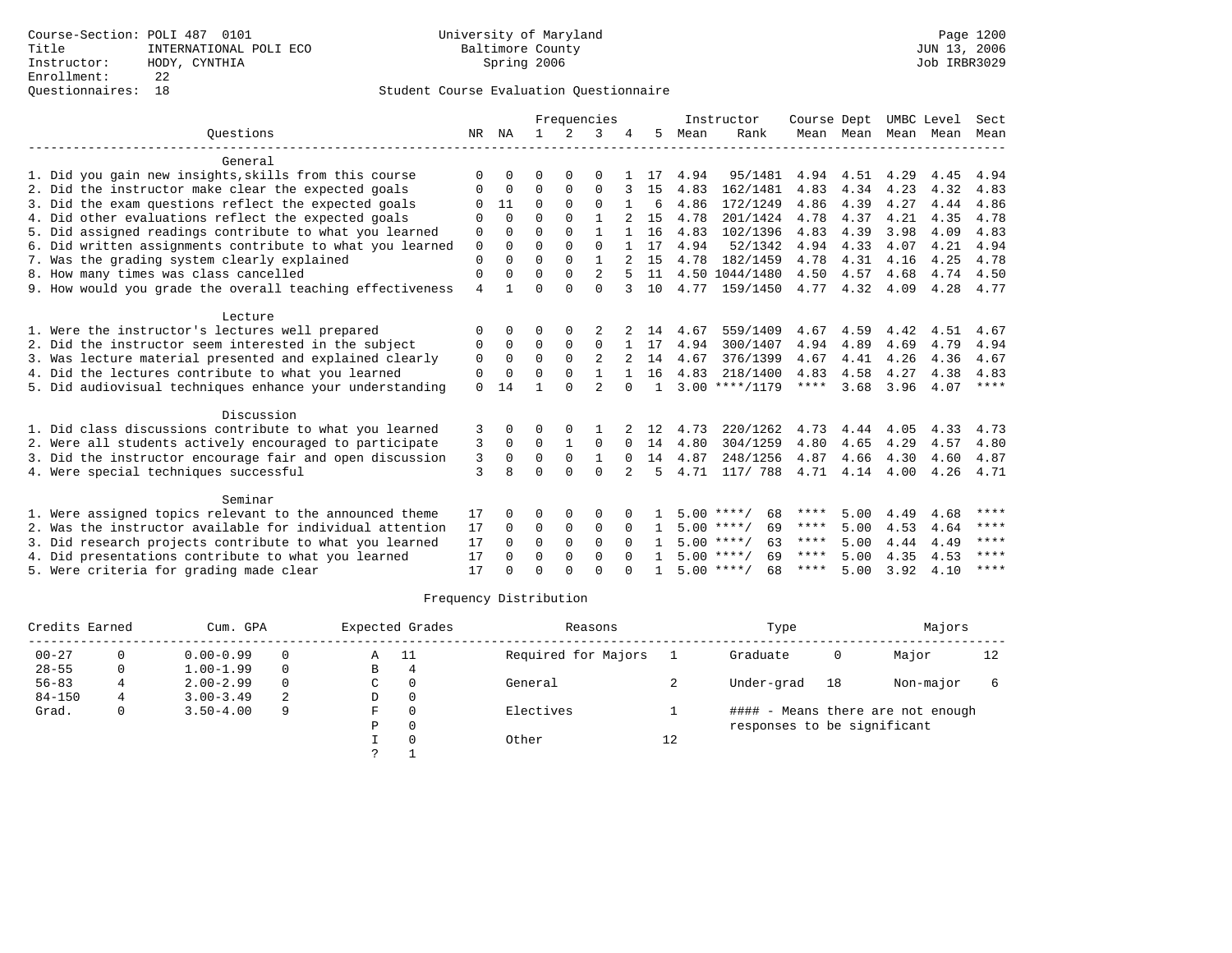|                                                           |                |          |              |                | Frequencies    |                |                |      | Instructor         | Course Dept |           | UMBC Level |      | Sect |
|-----------------------------------------------------------|----------------|----------|--------------|----------------|----------------|----------------|----------------|------|--------------------|-------------|-----------|------------|------|------|
| Ouestions                                                 | NR             | ΝA       | $\mathbf{1}$ | $\overline{2}$ | 3              |                | 5.             | Mean | Rank               |             | Mean Mean | Mean       | Mean | Mean |
| General                                                   |                |          |              |                |                |                |                |      |                    |             |           |            |      |      |
| 1. Did you gain new insights, skills from this course     | $\Omega$       | O        | O            | $\Omega$       | $\Omega$       |                |                | 4.73 | 328/1481           | 4.73        | 4.51      | 4.29       | 4.28 | 4.73 |
| 2. Did the instructor make clear the expected goals       | $\Omega$       | 0        | $\Omega$     | $\mathbf 0$    | $\overline{a}$ | 2              | 7              | 4.45 | 589/1481           | 4.45        | 4.34      | 4.23       | 4.11 | 4.45 |
| 3. Did the exam questions reflect the expected goals      | $\Omega$       | 6        | $\Omega$     | $\Omega$       | $\Omega$       |                |                | 4.80 | 203/1249           | 4.80        | 4.39      | 4.27       | 4.24 | 4.80 |
| 4. Did other evaluations reflect the expected goals       |                | 0        | $\Omega$     |                |                |                |                | 4.50 | 437/1424           | 4.50        | 4.37      | 4.21       | 4.16 | 4.50 |
| 5. Did assigned readings contribute to what you learned   | 0              | 0        | $\Omega$     | $\Omega$       | $\Omega$       |                |                | 4.82 | 108/1396           | 4.82        | 4.39      | 3.98       | 4.00 | 4.82 |
| 6. Did written assignments contribute to what you learned | $\mathsf 0$    | $\Omega$ | $\Omega$     | $\Omega$       | $\mathbf{1}$   | $\overline{2}$ | R              | 4.64 | 214/1342           | 4.64        | 4.33      | 4.07       | 4.18 | 4.64 |
| 7. Was the grading system clearly explained               | $\mathbf{1}$   | $\Omega$ | $\Omega$     | $\mathbf{1}$   | $\Omega$       |                | 4              | 4.20 | 827/1459           | 4.20        | 4.31      | 4.16       | 4.01 | 4.20 |
| 8. How many times was class cancelled                     | $\mathbf{0}$   | $\Omega$ | $\Omega$     | $\Omega$       | $\Omega$       | $\Omega$       | 11             | 5.00 | 1/1480             | 5.00        | 4.57      | 4.68       | 4.74 | 5.00 |
| 9. How would you grade the overall teaching effectiveness | $\Omega$       | $\cap$   | $\Omega$     | $\Omega$       | $\Omega$       | 4              | 7              | 4.64 | 238/1450           |             | 4.64 4.32 | 4.09       | 3.96 | 4.64 |
| Lecture                                                   |                |          |              |                |                |                |                |      |                    |             |           |            |      |      |
| 1. Were the instructor's lectures well prepared           | $\Omega$       | 0        | 0            | $\Omega$       |                |                |                | 4.73 | 466/1409           | 4.73        | 4.59      | 4.42       | 4.36 | 4.73 |
| 2. Did the instructor seem interested in the subject      | $\Omega$       | $\Omega$ | $\Omega$     | $\Omega$       | $\Omega$       | $\Omega$       | 11             | 5.00 | 1/1407             | 5.00        | 4.89      | 4.69       | 4.73 | 5.00 |
| 3. Was lecture material presented and explained clearly   | $\mathbf 0$    | $\Omega$ | $\Omega$     | $\Omega$       | $\mathbf{1}$   | $\overline{a}$ | 8              | 4.64 | 417/1399           | 4.64        | 4.41      | 4.26       | 4.16 | 4.64 |
| 4. Did the lectures contribute to what you learned        | 0              | $\Omega$ | $\Omega$     | $\Omega$       | $\Omega$       |                | 9              | 4.82 | 239/1400           | 4.82        | 4.58      | 4.27       | 4.17 | 4.82 |
| 5. Did audiovisual techniques enhance your understanding  | $\Omega$       | 4        | $\Omega$     | $\Omega$       | 3              |                | 3              | 4.00 | 590/1179           | 4.00        | 3.68      | 3.96       | 3.81 | 4.00 |
| Discussion                                                |                |          |              |                |                |                |                |      |                    |             |           |            |      |      |
| 1. Did class discussions contribute to what you learned   | 2              | 0        | O            | 0              | 0              |                | 9              | 5.00 | 1/1262             | 5.00        | 4.44      | 4.05       | 4.07 | 5.00 |
| 2. Were all students actively encouraged to participate   | 2              | $\Omega$ | $\Omega$     | $\mathbf 0$    | $\Omega$       |                | 7              | 4.78 | 336/1259           | 4.78        | 4.65      | 4.29       | 4.30 | 4.78 |
| 3. Did the instructor encourage fair and open discussion  | 2              | 0        | 0            | $\mathbf{1}$   | $\mathbf 0$    |                | б.             | 4.44 | 636/1256           | 4.44        | 4.66      | 4.30       | 4.33 | 4.44 |
| 4. Were special techniques successful                     | $\overline{a}$ | $\Omega$ | $\cap$       |                | २              | $\mathbf{1}$   | $\overline{4}$ | 3.89 | 492/788            | 3.89        | 4.14      | 4.00       | 3.97 | 3.89 |
| Seminar                                                   |                |          |              |                |                |                |                |      |                    |             |           |            |      |      |
| 1. Were assigned topics relevant to the announced theme   | 10             | 0        | 0            | $\Omega$       | $\mathbf 0$    |                |                |      | $5.00$ ****/<br>68 | ****        | 5.00      | 4.49       | 4.23 | **** |
| 2. Was the instructor available for individual attention  | 10             | $\Omega$ | $\Omega$     | $\Omega$       | $\Omega$       | $\Omega$       | 1.             |      | $5.00$ ****/<br>69 | ****        | 5.00      | 4.53       | 4.46 | **** |
| 3. Did research projects contribute to what you learned   | 10             | $\Omega$ | $\mathbf 0$  | $\Omega$       | $\Omega$       | $\Omega$       |                |      | $5.00$ ****/<br>63 | ****        | 5.00      | 4.44       | 4.44 | **** |
| 4. Did presentations contribute to what you learned       | 10             | $\Omega$ | $\Omega$     | $\Omega$       | $\Omega$       | $\Omega$       | $\mathbf{1}$   |      | $5.00$ ****/<br>69 | ****        | 5.00      | 4.35       | 4.16 | **** |
| 5. Were criteria for grading made clear                   | 10             |          | U            | ∩              | $\cap$         |                |                |      | $5.00$ ****/<br>68 | ****        | 5.00      | 3.92       | 3.71 | **** |

| Credits Earned |   | Cum. GPA      |   | Expected Grades |          | Reasons             | Type                        |   | Majors                            |    |
|----------------|---|---------------|---|-----------------|----------|---------------------|-----------------------------|---|-----------------------------------|----|
| $00 - 27$      |   | $0.00 - 0.99$ |   | Α               | -6       | Required for Majors | Graduate                    | 6 | Major                             |    |
| $28 - 55$      | 0 | $1.00 - 1.99$ |   | В               |          |                     |                             |   |                                   |    |
| $56 - 83$      |   | $2.00 - 2.99$ |   | C               |          | General             | Under-grad                  | 5 | Non-major                         | 10 |
| $84 - 150$     | 2 | $3.00 - 3.49$ | 2 | D               | $\Omega$ |                     |                             |   |                                   |    |
| Grad.          | 6 | $3.50 - 4.00$ |   | F.              | $\Omega$ | Electives           |                             |   | #### - Means there are not enough |    |
|                |   |               |   | P               | $\Omega$ |                     | responses to be significant |   |                                   |    |
|                |   |               |   |                 |          | Other               |                             |   |                                   |    |
|                |   |               |   |                 |          |                     |                             |   |                                   |    |